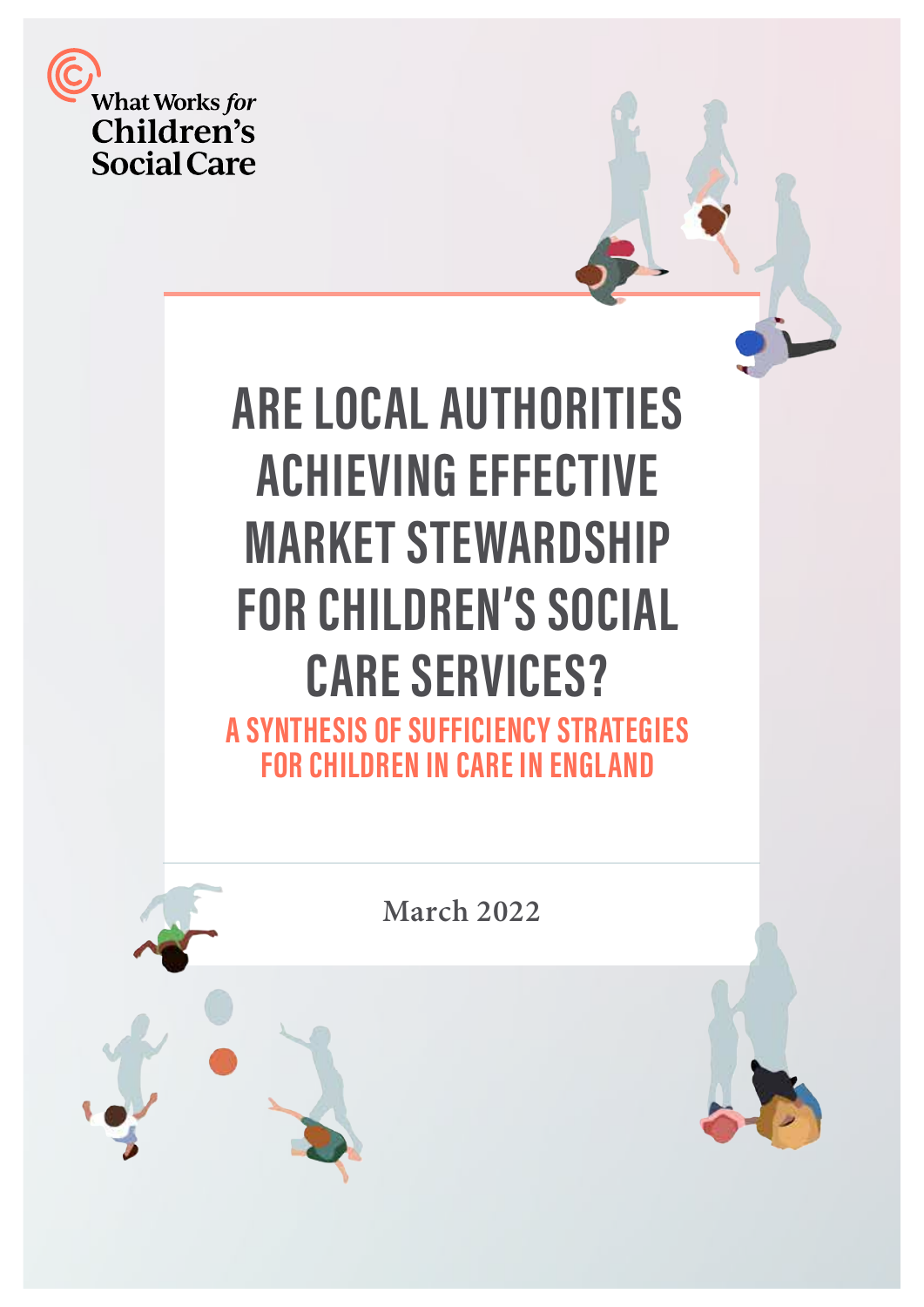

## **Acknowledgements**

We are grateful to all the Local Authorities that made their sufficiency strategy publicly available and those that we contacted via email. We are also grateful to the feedback provided by the Competition and Markets Authority and two peer-reviewers on earlier versions of this report.

# **Funding and competing interests:**

This work was commissioned by the Independent Review of Children's Social Care. The commissioner did not influence the reporting of our findings. Hannah Murray was on secondment at What Works for Children's Social Care from the Greater Manchester Combined Authority (GMCA) in an independent capacity. The contents of this report should not be interpreted as being the views of the GMCA.

### **Authors**

Anders M Bach-Mortensen<sup>1,2</sup> Hannah Murray<sup>2,3</sup> Benjamin Goodair<sup>1,2</sup> Eleanor Carter<sup>4</sup> Eleanor Briggs<sup>2</sup> Aoife O'Higgins<sup>1, 2</sup>

## **Affiliations**

- 1: Department of Social Policy and Intervention, University of Oxford.
- 2: What Works for Children's Social Care, London.
- 3: Greater Manchester Combined Authority, Manchester.
- 4: Government Outcomes Lab, Blavatnik School of Government, University of Oxford.

# **About What Works for Children's Social Care**

What Works for Children's Social Care (WWCSC) seeks better outcomes for children, young people and families by bringing the best available evidence to practitioners and other decision makers across the children's social care sector. We generate, collate and make accessible the best evidence for practitioners, policy makers and practice leaders to improve children's social care and the outcomes it generates for children and families.

# **About the independent review of Children's Social Care**

The Independent Review of Children's Social Care was announced in January 2021 and will report in Spring 2022. Josh MacAlister is leading the review which has a wide ranging and ambitious scope. The review is a chance to look afresh at children's social care. It will look at issues through the perspective of children and families throughout their interactions with children's social care, from having a social worker knock on the door, through to children being in care and then leaving care. What Works for Children's Social Care is supporting the review by producing and commissioning evidence summaries, rapid reviews and new analysis.

To find out more visit the WWCSC at: [whatworks-csc.org.uk](https://whatworks-csc.org.uk)

If you'd like this publication in an alternative format such as Braille, large print or audio, please contact us at: info@whatworks-csc.org.uk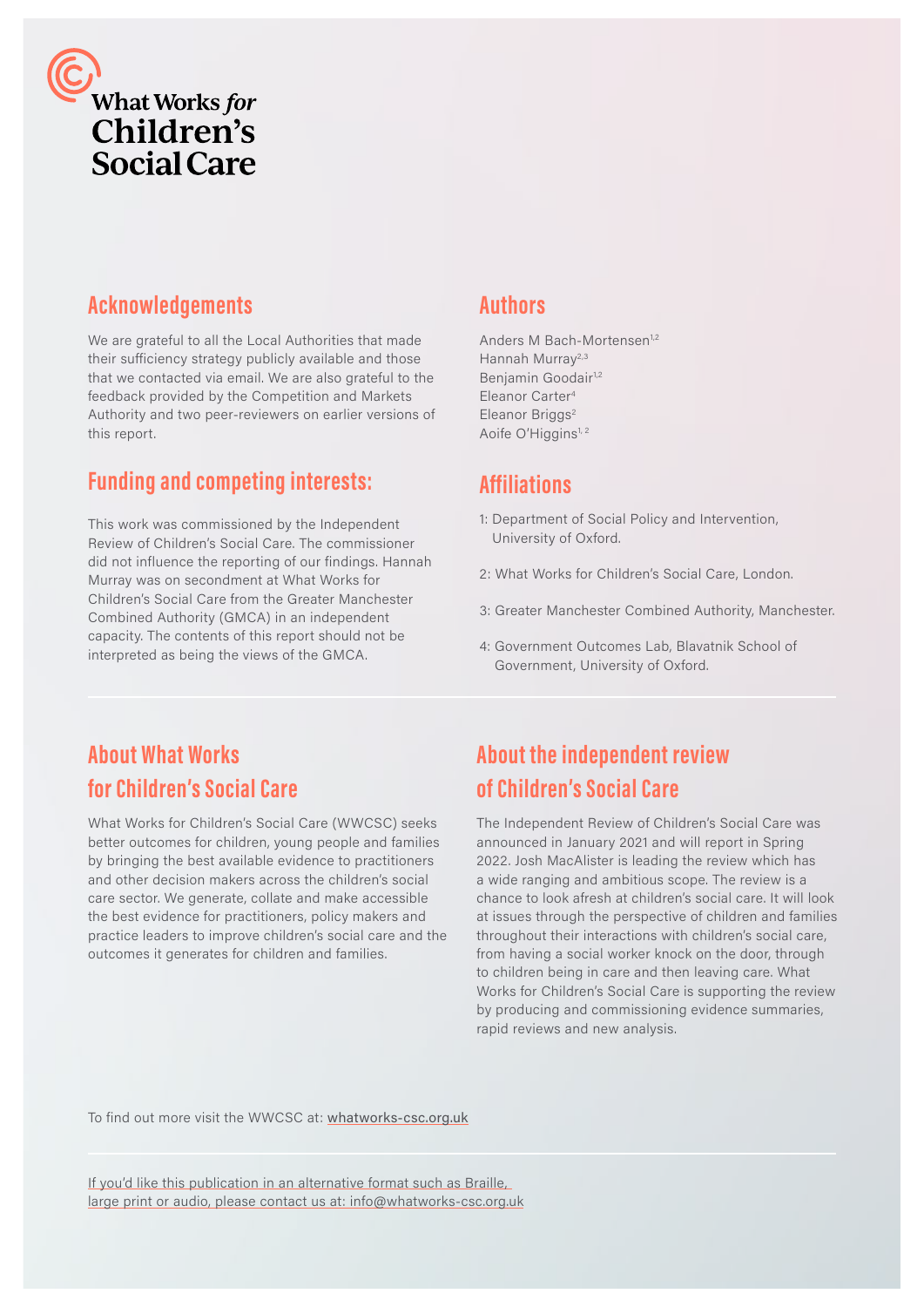# **CONTENTS**

| <b>EXECUTIVE SUMMARY</b>                                            | 3  |
|---------------------------------------------------------------------|----|
| BACKGROUND                                                          | 6  |
| <b>Introduction</b>                                                 | հ  |
| Terms used in this report                                           | 7  |
| Demand of children's social care<br>services and categories of need | 8  |
| Meeting the 'sufficiency duty'                                      | 8  |
| Existing work on sufficiency strategies                             | 10 |
| <b>RESEARCH OBJECTIVES</b>                                          | 11 |
| <b>METHODS</b>                                                      | 12 |
| <b>Selection process</b>                                            | 12 |
| <b>Extraction process</b>                                           | 14 |
| <b>Synthesis</b>                                                    | 15 |
| <b>RESULTS</b>                                                      | 16 |
| Sample details                                                      | 16 |
| <b>Reporting coverage</b>                                           | 17 |
| <b>Market conditions</b>                                            | 18 |
| <b>Demand</b>                                                       | 18 |
| <b>Supply and access</b>                                            | 19 |
| <b>Costs and expenditure</b>                                        | 21 |

| <b>Current efforts to achieve sufficiency</b>                    | 23 |
|------------------------------------------------------------------|----|
| <b>Forecasting</b>                                               | 23 |
| <b>Commissioning frameworks</b>                                  | 24 |
| <b>Market shaping and</b><br>engagement activities               | 25 |
| <b>Within LA collaboration</b>                                   | 26 |
| <b>Commissioning approaches</b><br>to achieve sufficiency        | 26 |
| <b>Reduce demand for residential</b><br>children's services      | 26 |
| <b>Create supply</b>                                             | 27 |
| <b>Block contracting</b>                                         | 28 |
| Reduce residential placement costs                               | 29 |
| <b>Provider feedback</b>                                         | 30 |
| Inclusion of children and young people                           | 30 |
| Are local authorities achieving<br>effective market stewardship? | 31 |
| <b>DISCUSSION</b>                                                | 34 |
| <b>Summary of findings</b>                                       | 34 |
| <b>Implications of findings</b>                                  | 36 |
| <b>CONCLUSION</b>                                                | 38 |
| <b>REFERENCES</b>                                                | 39 |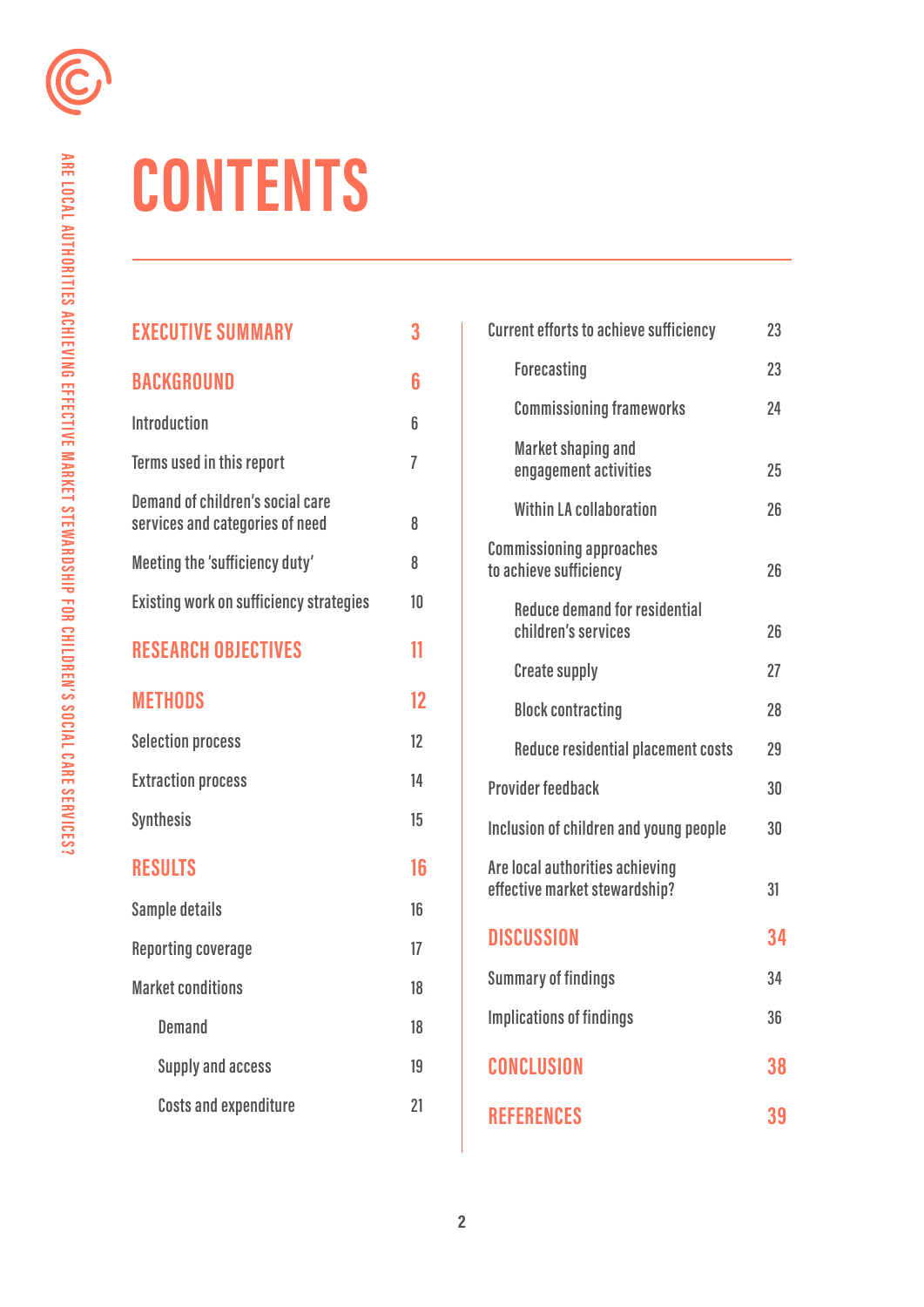# **EXECUTIVE SUMMARY**

Securing good quality, supportive accommodation that meets the needs of children in, or on the edge of, care is a vital step in delivering improved outcomes for children and young people. Over the last 10 years, local authorities (LAs) have had to balance an increasing demand for children's services with budget cuts. As a consequence, service provisions are highly variable across LAs, who struggle to fnance the growing demand for both adult and children's social care. Whilst it is known that the number of children in care is increasing and that commissioning practices vary across LAs, the capability and eforts of local authorities to respond to this challenge as corporate parents are less well understood.

This report provides analysis of all upto-date LA sufficiency strategies with a focus on identifying (I) the main perceived challenges for LAs to meet their sufficiency duty, (II) what actions are being undertaken or planned by LAs to improve commissioning outcomes, and (III) perceived negative consequences associated with using certain commissioning or market shaping approaches. This work was commissioned by the Independent Review of Children's Social Care.

We analysed a total of 81 sufficiency strategies covering 84 (56%) English LAs. Our findings reveal some nationally shared challenges in dealing with increasing numbers of children in care as well as changes in children's characteristics and needs. Coupled with increasing costs of services and difficulties finding appropriate placements in family settings, our analysis creates a picture of LAs struggling to navigate the marketised system of children's residential care and to provide the quality of services which they strive to achieve.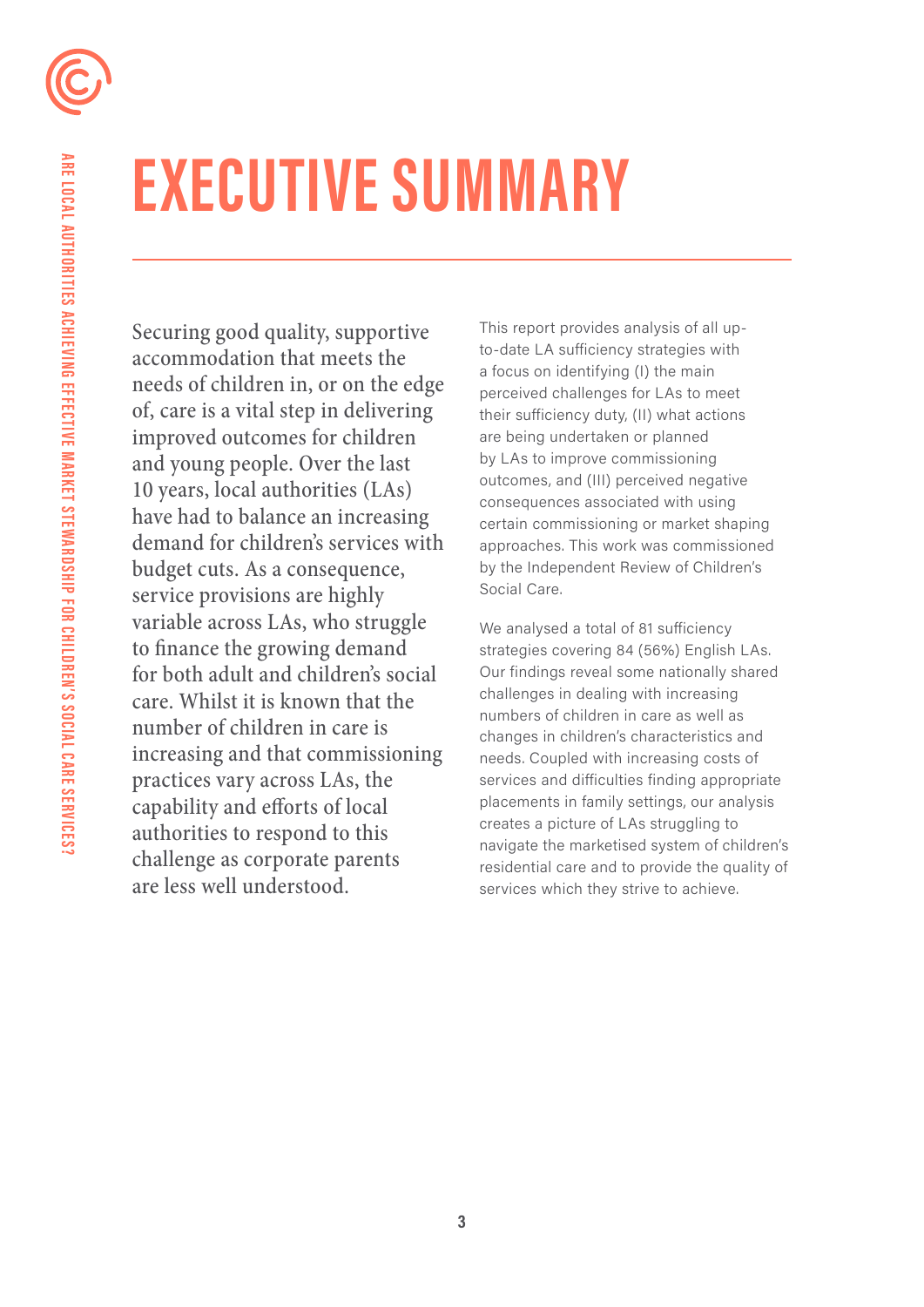

- readily available. **1.** Almost half (44%) of LAs did not have a publicly available or up-to-date sufficiency strategy, which is noteworthy considering that this is a key aspect of fulfilling the sufficiency duty. It is possible that more up-to-date strategies exist but are not publicly available. However, given that an important feature of the strategies is to communicate information about cohort characteristics and expected demand to providers, it is surprising that only half of these were
- **2.** Strategies generally reported an increasing demand for residential care, especially for children with complex needs. Numerous LAs described deficient local provision, unsuited to accommodating emergency, specialist, or therapeutic placements. It was reported that LAs were simultaneously under pressure from increasing demand for places for both high and low need children. The most commonly cited reason to explain this development was a lack of fostering services for children who needed them, alongside the increase in numbers of children with severe trauma and acute therapeutic needs.
- **3.** Strategies reported that the cohort of children and young people in care is becoming more complex and thus increasingly expensive to place within residential provisions. Several LAs reported that even a small number of children who require high need placements severely impacted their budget.
- **4.** It was generally reported that prices and unit costs of residential care places are increasing, especially among 'independent' (private for-profit and third sector) providers. However, the extent to which this is a result (or not) of changes within the children in care cohort was unclear.
- within the local authority area."<sup>1</sup> **5.** Many LAs struggle to place children locally and to access local provisions, even though this was highlighted as a priority in most sufficiency strategies. It is also worth noting that the Statutory Guidance states that "For the majority of children in care, the 'most appropriate placement' will be Notably, even oversupplied LAs could not always access local provisions due to these being occupied by children from other LAs.
- **6.** Few strategies included detailed information or analysis on their local provision, particularly independent sector provision. Providing more information, along with an assessment of the extent of the LA's utilisation of local supply, could help clarify and inform supply-related commissioning intentions.
- **7.** More than half of the LAs reported being part of a regional or sub-regional framework, in the expectation that this would improve their sufficiency by being able to access high quality and value for money residential services. However, LAs often reported that the effectiveness of these regional arrangements was limited as not all LAs took part, and not all providers joined the frameworks. As a result, several LAs reported that joining these did not help them achieve local sufficiency nor reduce reliance on spot purchasing.

[Sufficiency - Statutory guidance on securing sufficient accommodation for looked](https://assets.publishing.service.gov.uk/government/uploads/system/uploads/attachment_data/file/273812/sufficiency_-_statutory_guidance_on_securing_sufficient_accommodation_for_looked_after_children.pdf)  [after children](https://assets.publishing.service.gov.uk/government/uploads/system/uploads/attachment_data/file/273812/sufficiency_-_statutory_guidance_on_securing_sufficient_accommodation_for_looked_after_children.pdf)  1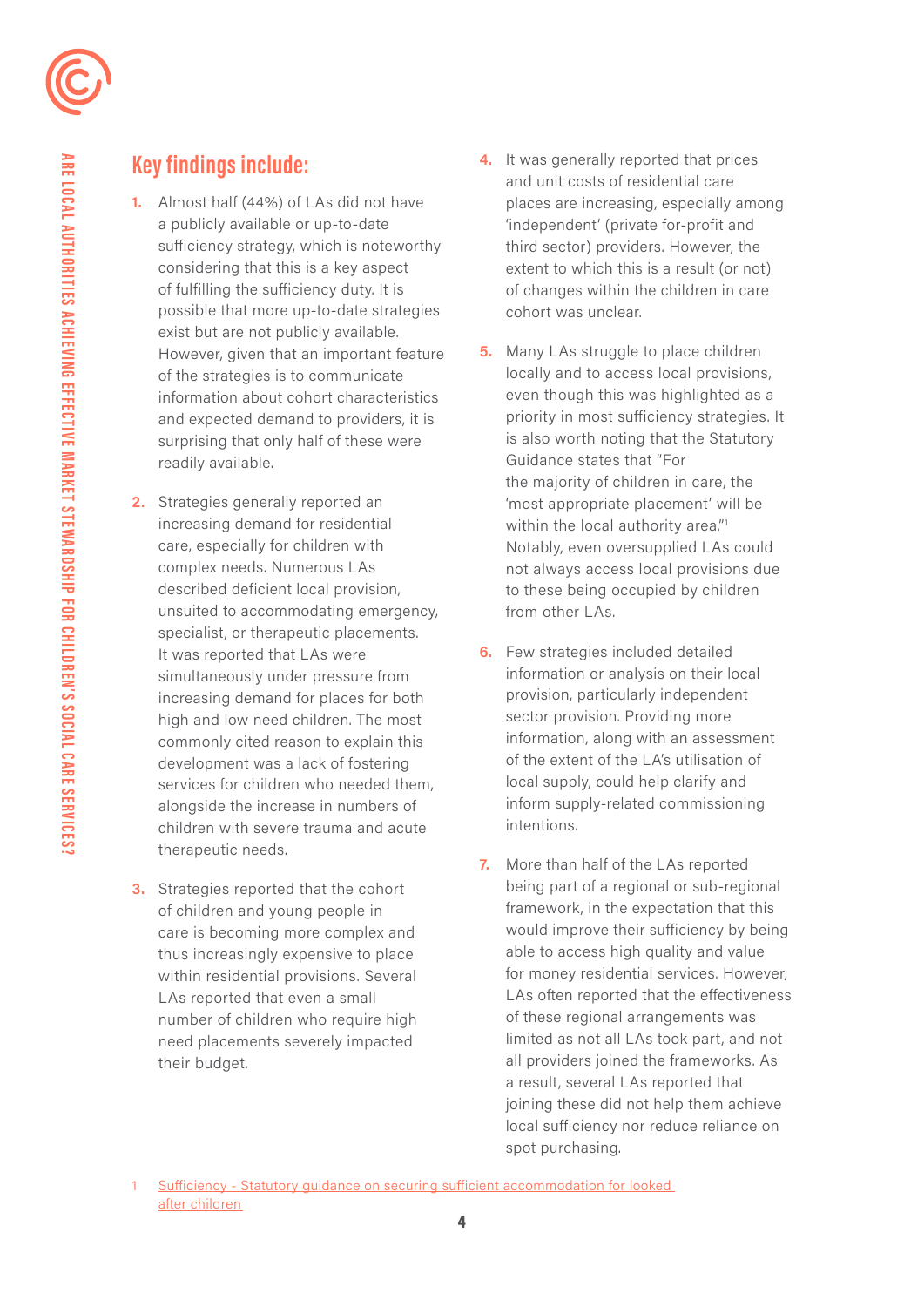**8.** Several LAs urged caution in the interpretation of average unit costs measurements because of how this can easily be skewed by very expensive placements. Notably, several sufficiency strategies also advised against comparing unit costs across provider types as this is a complex task which depends on many factors, such as occupancy, the children's varying care packages, and the urgency of a placement. Instead strategies suggested that being better able to understand the true value for money of a placement would improve commissioning decisions, highlighting that current 'unit-cost measurements' are insufficient at providing substantive information about the value for money a placement provides.

**9.** Many LAs indicated that their own forecasting projections were not very convincing and could therefore not be used to predict changes to the numbers of children needing care with any level of confidence. Strategy documents often did not include sufficient information to assess the statistical properties underlying the estimates. It is thus unclear how LAs can meaningfully engage with providers (which was often stressed as a priority) given that based on the material presented in the sufficiency strategies - LAs do not have transparent and/or reliable information around future need. This is a key area in need of improvement, considering that an analysis of previous and future demand constitutes the foundation of a sufficiency strategy.

- **10.** It was rarely clear whether the content of the sufficiency strategies had been shaped based on consultations with children and young people, and providers. This should be considered a key area of concern, and future strategies should clearly report how stakeholders were involved in the design of strategy.
- **11.** Very few strategies were explicit in reflecting on progress against the objectives set out in their previous strategy. More careful documentation of the experiences of implementing diferent commissioning approaches could facilitate learning within the sector.
- **12.** LAs are working to overcome their sufficiency challenges in many different ways. Several LAs described their own unique (but often untested) commissioning responses, but little is known about the outcomes associated with different commissioning approaches. In this report, we have explained the variety of commissioning responses employed by LAs but much more can be done to investigate variation in commissioning outcomes and how this relates to specific market shaping activities and LA characteristics.
- **13.** Based on our analysis of 81 sufficiency strategies (covering 56% of English LAs), we find either no, limited, or mixed evidence in support of the criteria required for effective market oversight and stewardship (as defined by the Institute for Government) being met.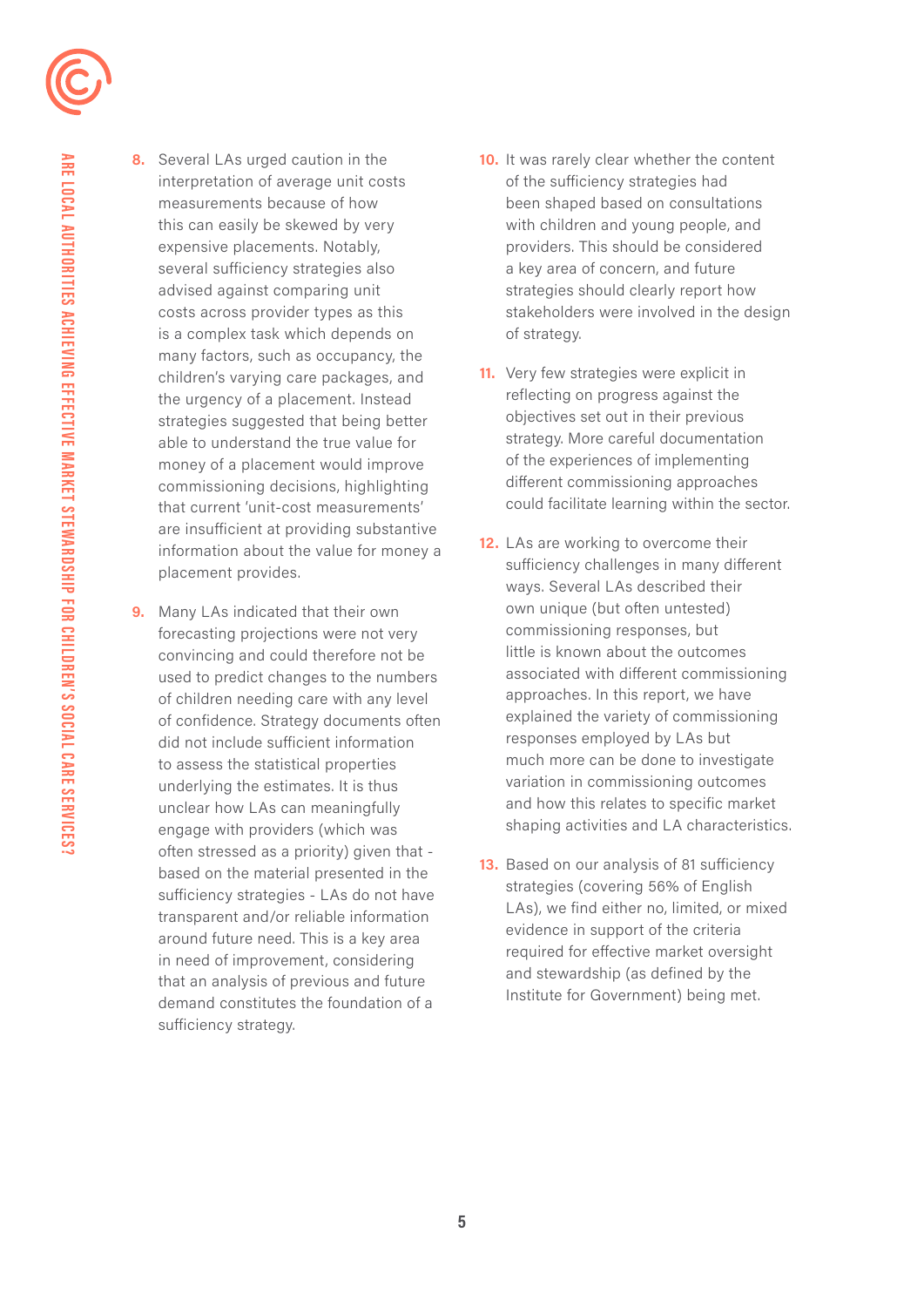# **BACKGROUND**

## **Introduction**

Securing good quality, supportive accommodation that meets the needs of children in care is a vital step in delivering improved outcomes for children and young people. Over the last 10 years, local authorities (LAs) have had to balance an increasing demand for children's services with budget cuts. As a consequence, service provisions are highly variable across LAs, and it is known that many LAs struggle to finance the growing demand for both adult and children's social care (Health and Social Care Committee, 2020; House of Lords Economic Affairs Committee, 2019). The struggle to uphold service quality while having to cut costs have been highlighted in recent work (Bach-Mortensen & Barlow, 2021; Body, 2019; Webb, Bennett & Bywaters, 2021). For example, a 2021 Department for Education (DfE) report concluded that LAs are struggling to meet the increased demand for children's social care, and that this was exacerbated by 'budgetary pressures' (Holmes, 2021). The same report also highlights that there is an absence of reliable data which links service costs and spending with quality of care outcomes thus making it difficult (from the currently collected data) to understand and evaluate outcomes related to quality and improvement within children's services.

It is known that commissioning practices vary across LAs, but how specifically LAs are addressing these challenges and engaging with the residential care market is not well understood. Notably, a 2021 report by the Local Government Association (LGA) identified suficiency (the ability of LAs to secure suitable accommodation and care that meet the needs of children in care) to be the main problem facing children's residential provisions (LGA, 2021). This is often attributed to poor coordination between LAs and providers and issues related to the disadvantageous leverage position of LAs caused by the severe lack of residential supply. Several commissioning innovations and frameworks have been developed to specifically address this problem and to help LAs access the residential provisions they need. For example, regional and sub-regional frameworks such as the D2N2, the West Midlands Residential Care Framework, and the South London Commissioning Partnership aim to achieve better commissioning outcomes among member LAs though joint procurement and contracting practices. By having a consistent and transparent framework through which to contract "eligible" providers, these frameworks seek to improve access to high quality services and achieve value for money.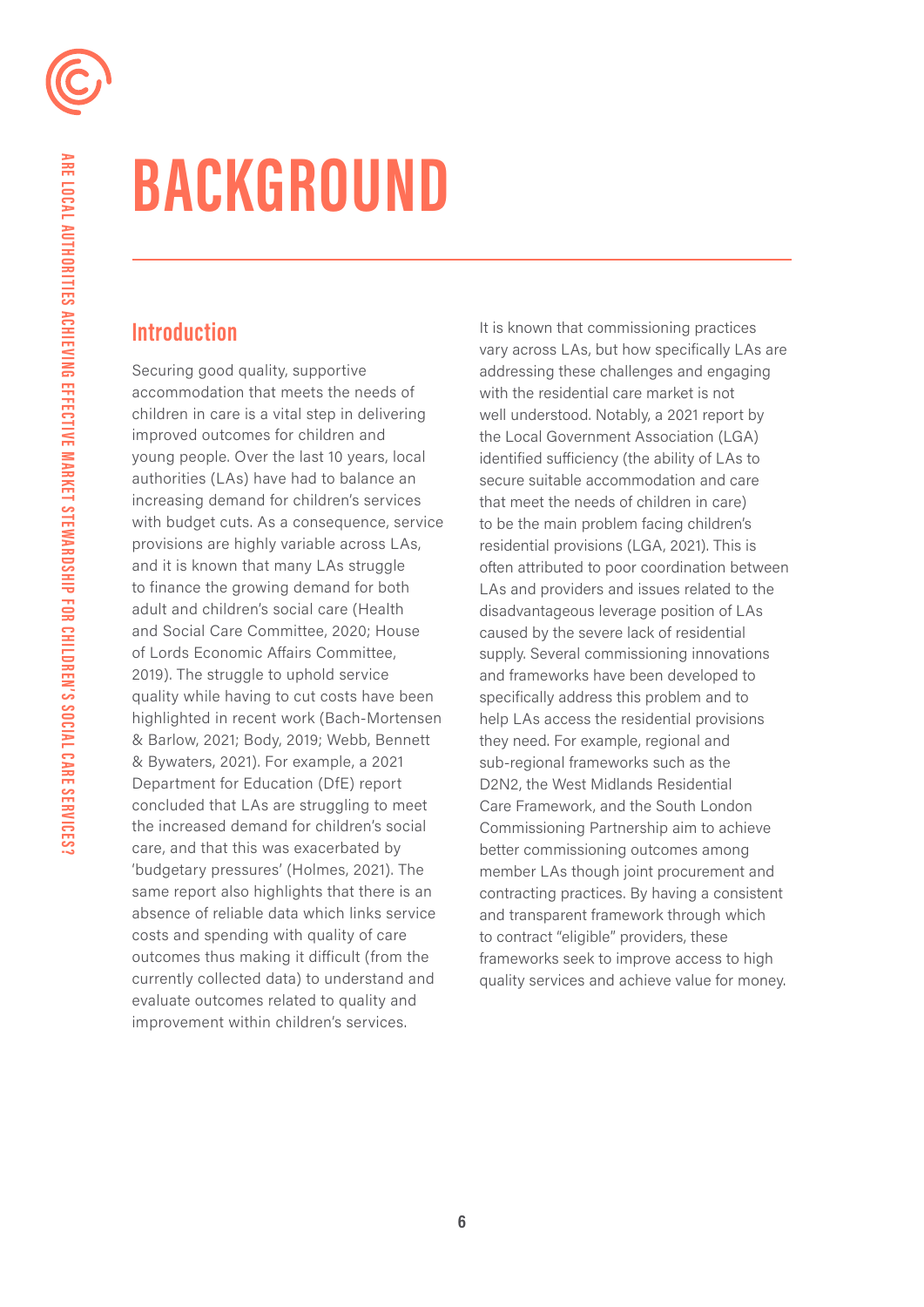

However, the success of these efforts to improve commissioning outcomes is currently unclear. Moreover, little is known about what other activities are being employed by LAs to ensure sufficiency, and to what extent commissioning innovations and frameworks have supported LAs to achieve better outcomes for children. In this report, we respond to this gap by analysing published sufficiency strategies from LAs, as these provide key information about how local authorities manage markets, engage providers, coordinate provision, and steward services to meet their sufficiency duty and accommodation needs.

# **Terms used in this report**

The terminology used in this report reflects that of the suficiency strategies analysed. However, we acknowledge that other terms and diferent language is used and preferred by professionals, children, families and others with lived experience of children's social care. This is an area that LAs may wish to consider when engaging young people. For clarity, Table 1 summarises these terms.

### **Table 1: Terms used in this report**

| <b>Children in care</b>      | Children and young people aged 0-17<br>years old in out-of-home care where the<br>local authority has corporate parenting<br>responsibility, often referred to as "Looked<br>after Children."                       |
|------------------------------|---------------------------------------------------------------------------------------------------------------------------------------------------------------------------------------------------------------------|
| <b>Demand</b>                | Refers to children in care, who will<br>need provision to meet their needs. See<br>"placements."                                                                                                                    |
| <b>In-house provision</b>    | Services delivered by the local authority.                                                                                                                                                                          |
| <b>Independent provision</b> | Services delivered by for-profit or third<br>sector providers, see "provider."                                                                                                                                      |
| <b>Provider</b>              | The organisation or body delivering the<br>services. This can be for-profit, local<br>authority, or third sector, but is most<br>commonly used to refer to independent (for-<br>profit and third sector) providers. |
| <b>Places</b>                | A place in a children's social care service,<br>such as in a children's home or fostering<br>household, see "supply."                                                                                               |
| <b>Placements</b>            | A place in a children's social care service<br>which is occupied by a child in care, see<br>"demand."                                                                                                               |
| <b>Supply</b>                | Provisions that can be used to support<br>children in care, see "places."                                                                                                                                           |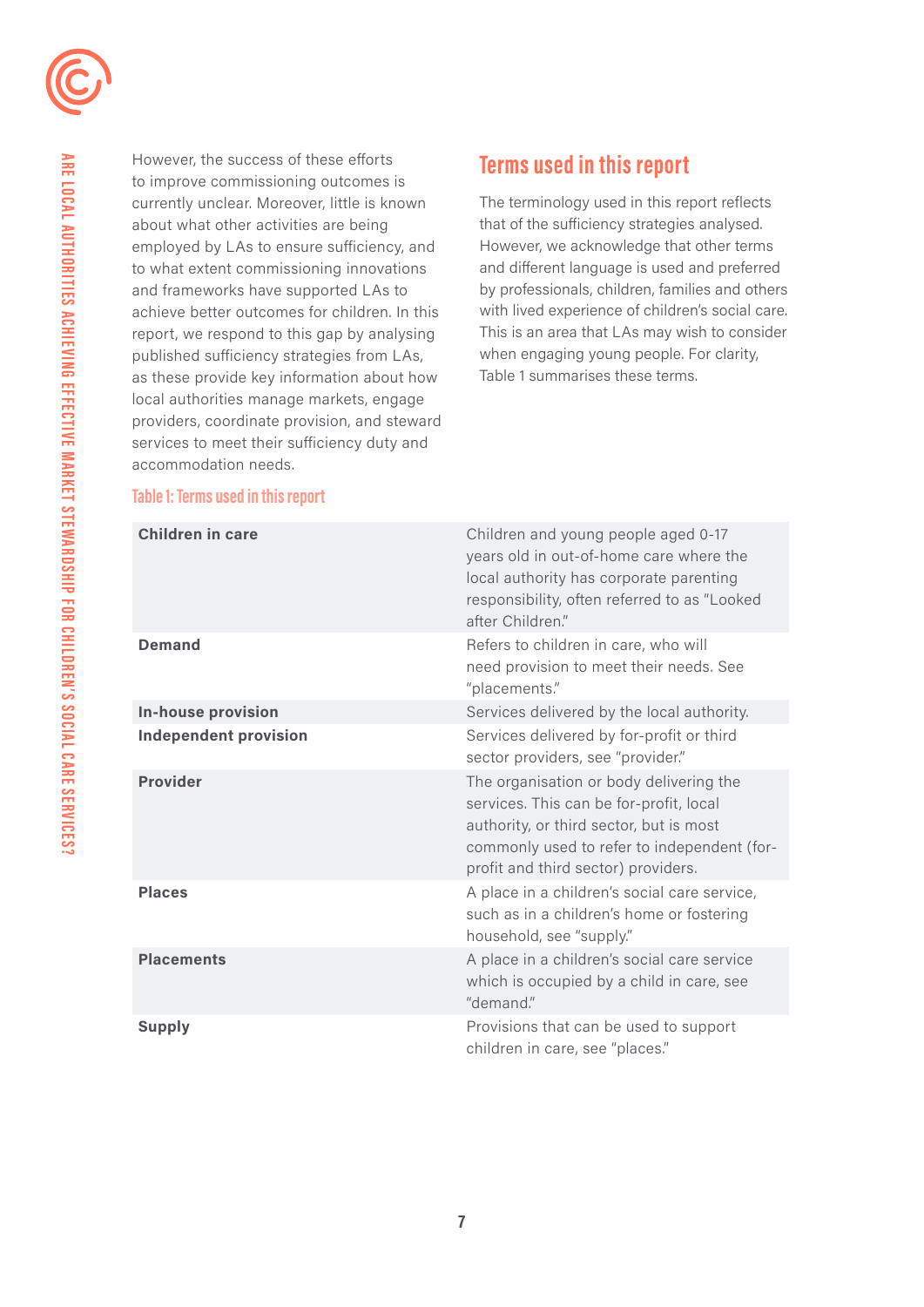# **Demand of children's social care services and categories of need**

stable in the last four years. The number of children in care in England is currently at an all time high at 80,850 (as of March 2021), which is an increase of 25% since 2010.<sup>2</sup> Most children in care are placed in foster care (71%), followed by residential settings<sup>3</sup> (17%), kinship care (7%), and adoption (3%). As displayed in Table 2, the main category of need recorded as the reason a child is in care is 'abuse or neglect' (66%). This has increased by three percentage points from 2018 to 2021. Other prevalent categories of need include 'family dysfunction' (14%) and 'family in acute stress' (8%), which have all remained fairly **Demand of children's social care Meeting the 'sufficiency duty'**<br> **Services and categories of need**<br>
The number of children in care in England commissioning of services and place<br>
(as of March 2021), which is an increas

A key concept underpinning the commissioning of services and placements for children in care is 'suficiency.' Section 22G of the Children Act 1989, which was amended by the Children and Young Persons Act 2008, requires local authorities to ensure suficiency of residential social care provisions within their area to the extent that this is 'reasonably practicable.' This duty applies to all 'looked after children', as defined by the 1989 Act. To monitor how LAs are planning to ensure suficiency, LAs are required to formulate plans about how they will achieve this through commissioning (defined by the 2010 Statutory Guidance as "[...] the process for deciding how to use the total resource available for children, parents and carers in order to improve outcomes in the most eficient, efective, equitable and sustainable way."4)

### **Table 2: Number of children in care and reasons for being in care in England from 2018 to 2021.**

|                                       | 2018    | 2019    | 2020    | 2021    |
|---------------------------------------|---------|---------|---------|---------|
| Number of children in care            | 75,370  | 78,140  | 80,000  | 80,850  |
| <b>Abuse or neglect</b>               | 63%     | 64%     | 65%     | 66%     |
| <b>Child's disability</b>             | 3%      | 3%      | 3%      | 3%      |
| <b>Parental illness or disability</b> | 3%      | 3%      | 3%      | 3%      |
| <b>Family in acute stress</b>         | 8%      | 8%      | 8%      | 8%      |
| <b>Family dysfunction</b>             | 15%     | 14%     | 14%     | 14%     |
| Social unacceptable behaviour         | $1\%$   | $1\%$   | $1\%$   | $1\%$   |
| Low income                            | $< 1\%$ | $< 1\%$ | $< 1\%$ | $< 1\%$ |
| <b>Absent parenting</b>               | 6%      | 7%      | 7%      | 5%      |

Source: Children looked after data return (SSDA903)5

- $\mathcal{P}$ 2 [Children looked after in England including adoptions, Reporting Year 2021 – Explore education](http://Children looked after in England including adoptions, Reporting Year 2021 - Explore education statis)  [statistics – GOV.UK](http://Children looked after in England including adoptions, Reporting Year 2021 - Explore education statis)
- $\overline{3}$ Including secure units, children's homes, semi-independent living accommodation, care homes, schools, and custody.
- 4 [Sufficiency Statutory guidance on securing sufficient accommodation for looked after children](http://Sufficiency  Statutory guidance on securing sufficient accommodation for looked 
after children	)
- $\overline{5}$ 5 [Children looked after in England including adoptions, Reporting Year 2021 – Explore education](https://explore-education-statistics.service.gov.uk/find-statistics/children-looked-after-in-england-including-adoptions/2021#releaseHeadlines-summary)  [statistics – GOV.UK](https://explore-education-statistics.service.gov.uk/find-statistics/children-looked-after-in-england-including-adoptions/2021#releaseHeadlines-summary)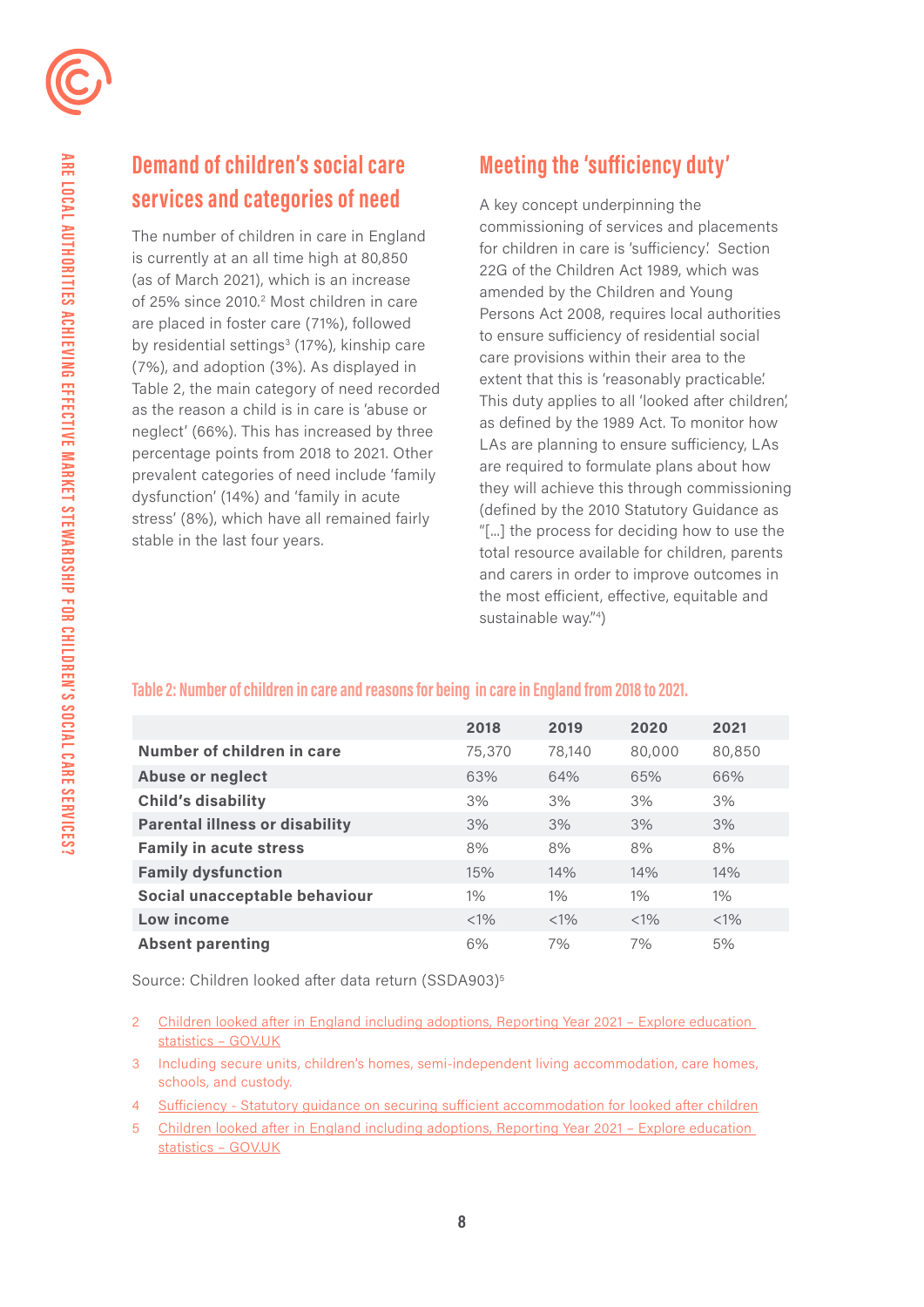Sufficiency is a multifaceted concept. The sufficiency duty requires LAs to do more than simply ensure a sufficient number of placements be provided. Placements and care support must meet the needs of children (that is, be well matched between each child and their placement). LAs must have regard for the quality, location and type of provision all whilst acknowledging that sufficiency is not a static situation to be arrived at, but a dynamic endeavour where LAs will need to iteratively respond to changing circumstances and the characteristics of children and young people. In other words, "[...] securing sufficient accommodation requires a wholesystem approach which includes early intervention and preventative services to support children in their families, as well as better services for children if they do become looked after".<sup>6</sup> In Surrey County Council this is understood as: "[...] having enough of the right accommodation and services, in the right places, to effectively support [Surrey's] children, young people and families. This also includes thinking about the quality of those services and whether or not they are making a positive difference to the lives of children, young people and families."7

The pursuit of sufficiency is analogous to the concept of market stewardship<sup>8</sup> or the management of quasi-markets of public services. The Institute for Government (Gash et al., 2012 p. 15) argues that the following conditions need to be satisfied for such markets to create positive outcomes:

- new providers must be able to enter the market and grow
- providers must be competing actively, and in desirable ways
- providers must be able to exit the market
- those choosing services (whether service users or public officials choosing on their behalf) must be able and motivated to make informed choices
- levels of funding must be appropriate to achieve government's objectives.

These criteria are rarely met in practice (Gash et al., 2012) and quasi-markets of social care services are often associated with poor outcomes (e.g., Jensen and Stonecash, 2005; Petersen et al., 2018). Although some challenges are common in the oversight of all types of public service markets, there are unique challenges in achieving effective market stewardship of social care services. Most importantly, the complex nature of social care means that it is difficult to develop reliable and monitorable outcomes to guide commissioning decisions. Compared to more technical services, social care outcomes are difficult to quantify in a meaningful way. In consequence, costs are often used as the key indicator to inform commissioning decisions. Thus, the degree to which placement decisions are based on an informed background with regards to service quality and child-centred outcomes is unclear. The assumption of 'informed choice' is further weakened by the current scarcity of supply in children's social care.

<sup>6</sup> [Sufficiency - Statutory guidance on securing sufficient accommodation for looked after children](https://assets.publishing.service.gov.uk/government/uploads/system/uploads/attachment_data/file/273812/sufficiency_-_statutory_guidance_on_securing_sufficient_accommodation_for_looked_after_children.pdf) 

[Looked after children and care leavers sufficiency strategy - Surrey County Council](https://www.surreycc.gov.uk/council-and-democracy/departments/children-families-lifelong-learning-and-culture/childrens-commissioning-service/sufficiency-strategy)

<sup>8</sup> Defined as the "the long-term oversight of market mechanisms, as well as the commissioning process" (Gash et al 2012)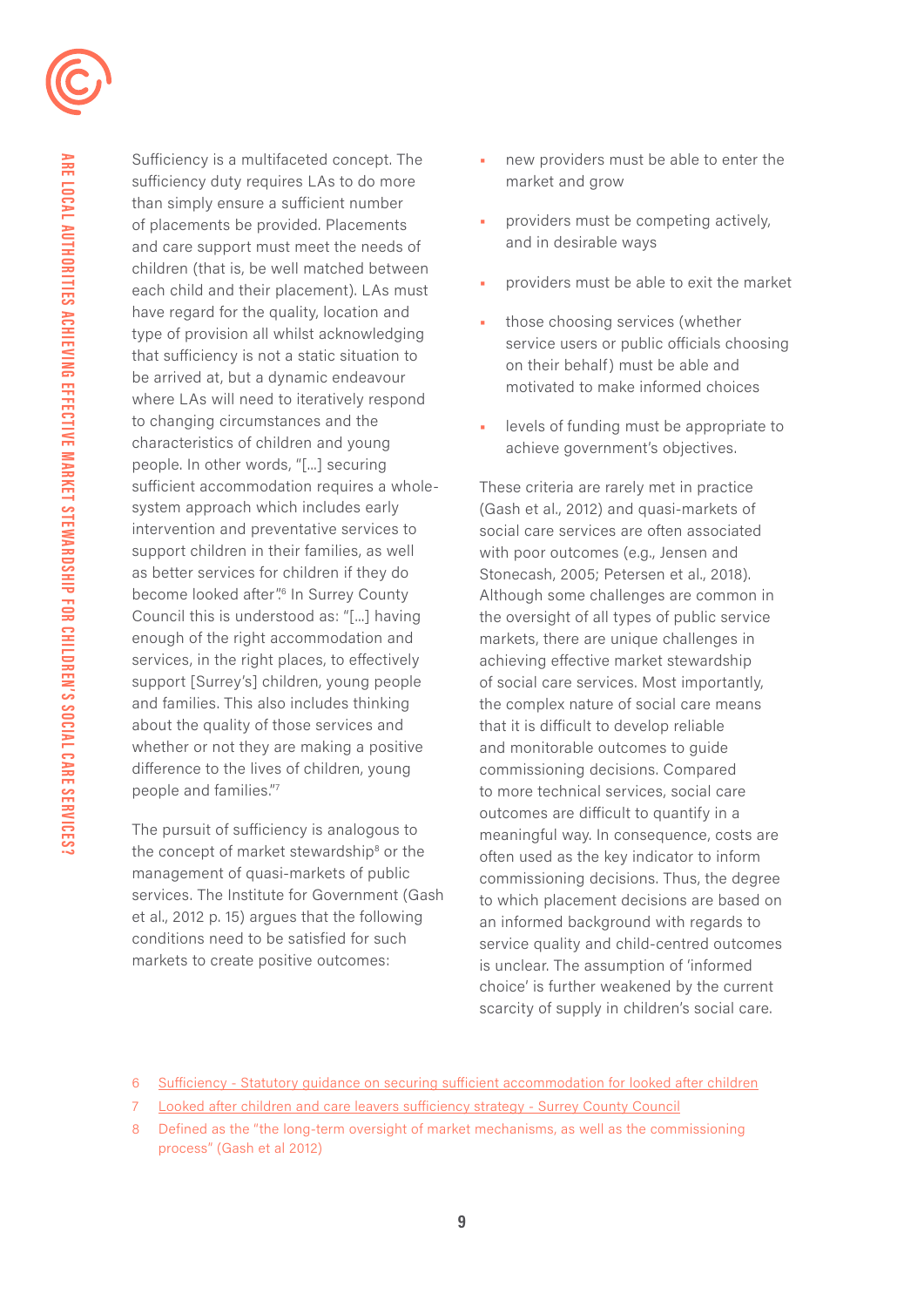

 sufficiency issues."10 The 2010 Statutory Guidance considers commissioning and market stewardship as the key mechanisms through which to ensure sufficiency and improve outcomes for children. Commissioning planning is therefore considered a key aspect when assessing the ability of LAs to achieve sufficiency. In order to monitor sufficiency, the Guidance reports that inspectors are required to evaluate evidence which "[...] specifically includes commissioning strategies relating to looked after children." (p 15)9 It is thus expected from LAs that "[...] such information is readily available and that commissioning practice addresses

 sufficiency strategy. These plans are typically formulated in sufficiency strategies and statements, which are also evaluated by Ofsted when inspecting local authority children's services.<sup>11</sup> These are often publicly available on the respective LA website. However, it is unclear how these strategies are evaluated in Ofsted inspections and the extent to which these strategies are used to hold LAs accountable for their commissioning practices and outcomes. There is therefore some uncertainty as to what is considered a 'good', well-functioning or effective

# **Existing work on sufficiency strategies**

There is little research available on sufficiency strategies and the connections between alternate sufficiency strategies/ strategic commissioning approaches and the ultimate outcomes for children and young people. A 2020 report by the Rees Centre at the University of Oxford reviewed the sufficiency strategies of all London LAs (n=31 covering 33 LAs). Although there was considerable variation in terms of the type and detail of information presented in the sufficiency strategies, several common and high-level findings were identified (Suh and Holmes, 2020). First, the report found that 'high-cost low-incidence' areas caused substantial concern and placed pressure on LA finances, even though details on this cohort were often missing. Second, LAs across London reported similar trends in demand and sought to work with the same narrow pool of providers. Third, commissioning decisions were heavily influenced by the scarcity of children's social care places. Fourth, Ofsted ratings were used as the main outcome used to monitor providers. Fifth, LAs generally expressed interest in improving information sharing and to promote joint commissioning practices among all London authorities. Importantly, these findings only relate to sufficiency strategies in London. As such, there is no research to date that analyses the approaches of sufficiency strategies across all of England as tools to improve commissioning practice and ultimately the outcomes for children and young people.

9 [Sufficiency - Statutory guidance on securing sufficient accommodation for looked after children](https://assets.publishing.service.gov.uk/government/uploads/system/uploads/attachment_data/file/273812/sufficiency_-_statutory_guidance_on_securing_sufficient_accommodation_for_looked_after_children.pdf) 

10 ibid.

11 [Inspecting local authority children's services](https://www.gov.uk/government/publications/inspecting-local-authority-childrens-services-from-2018/inspecting-local-authority-childrens-services#Annex-A)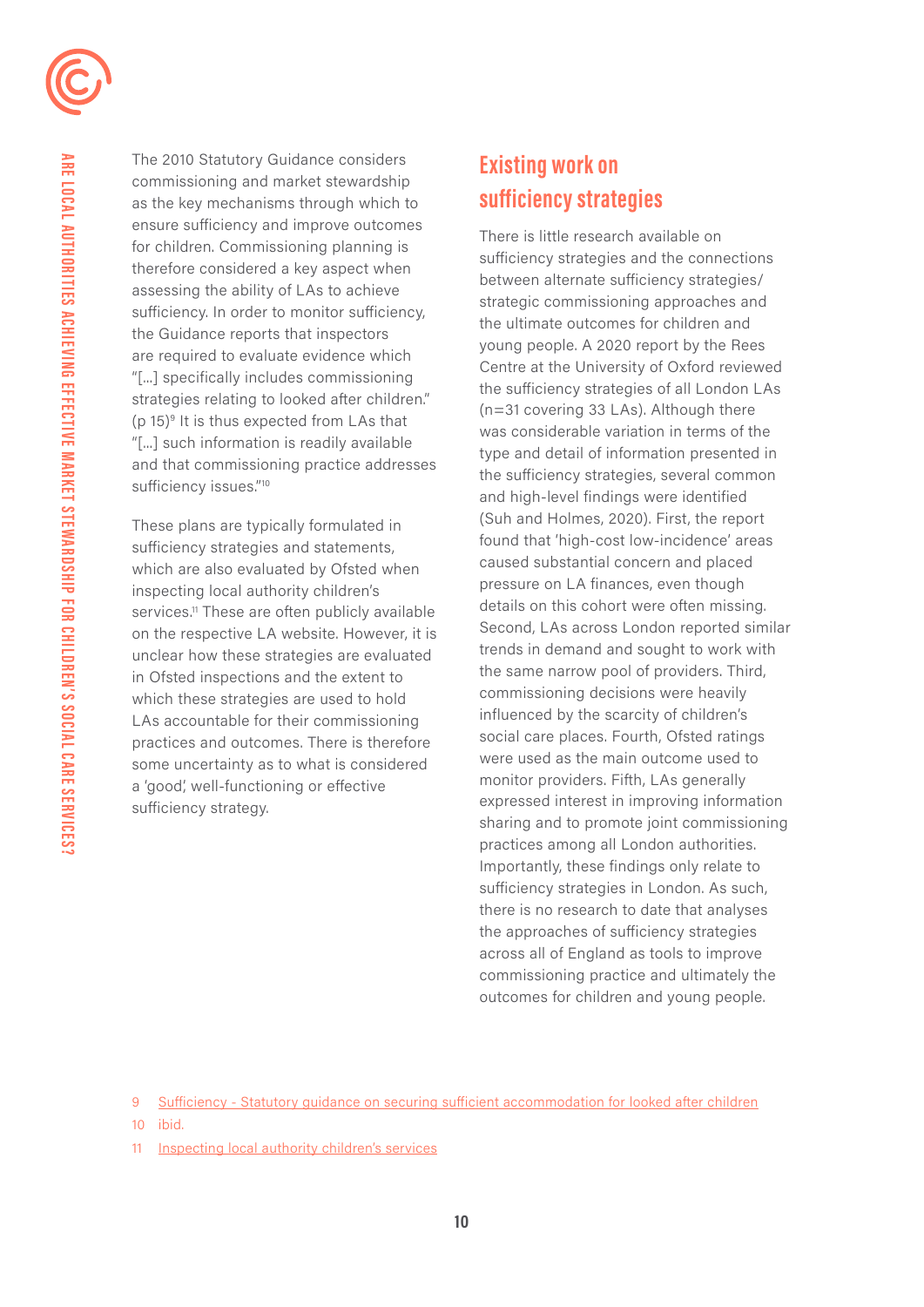# **RESEARCH OBJECTIVES**

This research project builds on existing work by identifying and analysing all up-todate suficiency strategies with a focus on identifying: (I) the main perceived challenges for LAs to meet their suficiency duty, (II) what actions are being undertaken or planned by LAs to improve commissioning outcomes, and (III) perceived negative consequences associated with using certain commissioning or market shaping approaches.

Note: We centre our analysis on the commissioning of residential care and related services 'at the edge' of care. We acknowledge that there is no shared or standard definition for preventative or 'edge of care' services but understand that commissioners may strive to improve outcomes for children and young people by commissioning auxiliary or complementary services beyond the formal provision of residential placements.

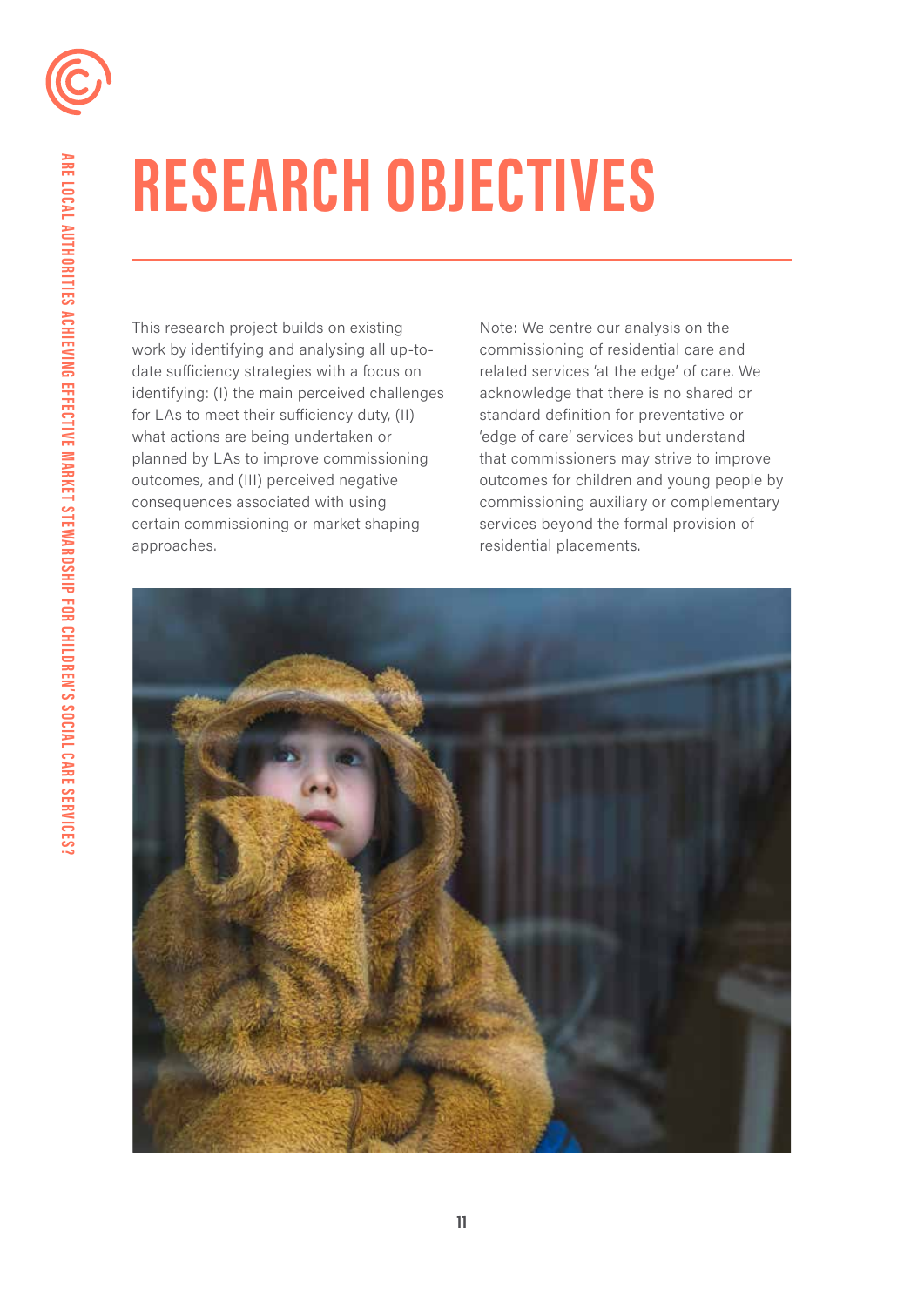# **METHODS**

We identified, catalogued, and synthesised all available up-to-date local authority suficiency strategies in England. We extracted and analysed information related to demand, supply, access, costs, experience and use of commissioning frameworks, and market shaping activities related to improving commissioning outcomes. These key dimensions were informed both by wider literature on public service stewardship, previous research on suficiency strategies, and in consultations with the Competition and Markets Authority (CMA) and the Independent Review of Children's Social Care. We also extracted information related to whether and how service provider and user feedback was used to shape the sufficiency strategy.

## **Selection process**

In the initial stage of the selection process, which took place in September 2021, we conducted a desktop search of LA websites to retrieve all publicly available sufficiency strategies. We considered strategies to be "up-to-date" if the expiry date was at the end of financial year 2020/21 or later. First, we used the search function on the website to search "sufficiency strategy", "sufficiency statement" and "placement strategy". Where this did not retrieve an up-to-date strategy, we navigated to and reviewed the LA website in full. Specifically, we reviewed all information on the LA webpages related to children in care, commissioning or, more broadly, children and young people. If the strategy was still not identified in these sections, we reviewed sections on strategy, governance and transparency or on LA children's services safeguarding procedures.

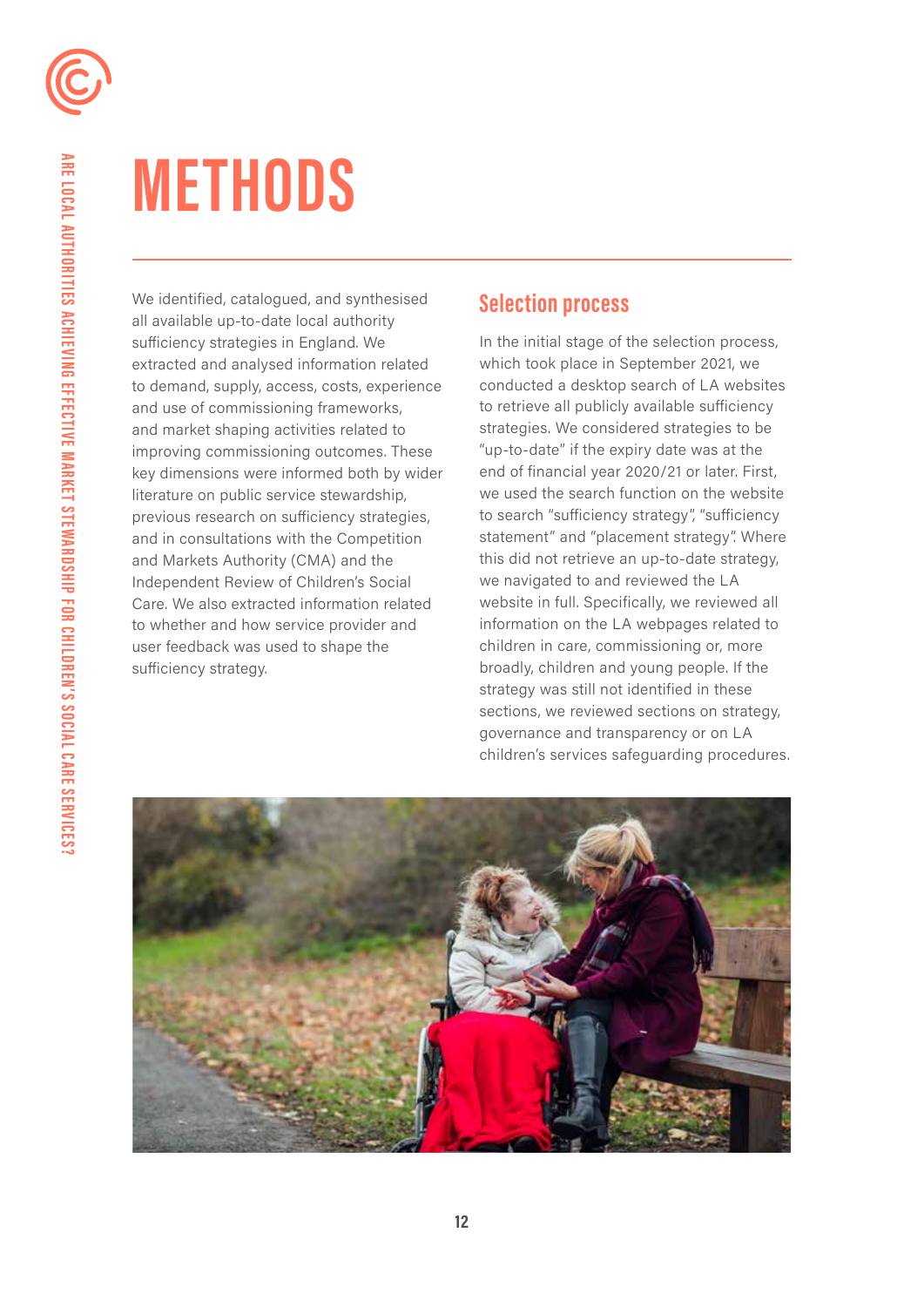

#### **Figure 1: Flowchart of selection process**

#### **Identification of Children's Social Care Sufficiency strategies**



We identified 103 strategies through this process, 72 of which were up-to-date. This process also uncovered some collaborative strategies that LAs have produced in addition to their local strategy. Three such strategies were found, two of which were out-of-date, and none of which were included in the sample.

Subsequently we emailed 76 LAs representing the 79 LAs whose individual or joint strategy either was out-of-date or not publicly available. Where LAs were part of a joint strategy, one LA was contacted. Email addresses were sourced from LA websites via the same process as outlined above. The contact information for the placement and commissioning teams of most of these LAs was not published. Where this was the case, an alternative was used. The fostering team's email address was usually readily available and, if it was not, a general enquiries email

for children's services or the LA was used. We were not able to find a functional email address for two LAs.

We received 11 strategies (representing 14 LAs) via email response, of which nine were up-to-date. An additional two LAs informed us that their revised strategy was currently under development. Further to the 72 up-todate strategies located online, this created a sample of 81 sufficiency strategies covering 56% of LAs in England at the end of 2020/21. The LAs in the sample account for 59% of children in care in England and with a population rate near equivalent to England overall: the LAs in the sample had 66.4 children in care per 10,000 under 18-yearolds (as of 31 March 2021) compared to 66.9 for England.<sup>12</sup>

Only eight of these 81 strategies were single year strategies with the rest extending over

12 [Children looked after in England including adoptions, Reporting Year 2021 – Explore education](https://explore-education-statistics.service.gov.uk/find-statistics/children-looked-after-in-england-including-adoptions/2021#releaseHeadlines-summary)  [statistics – GOV.UK](https://explore-education-statistics.service.gov.uk/find-statistics/children-looked-after-in-england-including-adoptions/2021#releaseHeadlines-summary)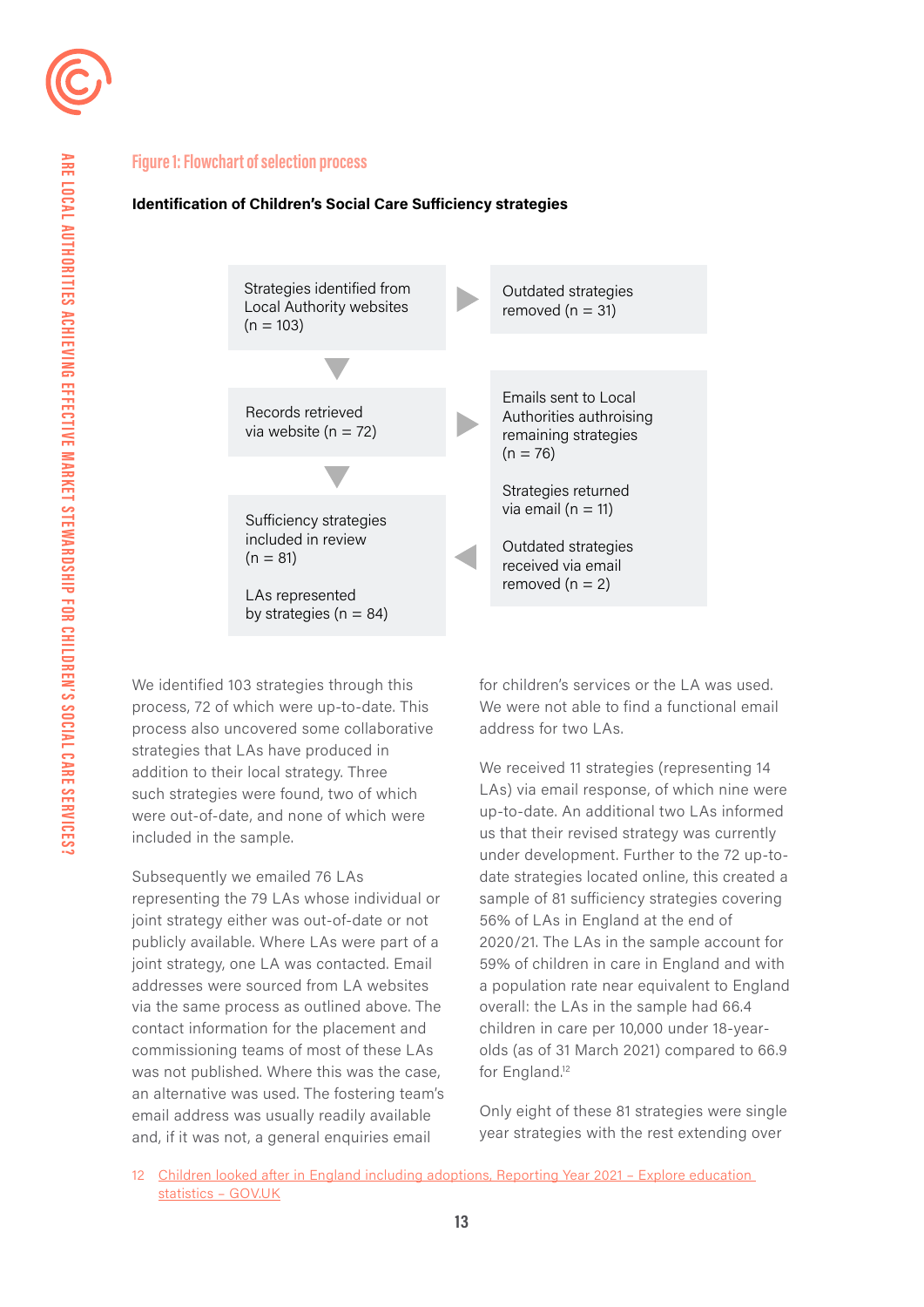

multiple years, the earliest of which began in 2017. As previously mentioned, all included strategies had an expiration date of the end of financial year 2020/21 or later. The strategies varied in length and format, and some appeared to be periodically updated documents while others were formally published strategies.

## **Extraction process**

An extraction template was created using thematic headings grounded in prior research and in consultation with stakeholders. These themes were: demand, supply, access, costs, experience and use of commissioning frameworks, and market shaping and engagement activities related to improving commissioning outcomes. However, other themes emerged during the extraction process, namely within-LA collaboration, and the role of service provider and service user feedback in shaping the strategy. Following discussion between authors, these themes were added to the thematic framework. This approach is sometimes referred to as "best fit" framework synthesis (Carroll et al., 2013).

To begin, the initial data extraction template was piloted with seven strategies. This pilot stage was conducted by ABM and HM, which led to two modifications of the extraction template, namely on scope and content.

First, the extraction sheet was revised to provide clarification that the extracted material should, to the extent possible, be primarily related to residential provision. It was not possible to apply a specific definition of what was to be included within residential, as strategies mostly did not report trends and discuss challenges in reference to subcategories of residential services. Therefore, we relied on the definition of residential care employed within each of the strategy documents themselves.

Second, as it may be considered artificial to focus on residential provision in isolation from other types, a separate "other" field was created for material on challenges and commissioning activities related to other types of provision if the strategy stated it affected, or is affected by, residential provision. For example, foster care or edge of care services were eligible if the strategy expressed that this was directly related to challenges with residential provision.

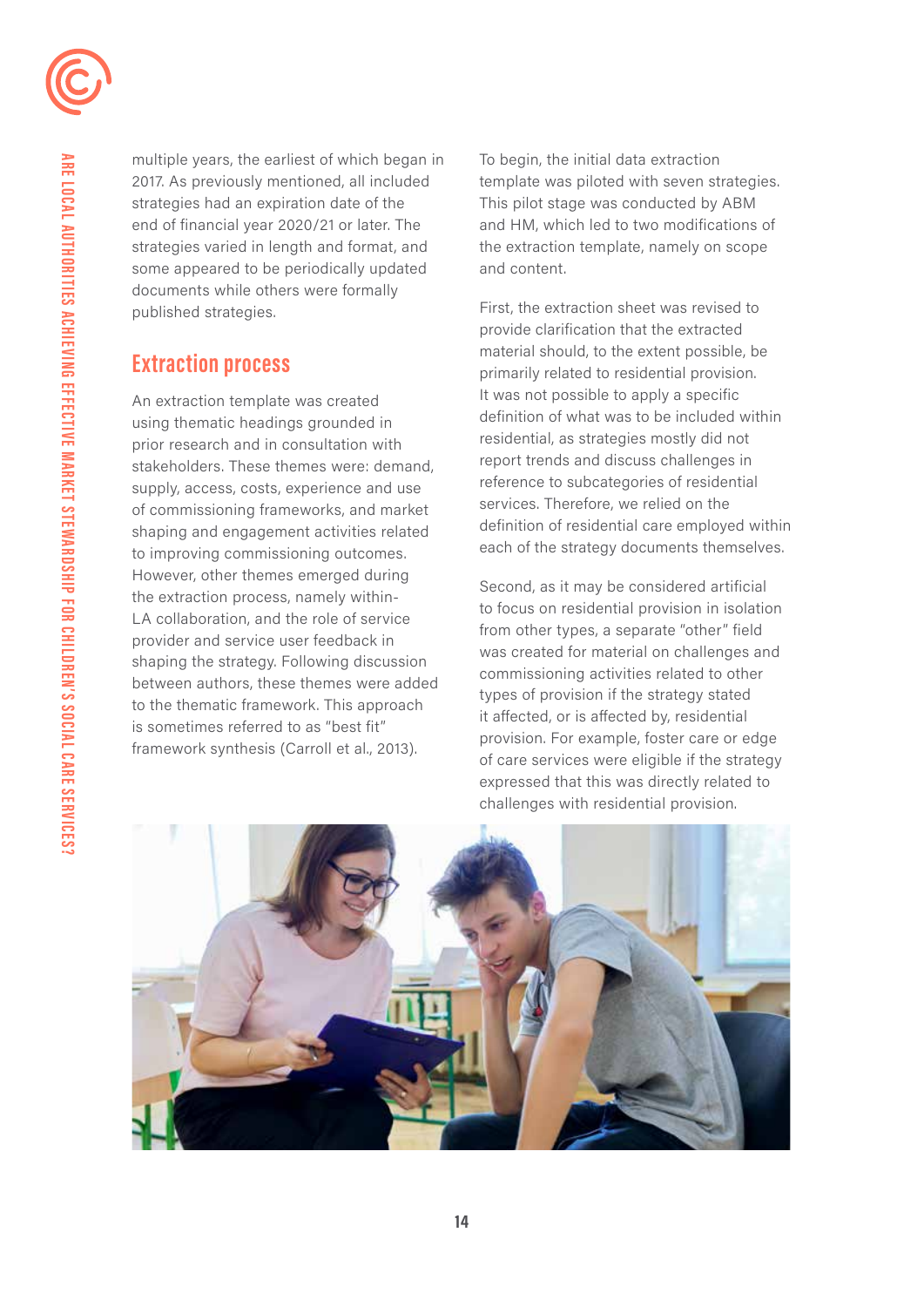

All data was extracted by HM and BG, who met regularly to discuss and clarify the extraction process. A quality assurance exercise was conducted which involved HM and BG extracting from the same two strategies. There was a high degree of match and both discussed and confirmed a consistent approach in relation to the small number of slight differences in the material extracted.

# **Synthesis**

The synthesis was conducted by HM, BG, and ABM, each synthesising distinct components of the extraction sheet. Decisions taken during this stage were logged using comments and reviewed by the other authors throughout. There were two aspects to this process.

First, the raw extracted material was analysed descriptively in order to map the contents and features of strategies. Binary coding, that is the presence or absence of content in relation to a specific dimension

of sufficiency, was only used in relation to whether the content, such as changes in demand, was reported or not. Otherwise, binary coding was avoided as some strategies provided insufficient detail or clarity to enable such a judgement to be made while others did not include material on certain topics.

Second, to address our aims of determining the main experiences and perceived challenges facing residential provision along with actions taken to achieve sufficiency, the material was analysed thematically. We were intentionally broad in defining our areas of interest due to the lack of theory in this area. As such, we kept data in its raw form across all extraction dimensions from which our codes were derived and later reviewed and refined before developing themes. The authors met regularly to iteratively discuss emergent results to ensure consistency in the synthesis procedures and refine the final themes, which were developed in consensus.

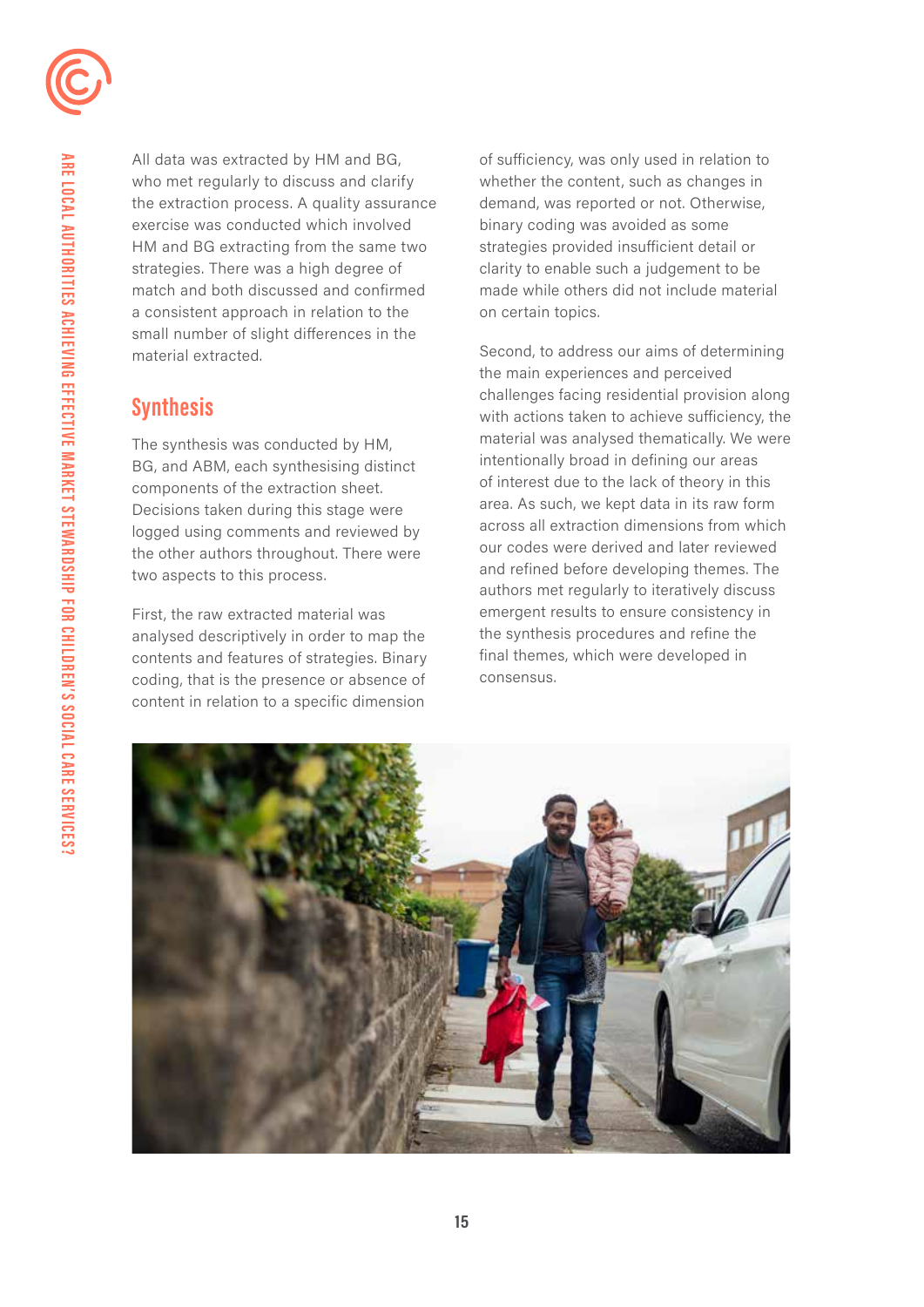

# **RESULTS**

We identified a total of 114 sufficiency regionally, although the East Midlands strategies by searching LA websites and region was slightly overrepresented. The we could not identify and download a an even distribution of LA Ofsted ratings. sufficiency strategy. Thirty-three of these There were no obvious patterns in the were out of date, and 81 sufficiency detail and transparency of the sufficiency were thus included in the synthesis. LAs with lower Ofsted ratings.

**Sample details As displayed in Table 4, the included** sufficiency strategies were well distributed by directly contacting the LAs from whom analysed sufficiency strategies also covered strategies covering 84 (56%) English LAs strategies by 'Outstanding' LAs compared to

#### **Table 3: Number of included suficiency strategies and local authorities**

| 1a. How many LA sufficiency strategies were identified in total?  | 114   |
|-------------------------------------------------------------------|-------|
| 1a i. Of these, how many were up to date?                         | 81    |
| 1a ii. Of these, how many were out of date?                       | 33    |
| 1b. Of the 114, how many were identified through contacting LAs?  | 11    |
| 1b i. Of these, how many were up to date?                         | 9     |
| 1b ii. Of these, how many were out of date?                       | 2     |
| 2. How many sufficiency strategies were included in the analysis? | 81    |
| 2a. How many LAs did these strategies relate to?                  | $84*$ |

\* The sample includes two instances of joint sufficiency strategies: (1), Kingston upon Thames (London), Richmond upon Thames (London), and Windsor and Maidenhead (South East); and (2) Kensington and Chelsea (London), and Westminster (London). Northamptonshire's sufficiency strategy - expiring in 2021 - predates the boundary changes which founded West and North Northamptonshire LAs.

#### **Table 4: Distribution of LAs represented by the included suficiency strategies across regions and Ofsted ratings**

|  | <b>Ofsted rating at March 2021</b> |  |
|--|------------------------------------|--|
|  |                                    |  |

| Outstanding          |     | 50% |
|----------------------|-----|-----|
| Good                 | .31 | 53% |
| Requires improvement | 31  | 58% |
| Inadequate           | 12  | 60% |
| Yet to be inspected  |     | 50% |

#### **Begional coverage**

| Outstanding          | 9  | 50% | East Midlands            | 6              | 78% |
|----------------------|----|-----|--------------------------|----------------|-----|
| Good                 | 31 | 53% | East of England          | 6              | 55% |
| Requires improvement | 31 | 58% | London                   | 19             | 58% |
| Inadequate           | 12 | 60% | North East               | 7              | 58% |
| Yet to be inspected  | 1  | 50% | North West               | 14             | 61% |
|                      |    |     | South East               | 11             | 58% |
|                      |    |     | South West               | $\overline{7}$ | 47% |
|                      |    |     | West Midlands            | 7              | 50% |
|                      |    |     | Yorkshire and The Humber | 7              | 47% |
|                      |    |     | <b>Total (LAs)</b>       | 84             | 56% |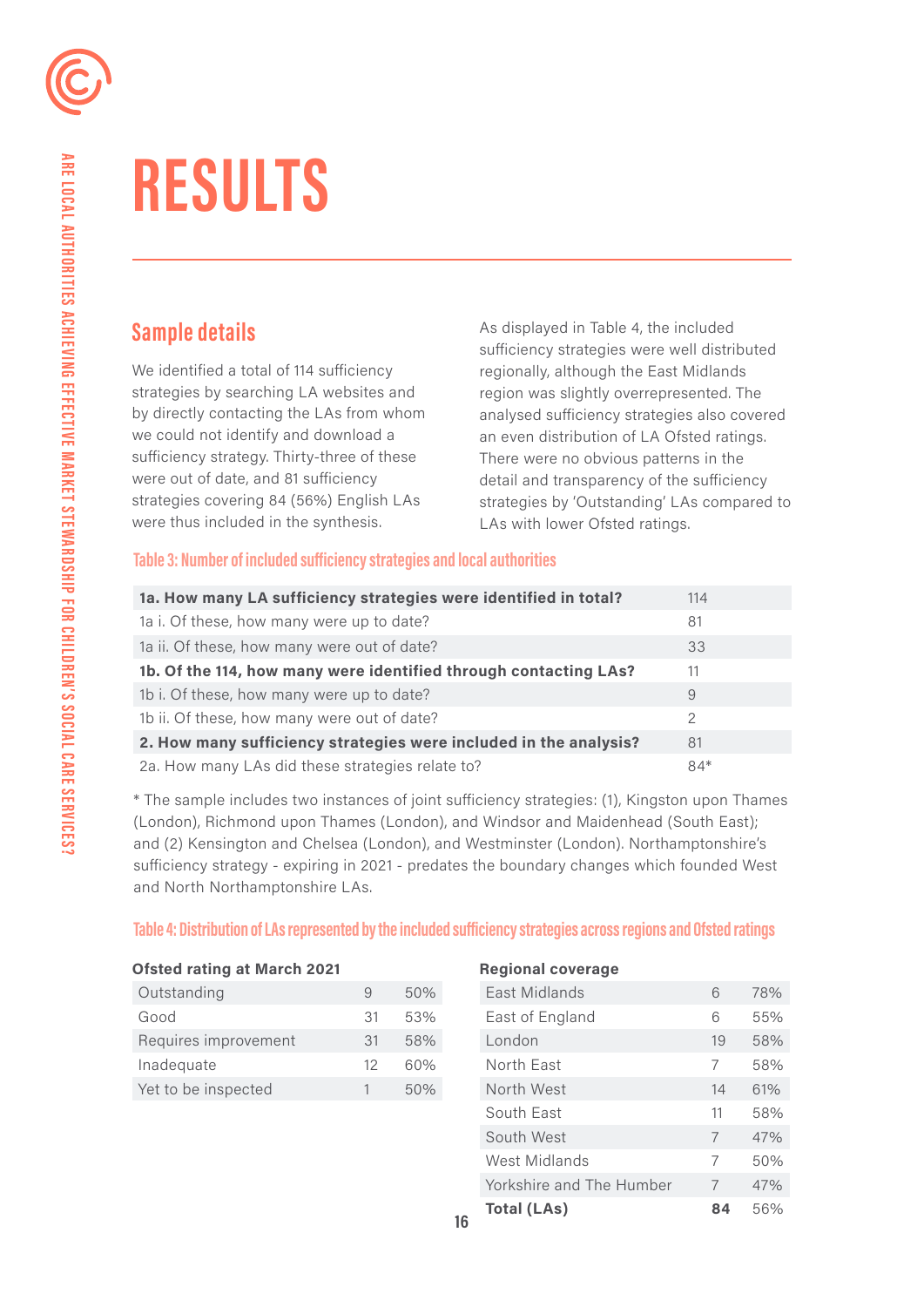

# **Reporting coverage**

The content and formatting of the sufficiency strategies varied widely. Most strategies only provided information on a fraction of the areas of interest. The coverage of each area is presented in Table 5, which displays the number of strategies that contained information on the areas that we extracted information from. The detail and type of information on each area varied considerably across strategies. Each theme is described in detail below.

### **Table 5: Reporting coverage in included suficiency strategies (n=81)**

Areas reported on in sufficiency strategies

| <b>Demand</b>                                                             |             |
|---------------------------------------------------------------------------|-------------|
| Reported changes in demand of residential care                            | 34 (42%)    |
| Increasing demand                                                         | 19/34 (56%) |
| Declining demand                                                          | 8/34(24%)   |
| Fluctuating or stagnant<br>×,                                             | 7/34(21%)   |
| Characterised demand as acute                                             | 17 (21%)    |
| Access to and use of local provision                                      |             |
| Contained information about level of supply                               | 23 (28%)    |
| Reported using 'out of area' supply                                       | 45 (56%)    |
| Local supply not entirely adequate to meet need                           | 23 (28%)    |
| Reported barriers to using local provision                                | 25 (31%)    |
| <b>Costs and expenditure</b>                                              |             |
| Reported information on residential care provisions costs                 | 46 (58%)    |
| Reported trends in prices (average unit cost vs placement costs)          | 12 (15%)    |
| Increasing prices                                                         | 7/12 (58%)  |
| Decreasing prices<br>٠                                                    | 4/12 (33%)  |
| Stagnant or fluctuating prices                                            | 1/12(8%)    |
| Reported trends in overall expenditure                                    | $9(11\%)$   |
| Increased expenditure                                                     | 8/9 (89%)   |
| Decreased expenditure                                                     | 1/9(11%)    |
| Reported exceeding budget                                                 | 7(9%)       |
| Price comparisons across provider types                                   | 22 (27%)    |
| Independent provision more expensive                                      | 17/22 (77%) |
| Reported actions to reduce costs                                          | 28 (35%)    |
| <b>Forecasting activities</b>                                             |             |
| Reported any type of forecasting projections                              | 33 (41%)    |
| Forecasting for residential placements                                    | 20 (25%)    |
| Clarity around methodology and underlying data of forecasting projections | 8 (10%)     |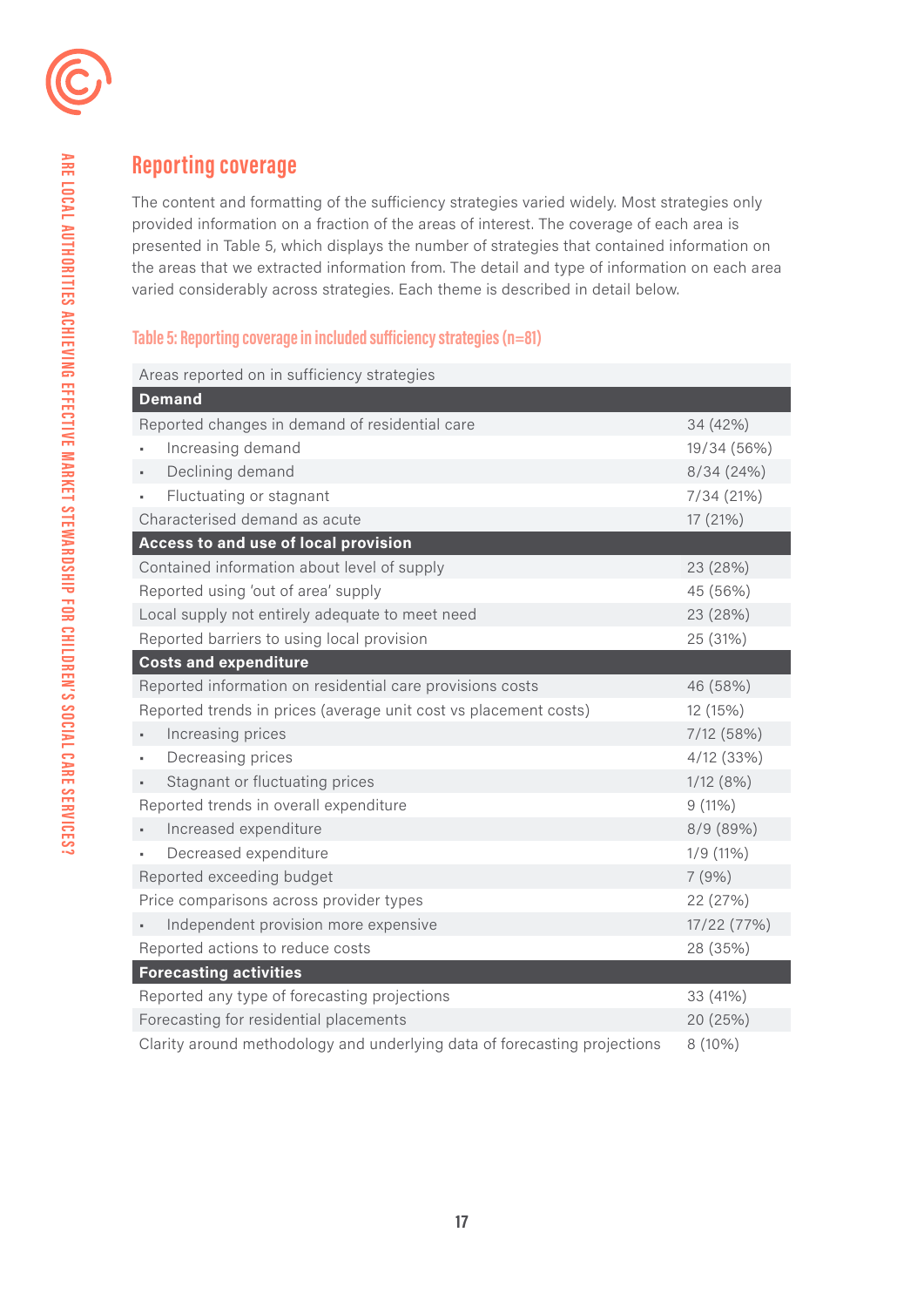| <b>Commissioning frameworks</b>                                              |             |
|------------------------------------------------------------------------------|-------------|
| Reported using at least one regional or sub-regional commissioning framework | 53 (65%)    |
| Reported reasons for joining a commissioning framework                       | 32/53 (60%) |
| Reported experiences of using commissioning framework<br>٠                   | 26/53 (49%) |
| Reported planning to join a commissioning framework                          | 7(9%)       |
| <b>Market shaping and engagement activities</b>                              |             |
| Discussed activities related to market shaping and engagement                | 60 (74%)    |
| <b>Commissioning intentions</b>                                              |             |
| Create or enhance supply                                                     | 36 (44%)    |
| Reduce residential demand                                                    | 41 (51%)    |
| Improve commissioning practices                                              | 53 (65%)    |
| Procurement including block contracts<br>$\blacksquare$                      | 33/53 (62%) |
| Internal quality assurance<br>$\blacksquare$                                 | 23/53 (43%) |
| Data, analysis and insight<br>$\blacksquare$                                 | 15/53 (28%) |
| <b>Provider feedback</b>                                                     |             |
| Contained information about provider feedback                                | 10 (12%)    |
| Inclusion of children's voices                                               |             |
| Report indicated that children's views are included in decision-making       | 39 (48%)    |
| Aimed to include children's voices in the future                             | 15 (19%)    |
| Clarity around how children were consulted to                                | 14 (17%)    |

shape the content of sufficiency strategy

## **Market conditions**

The following sections explore the market conditions described in the sufficiency strategies which LAs face in terms of the demand, supply and access, and costs and expenditure of residential children's care.

#### **Demand**

Thirty-four (42%) of the 81 sufficiency strategies reported a change in the local demand for children's residential care. Specifically, of the 34 strategies that reported information on demand, 56% reported that demand went up, 24% reported demand to decline, and 21% reported demand to be stagnant or to fluctuate too much to assess the direction. Seventeen sufficiency strategies (21%) characterised their demand as acute. Here we analysed only the strategies' perceived

changes in needs for residential placements. We did not infer trends from any tables displaying the numbers of children in residential homes if no narrative was provided. Similarly, information that only reported changes in the proportionate use of residential care, the number of children in care, or the need for a certain type of residential care was excluded from the demand analysis. While we made these decisions in order to have comparable analysis across all strategies, some LAs reported changing need for services within specific age-bands or services, which may represent more useful information for service providers.

Changes in demand were explained by multiple factors, depending on whether this was reported to increase or decline. The following factors were considered to influence increasing demand.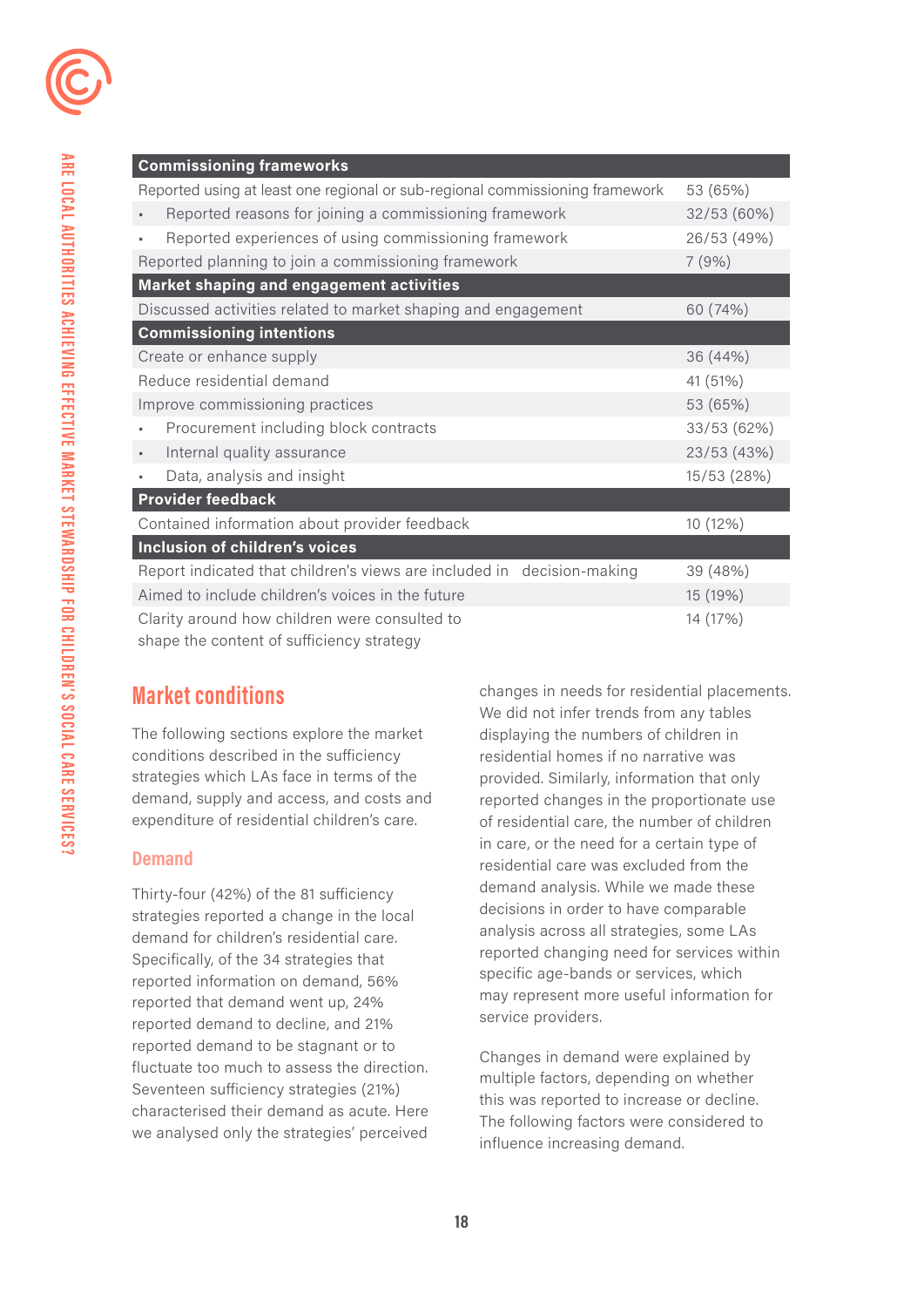

demand for residential provisions by a to demand pressures, such as national development in the cohort of children funding cuts, pressures arising from increasingly complex needs. Mentioned factors include children with a gang Three sufficiency strategies reflected on affiliation, unaccompanied asylum-seeking reasons for the declining demand for children, and children having experienced residential care. Wandsworth reported sexual exploitation, domestic abuse, and having achieved this by improving their substance misuse. placement and matching procedure.<sup>14</sup>

Second, the increase in demand was often explained this decline by having reduced attributed to a lack of fostering capacity. their use of emergency residential Specifically, it was reported that children accommodation.<sup>15</sup> Importantly, although who were eligible or better suited for Ealing reported declining demand, they fostering ended up in residential care also highlighted that this has been known needs. For example, Wakefield recognised the supply of residential care. that many children with care needs arising from disabilities are often placed **Supply and access**  in residential homes when a family setting **Local provisions** would suit them better and explained that the reason for this was insufficient foster Few strategies provided an initial services for these children.<sup>13</sup>

First, several LAs explained increasing considered wider contextual reasons linked in care, who were reported as having COVID-19, and increasing placement costs.

Bournemouth, Christchurch, and Poole because of insufficient fostering capacity. to fluctuate due to factors unrelated to their This was often reported to result in children commissioning efforts.<sup>16</sup> They were therefore being placed in residential care, even when cautious in interpreting this development as a foster placement may better suit their evidence that they could confidently reduce

assessment of whether they have, on Some strategies described experiencing<br>
both pressures simultaneously. LAs reported<br>
a lack of fostering provision, including<br>
a lack of fostering provision, including<br>
specialist' care to enable children with<br>
challenging

- 13 [Wakefield, Sufficiency Strategy 2020 2022](https://www.wakefield.gov.uk/Documents/schools-children/fostering/sufficiency-strategy.pdf)
- 14 [Wandsworth, Children Looked After and Care Leavers Placement Sufficiency Strategy 2020-2021](http://placement-sufficiency-strategy-2019-22_v10-002)
- 15 [Bournemouth, Christchurch and Poole, Sufficiency strategy for children in care and care experienced](https://democracy.bcpcouncil.gov.uk/documents/s26484/Enc.%201%20for%20Sufficiency%20Strategy.pdf) [young people \(2021-2024\)](https://democracy.bcpcouncil.gov.uk/documents/s26484/Enc.%201%20for%20Sufficiency%20Strategy.pdf)
- 16 [Ealing, Looked After Children \(LAC\) and Care leavers sufficiency strategy \(2018-21\)](https://www.ealing.gov.uk/downloads/file/14494/looked_after_children_lac_and_care_leavers_sufficiency_strategy_2018-21)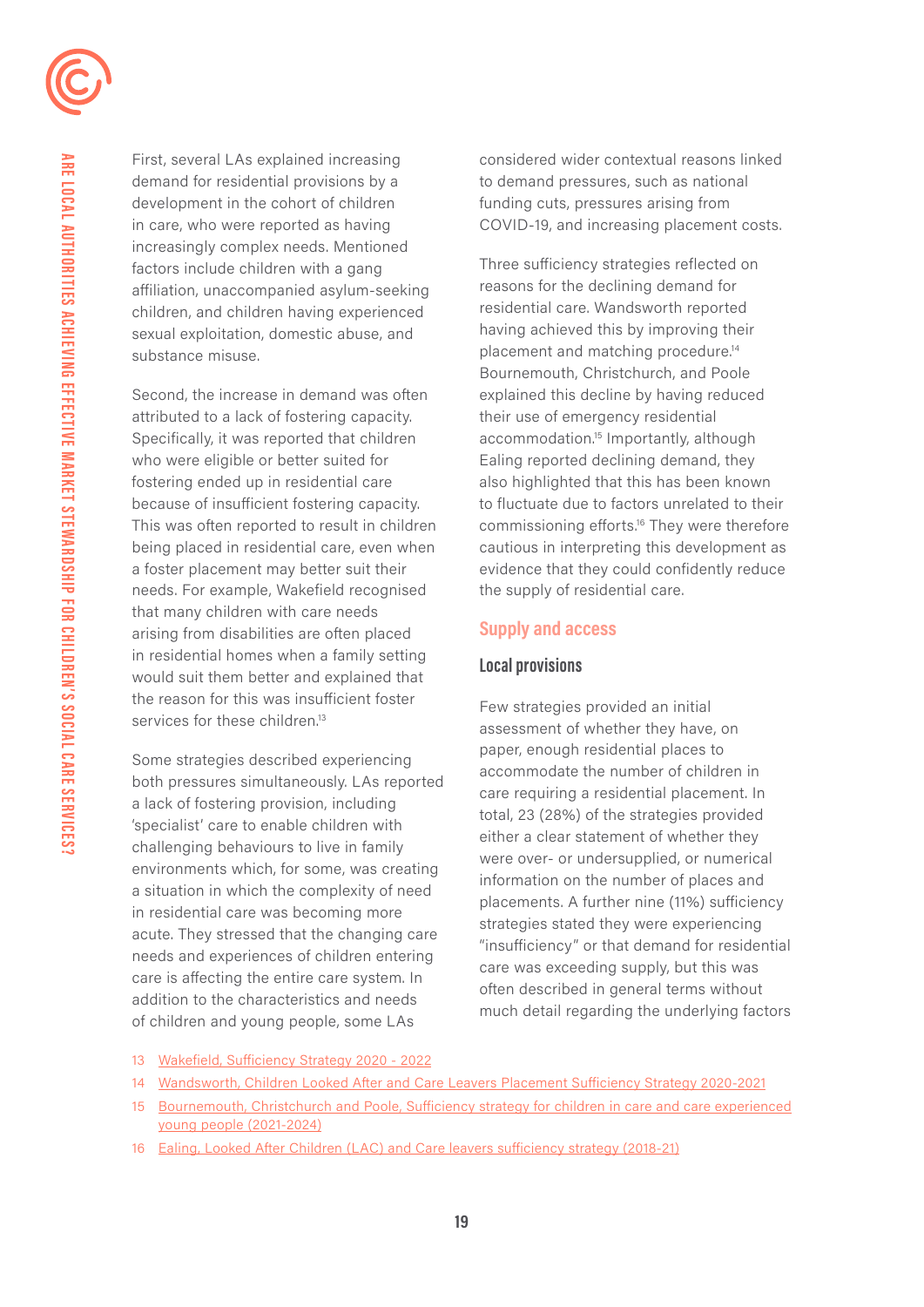driving this, for example whether the issue was the aggregate number of placements, or the nature or availability of local supply.

Twenty-two (27%) strategies provided only a partial view of local capacity. Most commonly, these reported on inhouse capacity but did not describe local independent provision, or they reported only on recently developed capacity. Another nine strategies provided some information on local supply but at the level of establishment rather than capacity. The remaining 18 (22%) strategies provided no analysis on local supply.

Of the 23 strategies that provided information on both supply and demand, 14 (61%) reported having a surplus of residential places within the LA, whereas the other nine (39%) reported that they did not have enough local places to meet demand. Notably, the LAs that were 'oversupplied' reported distinct barriers to being able to utilise their local provision (elaborated in more detail below).

#### **Barriers to utilising local provision**

One or more barriers to accessing local supply were reported by 25 (31%) sufficiency strategies. Of the strategies that reported on this, the most commonly mentioned barriers included competing with other LAs for placements (17 of the 25 (68%)), practical difficulties of not being able to match a referral to the available local vacancy (8 of the 25 (32%)), and so-called "bed blocking" by reducing the utilisation of supply due to high-need placements (4 of the 25 (16%)). Two reported that staffing shortages meant local in-house provision could not be fully

utilised. For Nottingham, this was reported to have been an issue after the COVID-19 outbreak as they had to decrease the capacity of in-house provision in order to keep staffing at appropriate levels.<sup>17</sup>

 their own demand profile more [challenging.18](https://challenging.18)  Importantly, those strategies which reported being 'oversupplied' also detailed barriers to accessing local provision. All but one included local provision being used by other LAs as one such barrier. This competition between LAs for independent places was reported by Staffordshire, an oversupplied authority, to make market shaping activities and engagement with providers targeting While this barrier was not reported by 'undersupplied' strategies, Coventry anticipated soon becoming oversupplied and cited this inter-LA competition as a future risk.<sup>19</sup>

#### **Appropriateness of local supply**

In addition to considerations of volume (ie., the aggregate number of places in homes), another aspect of the sufficiency duty is whether the provision in a LA meets the specific needs of its children in care. Twenty-three (28%) sufficiency strategies clearly identified at least one reason for why their local supply of residential care was not entirely able to meet demand. Most commonly, provided reasons related to issues with the type of provision on offer locally. For example, 18 (78%) of the 23 strategies reporting on this described that local provisions were unsuited to accommodating emergency, specialist, or therapeutic placements. A smaller number of strategies mentioned issues with the features of the homes themselves, such as a

- 18 Staffordshire, Sufficiency Strategy 2020-2021 (received via email).
- 19 Coventry City, Placement Sufficiency Strategy for Looked After Children and Care Leavers 2020 -[2023](https://www.coventry.gov.uk/downloads/file/36302/placement_sufficiency_strategy_for_looked_after_)

<sup>17</sup> [Nottingham City, Children in Care Placements - Commissioning and Sufficiency Strategy 2021-2023](https://www.nottinghamcity.gov.uk/media/3371350/cic-placements-commissioning-and-sufficiency-strategy-2021-2023.pdf)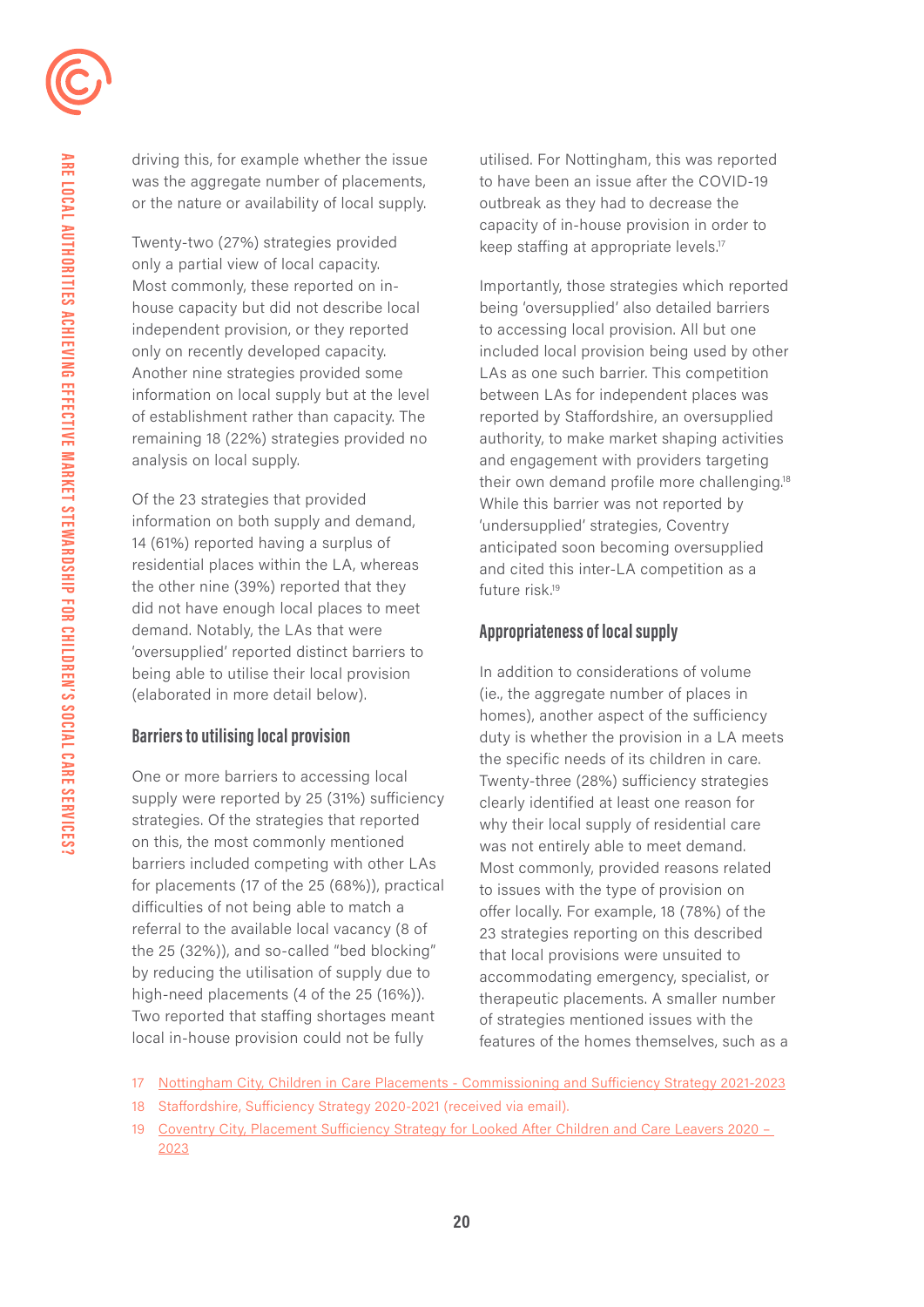

lack of homes of a certain size, in particular smaller or single place provision, and being in an unsuitable location within the LA. In addition, five strategies reported concerns around the quality of local provision, for example in terms of children and young people's outcomes not being met, provision falling below their expected Ofsted rating, or provision not offering the required support packages. Other areas of concern included local providers not being part of the regional or sub-regional commissioning framework or providers not having the appropriate skills, expertise, and experience sought by the LA.

### **Out of area placements**

More than half (56%) of the strategies reported using residential places "at a distance". However, 'distance' was understood in different ways. Of the 45 strategies reporting using "at a distance" placements, 73% defined distance as residential placements outside the LA border, 22% understood it as a placement more than "20 miles" from the home address, and, in a small number of instances it was unclear what was meant by 'distance.'

Eleven (14%) strategies reported either using, or being likely to use, provision outside of the LA, but without clarifying for what placement type. Commonly reported reasons for placing children "at a distance" include safeguarding concerns or to access specialist provisions that are not available in the LA. However, some sufficiency strategies described the decision to place children out of the LA area as not motivated by the needs of children. For example, both Herefordshire and Hertfordshire cited

local provision.<sup>2021</sup> having to occasionally use out of area residential provision due to "insufficient"

### **Costs and expenditure**

The cost of residential care was discussed in more than half (58%) of the sufficiency strategies, but price trends were only discussed in 12 (26%) out of the 47 strategies providing information on costs. Of these, seven reported an increase in average prices, four reported fluctuating or stable prices, and one reported a decrease in average pricing.

Nine (11%) suficiency strategies discussed trends in overall expenditure on residential care. Eight of these reported spending more than in previous years on these provisions, and seven even reported exceeding their budget.

provision than their in-house placements.<sup>22</sup> This development was explained by a variety of factors. For example, some reported that price increases were due to an increasingly complex cohort of children, who were expensive to accommodate. However, many sufficiency strategies also reported that independent (i.e., private for-profit and third sector) providers have raised prices for many LAs. Specifically, for the 22 that compared prices among provider ownership, 17 reported problems with the cost of independent provision with it either being more expensive in absolute terms or rising in cost. Eight explicitly reported independent places being more expensive (unit cost average or price) than in-house provision, although two reported that the unit costs were lower in independent

- 21 [Hertfordshire, Looked After Children Sufficiency Statement, 2020-2021](https://www.hertfordshire.gov.uk/media-library/documents/about-the-council/data-and-information/sufficiency-statement-2020.pdf)
- 22 However, evidence suggests that there is inconsistent reporting of costs for internal and external care provision (Suh and Holmes, 2020)

<sup>20</sup> [Herefordshire, Looked After Children & Complex Needs Placement Sufficiency Strategy 2019 – 2024](https://www.herefordshire.gov.uk/downloads/file/3776/looked_after_children_and_complex_needs_commissioning_and_sufficiency_strategy_2014-2019)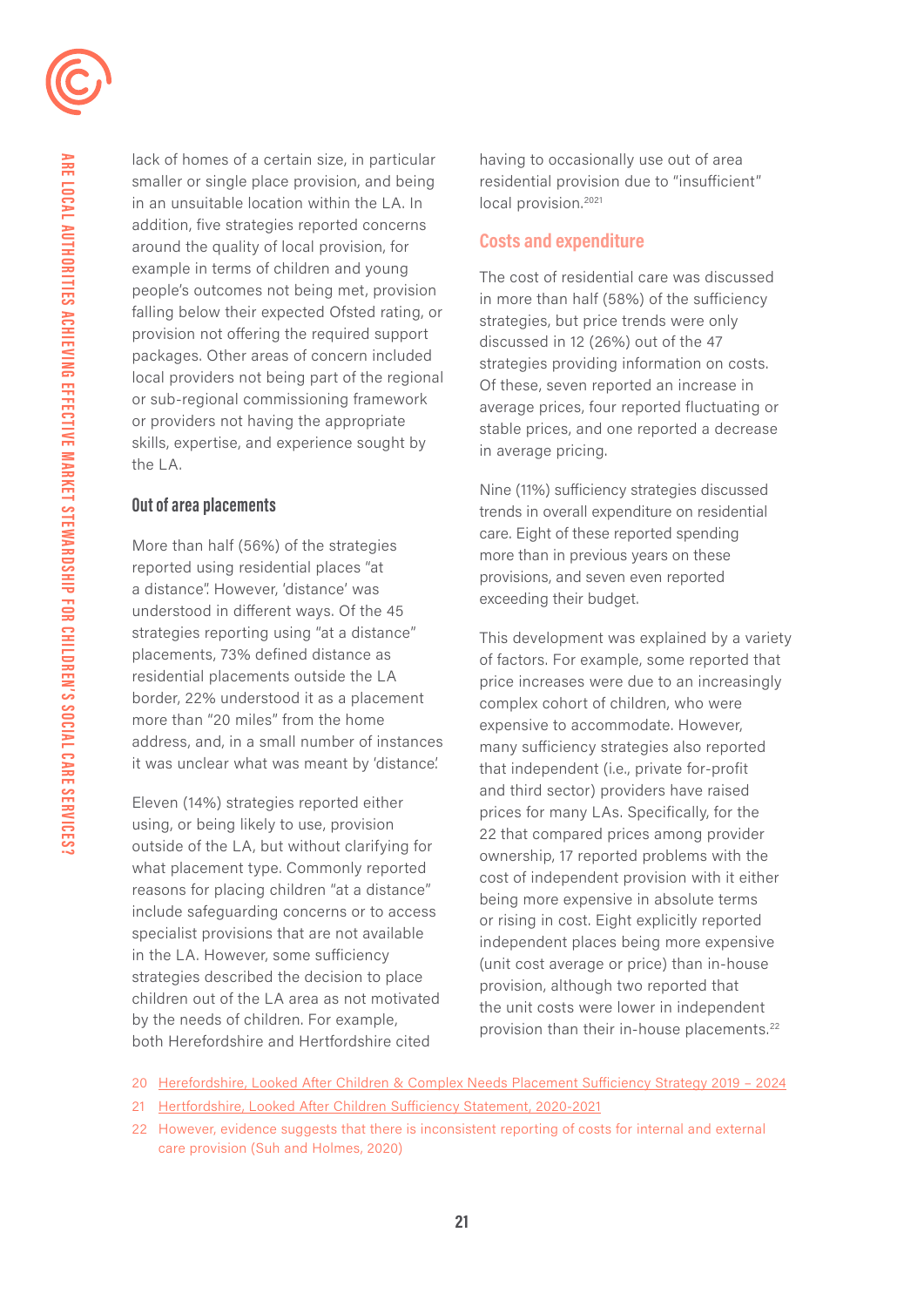In consequence, many LAs characterised it as a seller's market, in which the scarcity of supply allowed independent providers to increase prices without consequences.

placed at distance.<sup>23</sup> <sup>24</sup> <sup>25</sup> Similar to the Rees report (Suh and Holmes, 2020), one of the most mentioned stressors for LA budgets were children in need of expensive placements with high staffing ratios and capacity to meet complex therapeutic needs. Even though this often only involved a low numerical number of places, this was reported to substantially impact the overall budget. Additionally, it was mentioned that placing children at a distance involves additional costs for the placing LA. Buckinghamshire, Rotherham, and the City of Bristol all reported that placements at distance caused financial strain - often because providing supplementary care with their social workers is more expensive for children

One LA outlined a very diferent situation to most. Coventry reported a reduction in both the average and the total expenditure on residential care.26 This is despite also reporting an increasing demand for the services. The explanation given for this was the success of their "transformation strategy to increase internal provision and reduce the use of independent provision." In the three years prior to the strategy Coventry cut annual expenditure on independent residential care by over £3m and increased internal expenditure by £400,000. Coventry set out plans to continue this transformation of care provision given its successes thus far.

Several LAs cautioned against average unit costs measurements, in part because of how this can easily be skewed by the types of very expensive placements mentioned above. Notably, several sufficiency strategies also advised against comparing unit costs across provider types, as this is a complex task, which depends on many factors, such as occupancy, the children's varying care packages and the immediacy of placement. Instead strategies suggested that being better able to understand the true value for money would improve commissioning decisions, highlighting that current 'unit-cost measurements' are insufficient at providing substantive information about the value for money a placement provides.

£35.1m overspent.<sup>28</sup> Indeed, some LAs only reported the changes in expenditure in terms of the overall expenditure for residential care. Of the nine strategies that discussed overall spend rather than unit cost, eight reported increasing expenditure - again only Coventry reported a decrease. The increasing spend on residential care cannot tell us much about the experiences of the cost of provision on its own. However, four LAs reported overspending their budgets. Barnsley reported an overspend of their residential budget despite successful efforts to negotiate the increased use of Health budgets on residential care services in that year.<sup>27</sup> Some LAs reported very severe overspending; for example, Hertfordshire reported their residential budget was

- 23 [Buckinghamshire, Placement sufficiency strategy for looked after children 2018-2021](https://www.buckscc.gov.uk/media/4512824/cla-placement-sufficiency-strategy-nov-2018.pdf)
- 24 [Rotherham, Looked After Children Sufficiency Strategy 2019-2022](https://moderngov.rotherham.gov.uk/documents/s121209/Appendix 1  LAC Sufficiency Strategy.pdf)
- 25 [Bristol City, Sufficiency Strategy Placements for Children in Care and Care Leavers 2020-2023](https://democracy.bristol.gov.uk/documents/s52768/Appendix A Sufficiency Strategy 2020-23.pdf)
- 26 [Coventry, Placement Sufficiency Strategy for Looked After Children and Care Leavers 2020 2023](https://www.coventry.gov.uk/downloads/file/36302/placement_sufficiency_strategy_for_looked_after_)
- 27 Barnsley, Placement & Sufficiency Strategy For Children In Care 2020-2023
- 28 [Hertfordshire, Looked After Children Sufficiency Statement, 2020-2021](https://www.hertfordshire.gov.uk/media-library/documents/about-the-council/data-and-information/sufficiency-statement-2020.pdf)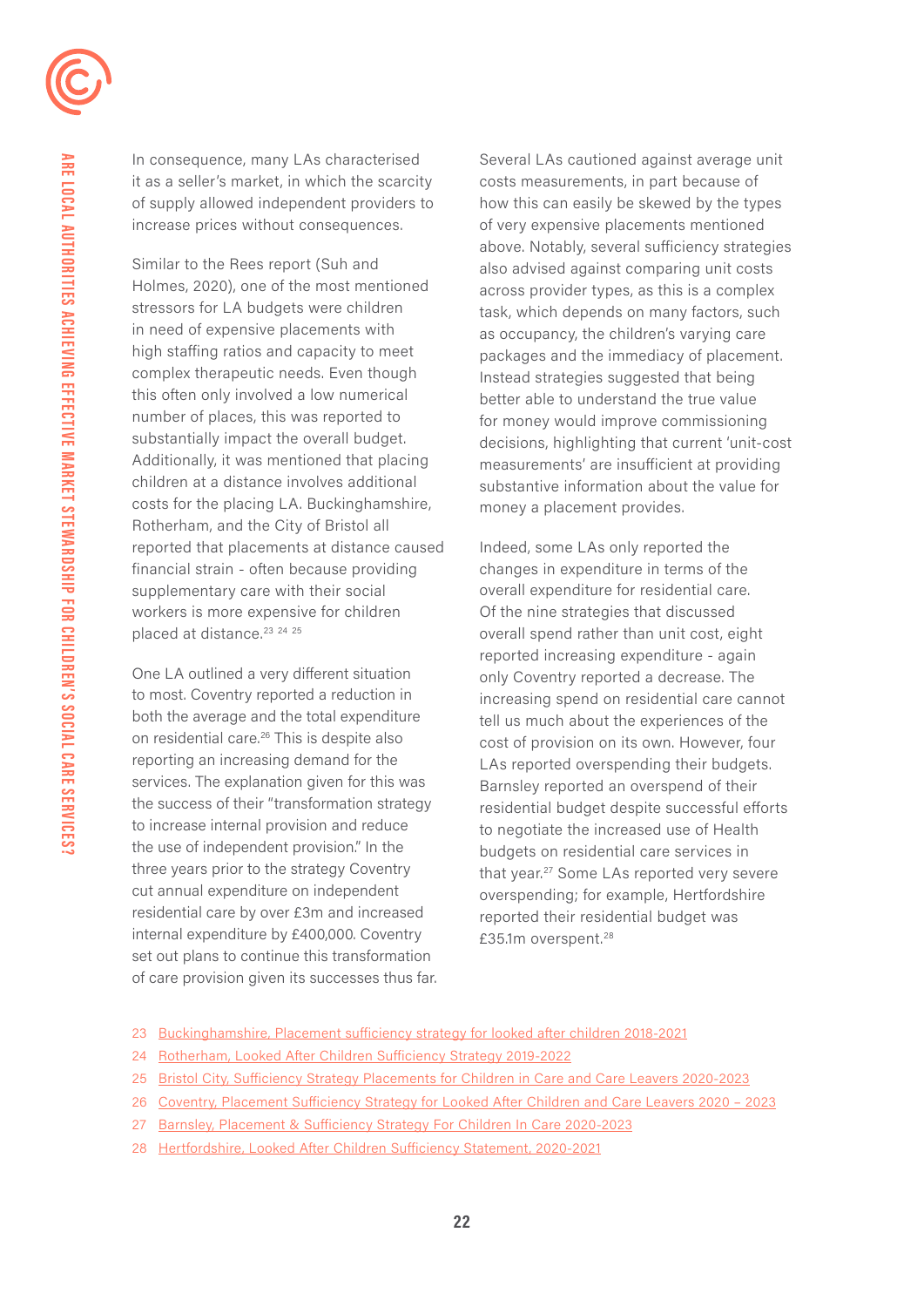# **Current efforts to achieve sufficiency**

 achieve sufficiency. The sufficiency strategies describe a market environment characterised by increasing demand for residential care, reduced availability of local services, and increasing or fluctuating prices. The below sections describe the efforts currently being undertaken by LAs to respond to the market conditions described above in order to

### **Forecasting**

Thirty-three (41%) sufficiency strategies used and presented forecasting estimates to inform their strategy, and 20 reported doing this specifically for residential placements or costs. In eight (40%) of these 20, the forecasting on residential placements was calculated based on existing data and using a transparent methodology, whereas the methodology and underlying data was unclear for the remaining sufficiency strategies.

There was a wide variation in terms of the data that was used to predict the future number of children in care. For example, some approaches used general population projections, whereas others used specific data on children about to turn 18 and annual children in care populations. This means that the forecasting projections were often incomparable across the sufficiency strategies. There was also substantial variation in the forecasting methodology, although the underlying approach was rarely clearly described. Most employed a very basic analysis of less than five data points and it was common for LAs to use a linear trend on annual observations, often across the last three years. Only a few used advanced statistical methods or utilised large quantities of granular data.

forecasting estimates. The detail of statistical information presented with the forecasting estimates also varied considerably. Although some sufficiency strategies used confidence intervals or projections under multiple scenarios to accompany their estimates, many expressed caution about the confidence of their single projected figures without sufficient information to reliably assess the statistical features of the

 specific actions. Most LAs recognised that their forecasting estimates should be interpreted with caution, in part due to the issues described above. Based on our synthesis, we found that forecasting activities could be improved by considering the following aspects. First, none of the included strategies reported having tested their forecasting on previous years' data, meaning that there is no (reported) evidence regarding the success of their employed approach. Second, many suficiency strategies would benefit from using more frequent data points over longer periods of time. Third, providing multiple forecasts based on population projections and children in care projections would allow LAs to develop more sophisticated models. Fourth, improving the statistical reporting by, for example, reporting confidence intervals and more detailed descriptive information about the underlying data. Fifth, providing situational forecasts by clarifying, for example, how changes in demand are expected to influence the number of children. This would ease the interpretation of the forecasting and highlight the hypothesised implications of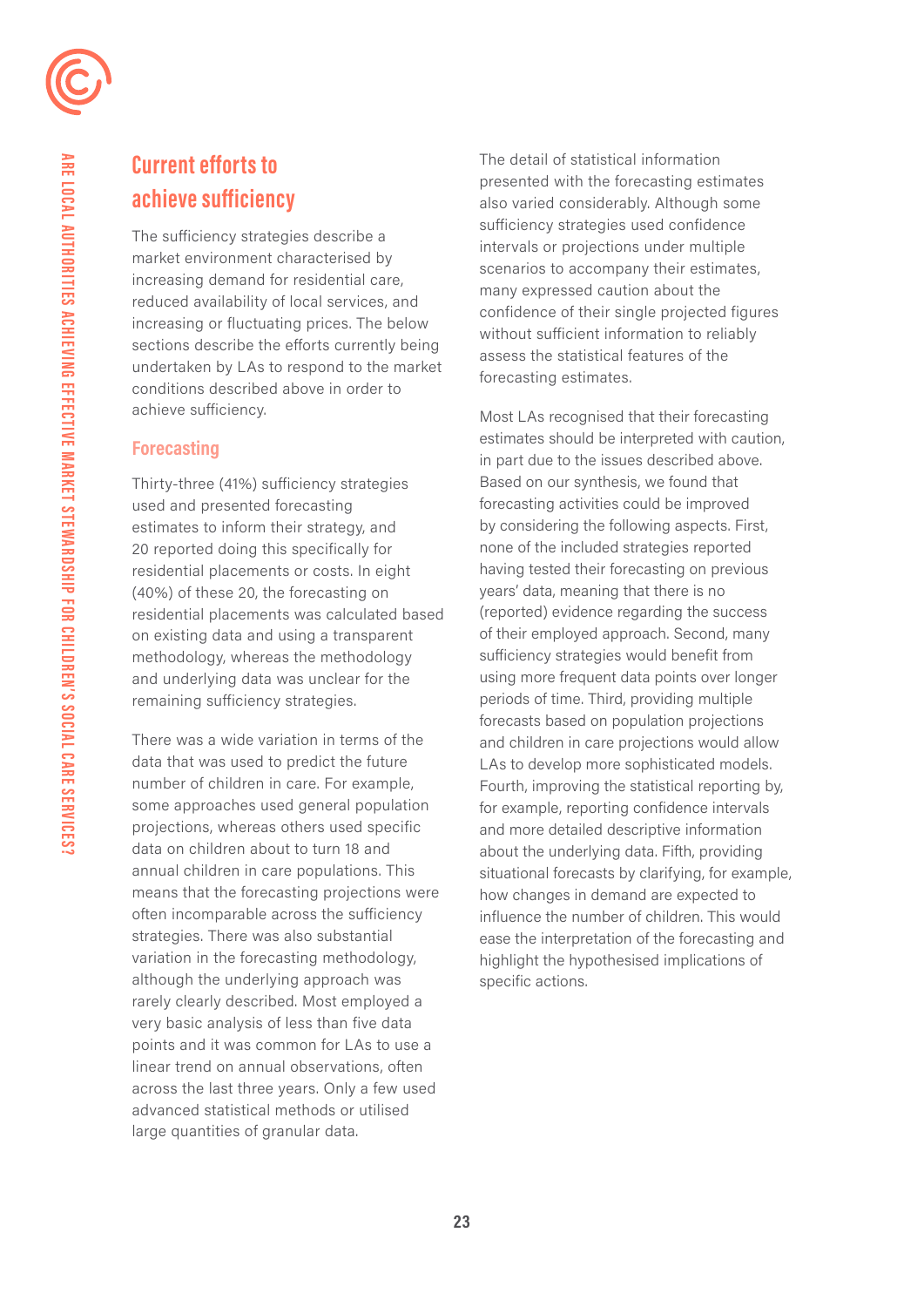

### **Commissioning frameworks**

Most sufficiency strategies (64%) reported using at least one commissioning framework. These were typically regional or sub-regional membership networks which enabled access to providers using a transparent and shared contracting framework. Of these, 62% reported reasons for subscribing to a commissioning framework. The most prevalent reasons were to ensure sufficiency (for example by accessing independent providers and ensuring more stable placements), achieve better value for money (for example by improving market leverage and purchasing places at more consistent prices), improve information sharing among the LAs subscribed to the same service, and to reduce the reliance on spot purchasing.

Half of the sufficiency strategies that reported using at least one commissioning framework discussed their experience of using a commissioning framework (50%). Numerous LAs found that being part of a commissioning framework did not enable them to secure local placements nor to achieve sufficiency. This was often explained by local providers not being signed up or not participating in the commissioning framework. For example, in Reading none of the local providers were signed up to their subscribed framework (Local Authorities of the Southern Region (LASR) Flexible

Framework)29 and in Surrey only 38.8% of the local providers were signed up for their commissioning framework (also [LASR\).30](https://LASR).30)  The lack of local provider take-up was often highlighted as an area that LAs were actively trying to address by encouraging local providers to join.

Several LAs also reported having to deviate from their regional or sub-regional commissioning framework to place children locally. Moreover, it was often reported that LAs were still reliant on spot purchasing despite being part of a commissioning framework. For example, both Oxfordshire,<sup>31</sup> Solihull,<sup>32</sup> and the joint strategy between Richmond upon Thames, Kingston upon Thames, and Windsor and Maidenhead<sup>33</sup> reported that current frameworks did not enable them to achieve local sufficiency nor discontinue their reliance on spotpurchasing. Several LAs explained this development by noting they had become over-reliant on commissioning frameworks which did not help them to achieve sufficiency and were therefore looking to develop alternative commissioning solutions more carefully tailored to their local needs. To achieve this, several LAs, including Warwickshire,<sup>34</sup> Gloucestershire,<sup>35</sup> and Staffordshire,<sup>36</sup> reported plans to develop block contracting arrangements directly with local providers (discussed in more detail below).

- 29 [Reading, Children in Care Sufficiency Strategy 2020-2023](https://brighterfuturesforchildren.org/wp-content/uploads/2020/05/BFfC-Children-in-Care-Sufficiency-Strategy-May-2020.pdf)
- 30 [Surrey, Sufficiency Strategy for Looked After Children, Care Leavers and Children on the Edge of](http://Surrey, Sufficiency Strategy for Looked After Children, Care Leavers and Children on the Edge of Car)  [Care 2020-2025](http://Surrey, Sufficiency Strategy for Looked After Children, Care Leavers and Children on the Edge of Car)
- 31 [Commissioning Strategy for Looked After Children Placements 2020-2025](https://www.oxfordshire.gov.uk/sites/default/files/file/children-and-families/CommissioningStrategyforLookedAfterChildrenPlacements2020-2025.pdf)
- 32 Solihull, Placements and Sufficiency Strategy for Children Looked After and Care Experienced Young People 2020-2024 (received via email).
- 33 Kingston upon Thames, Richmond upon Thames, and Windsor & Maidenhead, Looked After Children Sufficiency Strategy 2020-25 (received via email)
- 34 [Warwickshire, Children in Care Sufficiency Strategy](https://api.warwickshire.gov.uk/documents/WCCC-1642278725-4935)
- 35 [Sufficiency Strategy 2018 2021 Gloucestershire County Council](https://www.gloucestershire.gov.uk/health-and-social-care/children-young-people-and-families/sufficiency-strategy-2018-2021/)
- 36 Staffordshire, Sufficiency Strategy 2020-2021 (received via email).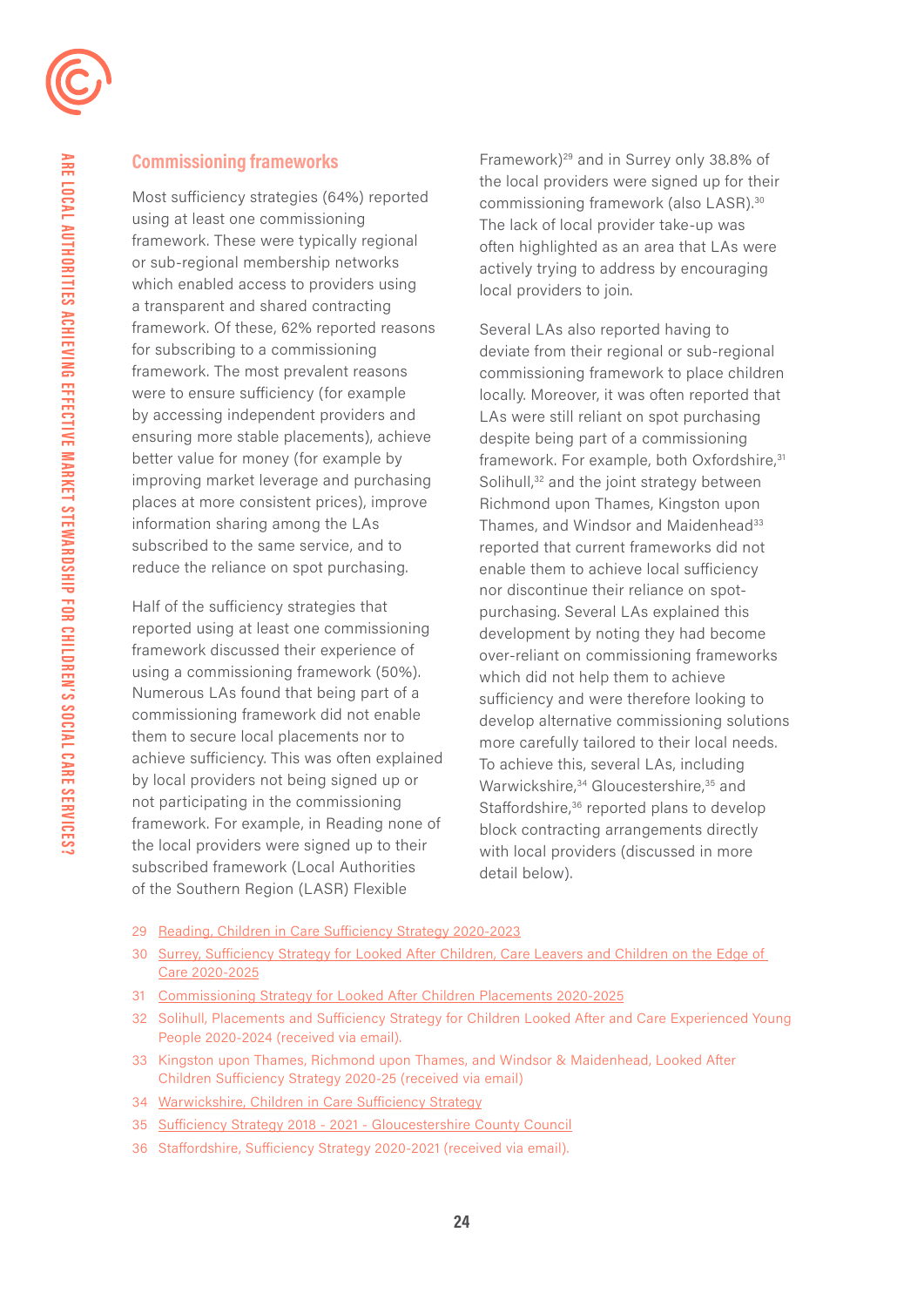

### **Market shaping and engagement activities**

Sixty (74%) of the included sufficiency strategies discussed at least one market shaping and/or engagement activity. This usually entailed hosting provider events and forums, in order to foster better relationships and information sharing between providers and LAs.

Strategies commonly stated an intention to engage with providers through periodic forums or events. Where the objectives of engagement were provided, the most common aim was to communicate local requirements to providers. Of the 60 strategies reporting on this, 25% wanted to create new independent supply locally and 13% wanted to access existing local supply. Twenty percent of these reported wanting to develop local provision, but did not describe how they were planning to achieve this. Other LAs were planning to engage providers about local needs (seven out of 60). Additional activities included developing co-produced commissioning arrangements, partnerships with local providers, and block contracting arrangements. One LA (Ealing) also reported wanting to commission more places with recently opened providers, who were currently considered underutilised.<sup>37</sup>

Some strategies described efforts already underway to develop relationships with providers in order to increase access to local provision. For example, Dorset reported having worked with providers to receive notification of upcoming vacancies, a strategy Reading is also interested in.<sup>38</sup> 39 Alternatively, County Durham reported

that they request providers to agree to a "Durham First Approach" whereby Durham County Council would be the priority purchaser of local provision.<sup>40</sup> The strategy described the LA taking a proactive multiagency approach in collaboration with the police to review new residential services before the planning application. If they deem that the service is required, they will request the provider to agree to this approach. This was said to ensure that the new provision meets the needs of the LA's population but also that the LA can access these places. The strategy reported that this has had positive results in relation to two areas: first, prospective providers were found suitable to meet the LA's needs and, second, there are to be 10 new places to be used exclusively by this LA. It was not reported how this approach had been received by providers.

Other sufficiency strategies (13 out of 60) reported that better monitoring, quality assurance, and information sharing practices were needed in order to meaningfully shape the market. Specifically, several LAs wanted more information and monitoring data about the outcomes of residential placements, which, in turn, could help shape contracting arrangements and potentially foster outcome-based commissioning. Some reported that this could be achieved by setting up more centralised information gathering procedures to help understand the needs of children in care. There was one example of LA collaboration in this area: Knowsley reported that it led the development of an online environment for Liverpool City Region, making information such as

<sup>37</sup> [Ealing, Looked After Children \(LAC\) and Care leavers sufficiency strategy \(2018-21\)](https://www.ealing.gov.uk/downloads/file/14494/looked_after_children_lac_and_care_leavers_sufficiency_strategy_2018-21)

<sup>38</sup> [Dorset, Placement Sufficiency Strategy 2020 - 2023](https://moderngov.dorsetcouncil.gov.uk/documents/s22485/Appendix 1 Placement Sufficiency Strategy 2020 - 2023.pdf)

<sup>39</sup> [Reading, Children in Care Sufficiency Strategy 2020-2023](https://brighterfuturesforchildren.org/wp-content/uploads/2020/05/BFfC-Children-in-Care-Sufficiency-Strategy-May-2020.pdf)

<sup>40</sup> [Country Durham, Sufficiency and Commissioning Strategy for Looked After Children and Care](https://www.durham.gov.uk/media/25778/Sufficiency-and-Commissioning-Strategy-for-Looked-After-Children-and-Care-Leavers/pdf/SufficiencyAndCommissioningStrategyForLACCareLeavers2018-21.pdf?m=636979336501330000)  [Leavers 2020-2023](https://www.durham.gov.uk/media/25778/Sufficiency-and-Commissioning-Strategy-for-Looked-After-Children-and-Care-Leavers/pdf/SufficiencyAndCommissioningStrategyForLACCareLeavers2018-21.pdf?m=636979336501330000)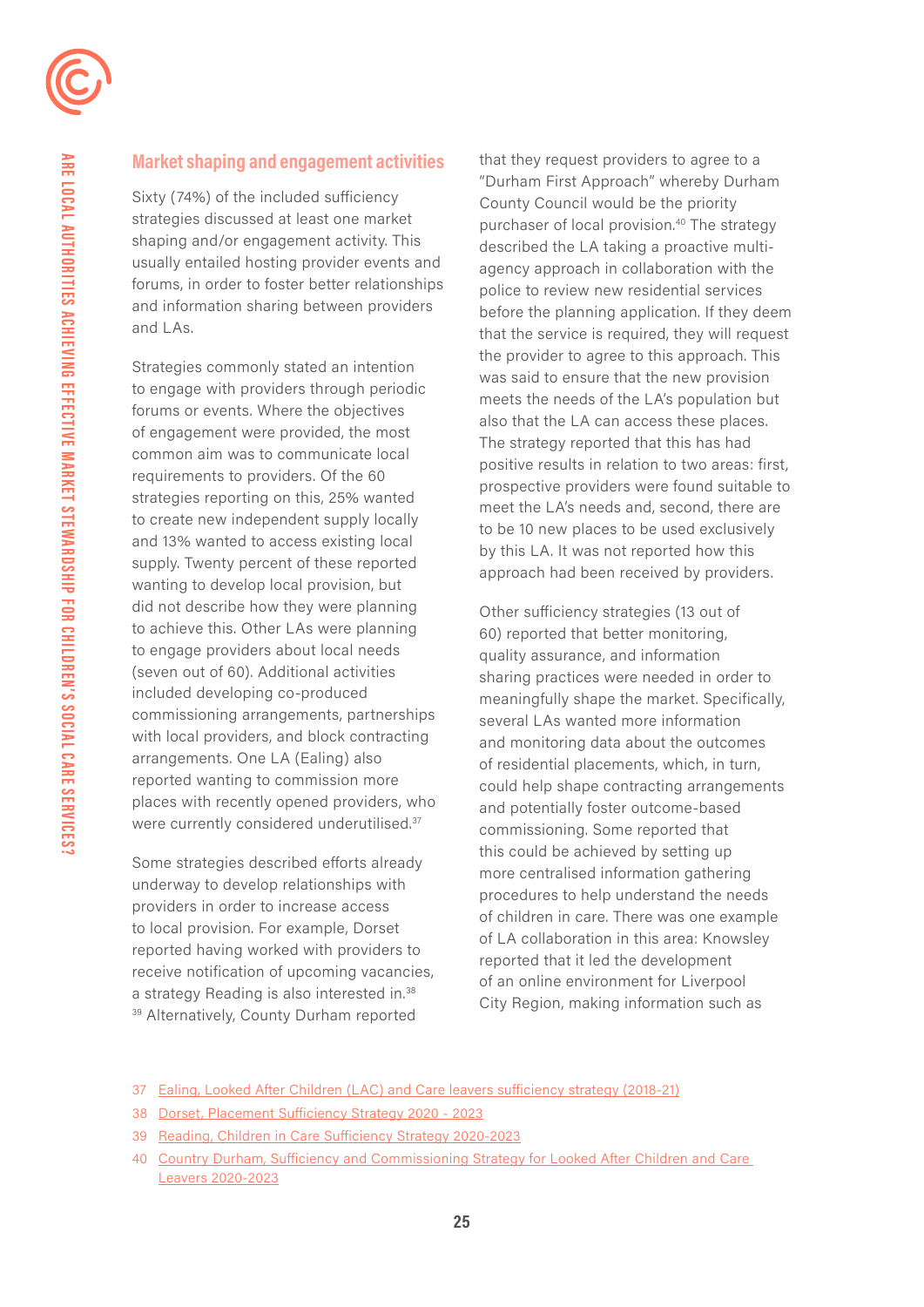placement vacancies and cost available in a dynamic manner.<sup>41</sup>

demand for places within the framework.<sup>42</sup> Another intended approach reported by 12 LAs was to improve their market engagement by joining or continuing to use existing regional or sub-regional commissioning frameworks or dynamic purchasing systems. However, five LAs who were all current members of a commissioning framework, planned to develop alternative commissioning solutions that were better tailored to their local needs. For example, Gloucestershire reported that their regional commissioning framework did not meet their local needs due to excessive

#### **Within LA collaboration**

Twenty-seven (33%) LAs reported some form of collaboration between departments or other local government bodies for the provision of children's social care - ten of those specifically discussed the role internal cooperation could play in improving the provision of residential care.

The most common solution identified via internal collaboration was joint commissioning, usually with the corresponding Clinical Commissioning Group (CCG). The aim was typically to ensure that services could meet the needs of children if they extended to acute therapeutic needs or special educational needs. For example, Derbyshire reported using a service run by clinical and educational psychologists and therapeutic workers, commissioned jointly with the local CCG, which provides

consultation with each residential care home each month - as well as delivering their own therapeutic [interventions.43](https://interventions.43) Collaboration with other public service teams within the local area was also sought in some cases, for example, Hillingdon targeted better links between the children's homes and community police [oficers.44](https://officers.44)

Another way in which LAs utilised internal collaboration was to create multi-agency resource panels. These panels provide direction and clarity over the process of joint funding as well as act as a decisionmaking body to approve the jointly-funded services. For example, Gloucestershire recently created a multi-agency resource panel and was planning to review all current jointly funded services to ensure appropriate joint assessments had taken place to support funding allocations.<sup>45</sup> Similarly, North East Lincolnshire understood that the commissioning process was too fragmented even within the children's social care team and created a body that would commission places jointly with input across the different care teams.

# **Commissioning approaches to achieve sufficiency**

The majority of sufficiency strategies discussed how they were planning to maintain or improve sufficiency through commissioning. The main suggested commissioning remedies described in the sufficiency strategies can be summarised by the following themes.<sup>46</sup>

- 41 [Knowsley, Children in Care Sufficiency Strategy, 2018-2021](https://www.knowsley.gov.uk/residents/care/residential-care-for-children)
- 42 [Gloucestershire, Sufficiency Strategy 2018 2021](https://www.gloucestershire.gov.uk/health-and-social-care/children-young-people-and-families/sufficiency-strategy-2018-2021/)
- 43 [Derbyshire, Children in Care Placement Sufficiency Strategy 2017-21](https://www.derbyshire.gov.uk/site-elements/documents/pdf/social-health/children-and-families/children-we-look-after/providing-sufficient-accommodation-for-children-in-care-and-care-leavers.pdf)
- 44 [Hillingdon, Looked After Children & Care Leavers Strategy 2018-2021](https://isabelsvoice.azurewebsites.net/content/upload/1/root/hillingdon-lac-and-leaving-care-strategy-11-april-2018-to-2021.pdf)
- 45 [Gloucestershire, Sufficiency Strategy 2018 2021](https://www.gloucestershire.gov.uk/health-and-social-care/children-young-people-and-families/sufficiency-strategy-2018-2021/)
- 46 [North East Lincolnshire, Children Looked After Sufficiency Strategy 2021 2024](https://www.nelincs.gov.uk/assets/uploads/2021/04/CLA-Sufficiency-Strategy-2021.pdf)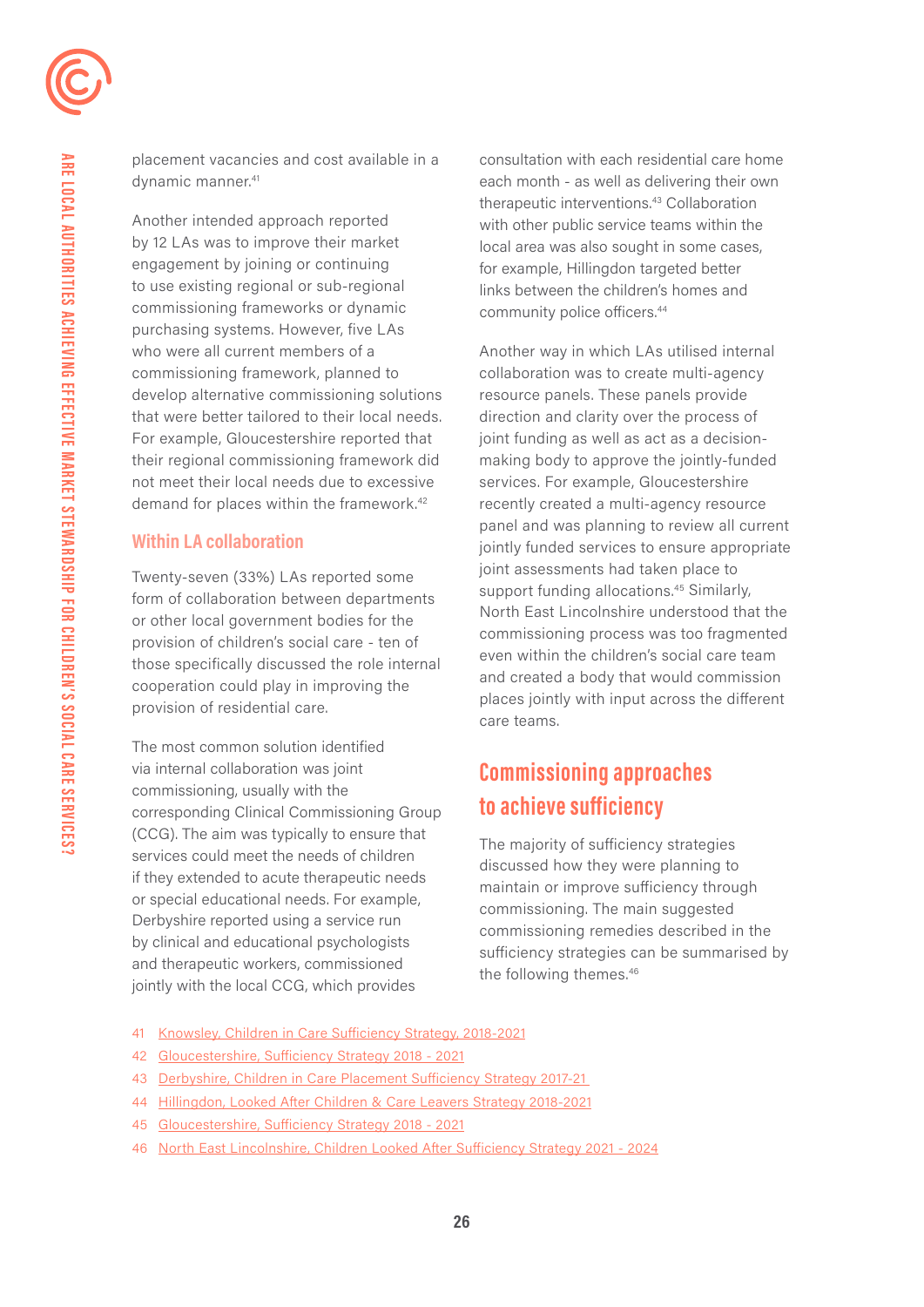### **Reduce demand for residential children's services**

Forty-one (51%) sufficiency strategies described plans to actively reduce demand for residential care. This usually involved activities such as the recruitment, retention and development of foster carers to ensure there are carers suitable for children with more complex needs, and to enhance 'edge of care' programmes or alternatives to residential placements, including step down units, return homes, or "Staying Close." Some of these approaches were already reported to have produced positive results. For example, Hertfordshire LA partook in a DfE-funded innovation scheme "Inside Out".<sup>47</sup> This scheme used intensive coaching to help children to "step down" from residential homes. Out of the 17 children signed up to the programme, eight had moved back to their family or into independence with another young person who planned to move back to their family.<sup>48</sup> One alternative approach to ensuring access to foster places was the use of block contracts. Warwickshire reported to have pioneered an approach whereby they established a block contract with independent fostering agencies to secure foster places for children in care to prevent them entering residential provision or to enable step down.<sup>49</sup>

Thirty-six (44%) sufficiency strategies reported actively developing, or planning to develop, new residential supply. In many instances (23), strategies that set out intentions to create supply did so in conjunction with plans to reduce demand. This suggests that LAs did not consider this to be an "either or" choice, which may reflect that many LAs were experiencing simultaneous pressure in terms of increasing demand and a lack of, or inadequate access to, supply. Most reported pursuing an increase in supply by boosting the availability of in-house provision, creating new additional supply in partnership with providers, increasing the number of beds within existing homes, or adapting the nature of local supply. Many other strategies set out an intention to review their in-house provision to ensure it meets the needs of their cohort of children in care.

Darlington and Surrey.<sup>51 52</sup> Some of the approaches underway included increasing capacity but also reconfiguring in-house provision to better meet the needs of children in care. For example, Bristol reported replacing larger homes with smaller establishments to provide a more adaptable offer to meet complex needs.<sup>50</sup> Similar approaches were underway in

Others reported pursuing partnership or alternative delivery models that fall between in-house delivery and traditional outsourcing. For example, Durham has developed a small home in partnership with a community

### **Create supply**

- 47 [Hertfordshire, Looked After Children Sufficiency Statement, 2020-2021](https://www.hertfordshire.gov.uk/media-library/documents/about-the-council/data-and-information/sufficiency-statement-2020.pdf)
- 48 However, an evaluation of Inside Out has been classed as having low strength due to the small number of participants involved (Sanders et al., 2021).
- 49 [Warwickshire, Children in Care Sufficiency Strategy 2020-2021](https://api.warwickshire.gov.uk/documents/WCCC-1642278725-4935)
- 50 [Bristol City, Sufficiency Strategy Placements for Children in Care and Care Leavers 2020-2023](https://democracy.bristol.gov.uk/documents/s52768/Appendix A Sufficiency Strategy 2020-23.pdf)
- 51 [Darlington, Looked After Children and Care Leavers Commissioning and Sufficiency Strategy 2021](https://democracy.bristol.gov.uk/documents/s52768/Appendix A Sufficiency Strategy 2020-23.pdf)  [-2024](https://democracy.bristol.gov.uk/documents/s52768/Appendix A Sufficiency Strategy 2020-23.pdf)
- 52 [Surrey, Sufficiency Strategy for Looked After Children, Care Leavers and Children on the Edge of](https://www.surreycc.gov.uk/__data/assets/pdf_file/0011/260102/Sufficiency-Strategy-2020-2025-Looked-After-Children-Care-Leavers-Edge-of-Care-v1.6.pdf)  [Care 2020-2025](https://www.surreycc.gov.uk/__data/assets/pdf_file/0011/260102/Sufficiency-Strategy-2020-2025-Looked-After-Children-Care-Leavers-Edge-of-Care-v1.6.pdf)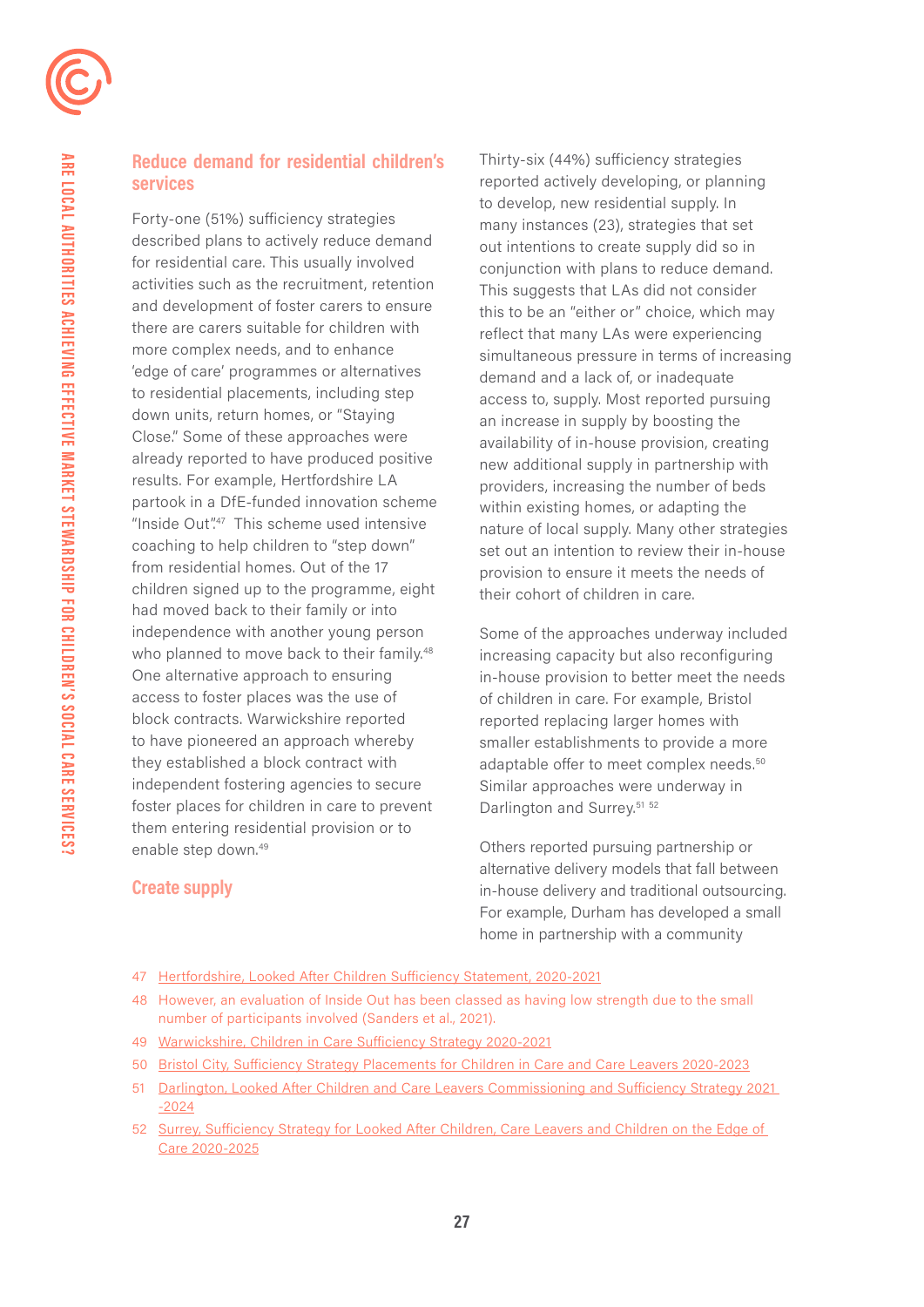

interest provider to meet a specific need among their children in care.<sup>53</sup> Hertfordshire reported working in partnership with independent providers to create provision, some of which will make use of existing LA properties, and to ensure provision is of a high quality.<sup>54</sup> Other approaches reported by some to be of interest include social enterprises and joint ventures which Somerset reported would aim to achieve greater control and social value.<sup>55</sup>

The outcomes LAs intended to achieve by establishing new or improved provisions include increasing the proportion of placements made locally, enabling family contact, improving stability along with reduced expenditure or improved "value for money" (for example, Buckinghamshire and Barnsley).<sup>56 57</sup> Some LAs reported having achieved positive outcomes through these activities. For example, Wakefield reported that their new in-house residential provision led to positive outcomes for the children, and they therefore plan to develop this strategy further.<sup>58</sup>

#### **Block contracting**

Various elements of procurement were discussed by 33 (41%) strategies as areas for future development. This usually pertained to establishing or reviewing contractual or purchasing arrangements, or considering

alternative commissioning approaches that could be deployed. One frequently cited area for development was block contracts, which was discussed in 21 strategies. These were commonly highlighted as a promising approach to improve access to local residential provision and several LAs reported that this contracting type enabled them to achieve more local placements. For example, both Oxfordshire and Nottingham attributed their reduction in out-of-LA placements to their block contracting arrangements.<sup>59 60</sup> Nottingham also reported that the increased proportion of local placements resulted in a reduction of out of area visits and the commissioning of services in other LAs, leading to reduced expenditure and improvements in the commissioning cycle.

However, a number of issues around setting up a block contracting arrangement with providers were reported. Bournemouth, Christchurch and Poole LA reported that the lack of suitable local provision meant efforts to establish block contracts for complex needs provision was not possible.<sup>61</sup> They were, however, continuing to pursue this with smaller providers. Also, Brent reported challenges in establishing block contracts due to "very limited appetite" from providers, which was explained by a general hesitancy

- 53 [Country Durham, Sufficiency and Commissioning Strategy for Looked After Children and Care](https://www.durham.gov.uk/media/25778/Sufficiency-and-Commissioning-Strategy-for-Looked-After-Children-and-Care-Leavers/pdf/SufficiencyAndCommissioningStrategyForLACCareLeavers2018-21.pdf?m=636979336501330000)  [Leavers 2020-2023](https://www.durham.gov.uk/media/25778/Sufficiency-and-Commissioning-Strategy-for-Looked-After-Children-and-Care-Leavers/pdf/SufficiencyAndCommissioningStrategyForLACCareLeavers2018-21.pdf?m=636979336501330000)
- 54 [Hertfordshire, Looked After Children Sufficiency Statement, 2020-2021](https://www.hertfordshire.gov.uk/media-library/documents/about-the-council/data-and-information/sufficiency-statement-2020.pdf)
- 55 [Somerset, Sufficiency Statement for Children Looked After and Care Leavers 2020 2021](https://www.somerset.gov.uk/social-care-and-health/children-in-care/#Sufficiency-Statement-for-Children-Looked-After-and-Care-Leavers-2020-%E2%80%93-2021)
- 56 [Buckinghamshire, Placement sufficiency strategy for looked after children 2018-2021](https://www.buckscc.gov.uk/media/4512824/cla-placement-sufficiency-strategy-nov-2018.pdf)
- 57 [Barnsley, Placement & Sufficiency Strategy For Children In Care 2020-2023](https://www.proceduresonline.com/barnsley/cs/files/sufficiency_strategy.pdf)
- 58 [Wakefield, Sufficiency Strategy 2020 2022](https://www.wakefield.gov.uk/Documents/schools-children/fostering/sufficiency-strategy.pdf)
- 59 [Oxfordshire, Commissioning Strategy for Looked After Children Placements 2020-2025](https://www.oxfordshire.gov.uk/sites/default/files/file/children-and-families/CommissioningStrategyforLookedAfterChildrenPlacements2020-2025.pdf)
- 60 [Nottingham City, Children in Care Placements Commissioning and Sufficiency Strategy 2021-2023](https://www.nottinghamcity.gov.uk/media/3371350/cic-placements-commissioning-and-sufficiency-strategy-2021-2023.pdf)
- 61 [Bournemouth, Christchurch and Poole, Sufficiency strategy for children in care and care experienced](https://democracy.bcpcouncil.gov.uk/documents/s26484/Enc. 1 for Sufficiency Strategy.pdf) [young people \(2021-2024\)](https://democracy.bcpcouncil.gov.uk/documents/s26484/Enc. 1 for Sufficiency Strategy.pdf)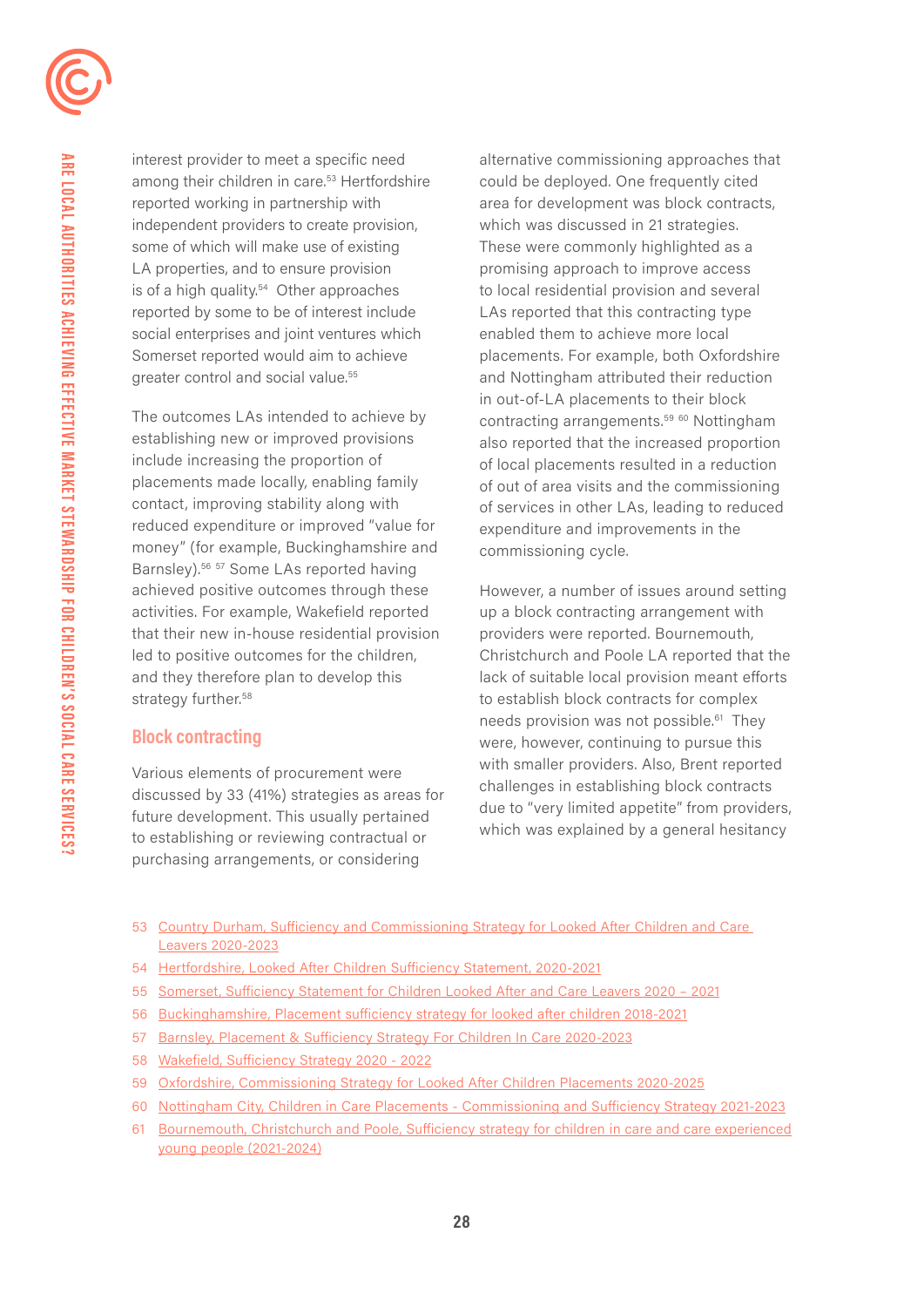which children to take in.<sup>62</sup> among providers to restrict their choice over

in turn allow for reduced placement costs.<sup>65</sup> In addition to these challenges around local provision and provider "buy-in", some LAs that were at earlier stages in their block contract development reported having financial concerns. These strategies were concerned that block contracts could result in paying for voids if they were unable to match a child or young person to a place or if their demand profile changed, rendering the provision unsuitable. Both Slough and Bracknell Forest considered collaborating with other LAs as a potential solution to this whereby they could offer unrequired beds to the other LAs.<sup>63 64</sup> However, a joint strategy between three LAs (Kingston upon Thames, Richmond upon Thames, and Windsor and Maidenhead) noted that block contracts afforded benefits to both parties as the financial certainty offered to providers may Collaborative approaches were reported already to be underway by some, such as the North East London Commissioning Partnership which received funding from the DfE's Innovation Programme. Tower Hamlets reported that block contracting was one of the initial intentions of this sub-region of eight LAs.<sup>66</sup> These mixed views and experiences closely reflect those reported by providers in a member survey of the Independent Children's Homes Association (Revolution Consulting, 2020a).

Twenty-eight (35%) sufficiency strategies reported an action plan on how to reduce costs or optimise expenditure. Two pathways to achieving this were frequently highlighted: (1) to reduce placement costs and (2) to improve commissioning processes.

Many LAs considered it a priority to reduce the number of high-cost placements one of the key themes indicated to be causing financial stresses on budgets. This involved retrospective activities, such as reviewing currently expensive placements, renegotiating contracts, and changing the care package for the child. For example, Bristol was developing a programme with a 12-month wrap-around service of therapeutic care for high-cost placements with the goal of finding less expensive and more stable accommodation after that [period.67](https://period.67) Activities related to finding cheaper accommodation for high need children were often phrased as a 'win-win' with children getting "more appropriate" provision for their needs in a less expensive placement.

become a normalised part of their practice.<sup>68</sup> Some LAs had ways of identifying high cost placements, whilst others were hoping to improve their ability to monitor these. For example, Gloucestershire already has a 'high cost placement panel' which was reported to improve the placement process for this cohort and which they hoped would However, it was clear that LAs are at very different stages in addressing high cost placements. For example, Kensington and

#### **Reduce residential placement costs**

- 62 [Brent, Looked After Children and Care Leavers Placement Sufficiency Strategy 2020-24](https://www.brent.gov.uk/media/16416652/lac-and-cls-placement-sufficiency-strategy-2020-24.pdf)
- 63 [Slough Children's Services Trust Sufficiency Duty Strategy for 2019-22](https://www.sloughchildrenfirst.co.uk/wp-content/uploads/Sufficiency-Duty-Strategy-for-2019-22.pdf)
- 64 [Bracknell Forest, Sufficiency Strategy, 2019-2021](https://www.bracknell-forest.gov.uk/sites/default/files/documents/cla-sufficiency-strategy-children-looked-after-and-care-leavers.pdf)
- 65 Kingston upon Thames, Richmond upon Thames, and Windsor & Maidenhead, Looked After Children Sufficiency Strategy 2020-25 (received via email)
- 66 [Tower Hamlets, Placement Sufficiency Strategy for Looked After Children and Care Leavers: 2019-](https://www.proceduresonline.com/towerhamlets/cs/files/sufficiency_strategy.pdf) [2022](https://www.proceduresonline.com/towerhamlets/cs/files/sufficiency_strategy.pdf)
- 67 [Bristol City, Sufficiency Strategy Placements for Children in Care and Care Leavers 2020-2023](https://democracy.bristol.gov.uk/documents/s52768/Appendix A Sufficiency Strategy 2020-23.pdf)
- 68 [Gloucestershire, Sufficiency Strategy 2018 2021](https://www.gloucestershire.gov.uk/health-and-social-care/children-young-people-and-families/sufficiency-strategy-2018-2021/)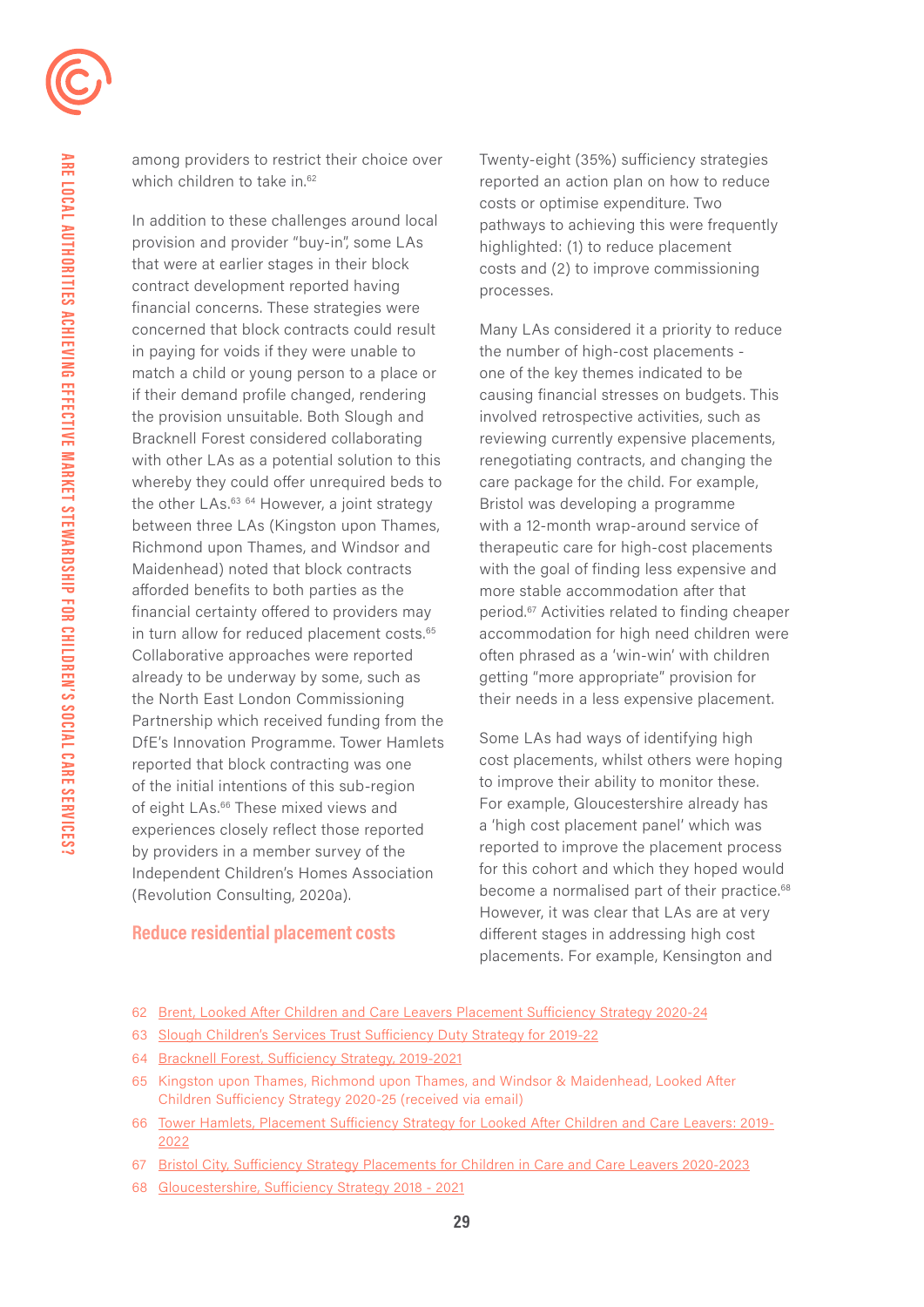placements and reviewing the services around best therapeutic practices. Another each provider is delivering and whether suggestion was for providers and LAs to Due to increasing prices and constrained for LAs to support and assist providers to budgets, LAs were therefore very concerned recruit qualified staff. with ensuring that the best possible matches, both in terms of quality and<br>
price are made for high cost placements matching. In terms of regulation, two LAs price, are made for high cost placements. matching. In terms of regulation, two LAs<br>However the potential impact of disrupting reported that providers are very conscious However, the potential impact of disrupting children's current placement was not clearly of their Ofsted ratings, and that taking in considered in the strategies, even though complex needs children were perceived to<br>placement stability was reported as key to report is equal to report that placement stability was reported as key to the welfare of children. they found it challenging to achieve good

Another common area in need of reported that providers were generally was the commissioning process itself. are fears that serving a much smaller pool Many LAs did not feel they had sufficient of children from a single LA would make information and expertise about the market matching processes much harder, even if and prices to achieve better value for the overall demand is there for places.<sup>70</sup> money. Several sufficiency strategies thus reported a need for better negotiation expertise by experienced commissioners **Inclusion of children**  with an enhanced understanding of costs **and young people** 

feedback and suggestions from provider<br>
organisations. Where this was included,<br>
the ways in which children were consulted<br>
and how those consultations were used<br>
the other the state were deconsiderably the most common suggestion by providers to shape the strategy varied considerably.<br>was for the LA to improve information<br>sharing. This includes clarity around the<br>description before the strategy for example

Chelsea, and Westminster's joint strategy children in care demographics, and more was focused on identifying high cost detailed information about the requirements it corresponds to the needs of the child.<sup>69</sup> jointly address issues around workforce, and

matching practices. For example, Brent improvement identified by the strategies reluctant to accept block contracts as there

and prices in the sector. Financial strains<br>were the driving factor of a minority of<br>LAs looking to change existing provision<br>arrangements, for example through block<br>contracts and more in-house provision.<br>and it was not cl current practices. It was only clear in 14 **Provider feedback** strategies that the content had been shaped Only 10 (12%) of the sufficiency strategies based on consultations with children and<br>contained information on provider young people.

sharing. This includes clarity around the drawing together the strategy, for example<br>local needs LAs require of the market, by using children's councils. However, many

- 69 Kensington & Chelsea and Westminster, Looked After Children Sufficiency Strategy 2019-22 (received via email)
- 70 [Brent, Looked After Children and Care Leavers Placement Sufficiency Strategy 2020-24](https://www.brent.gov.uk/media/16416652/lac-and-cls-placement-sufficiency-strategy-2020-24.pdf)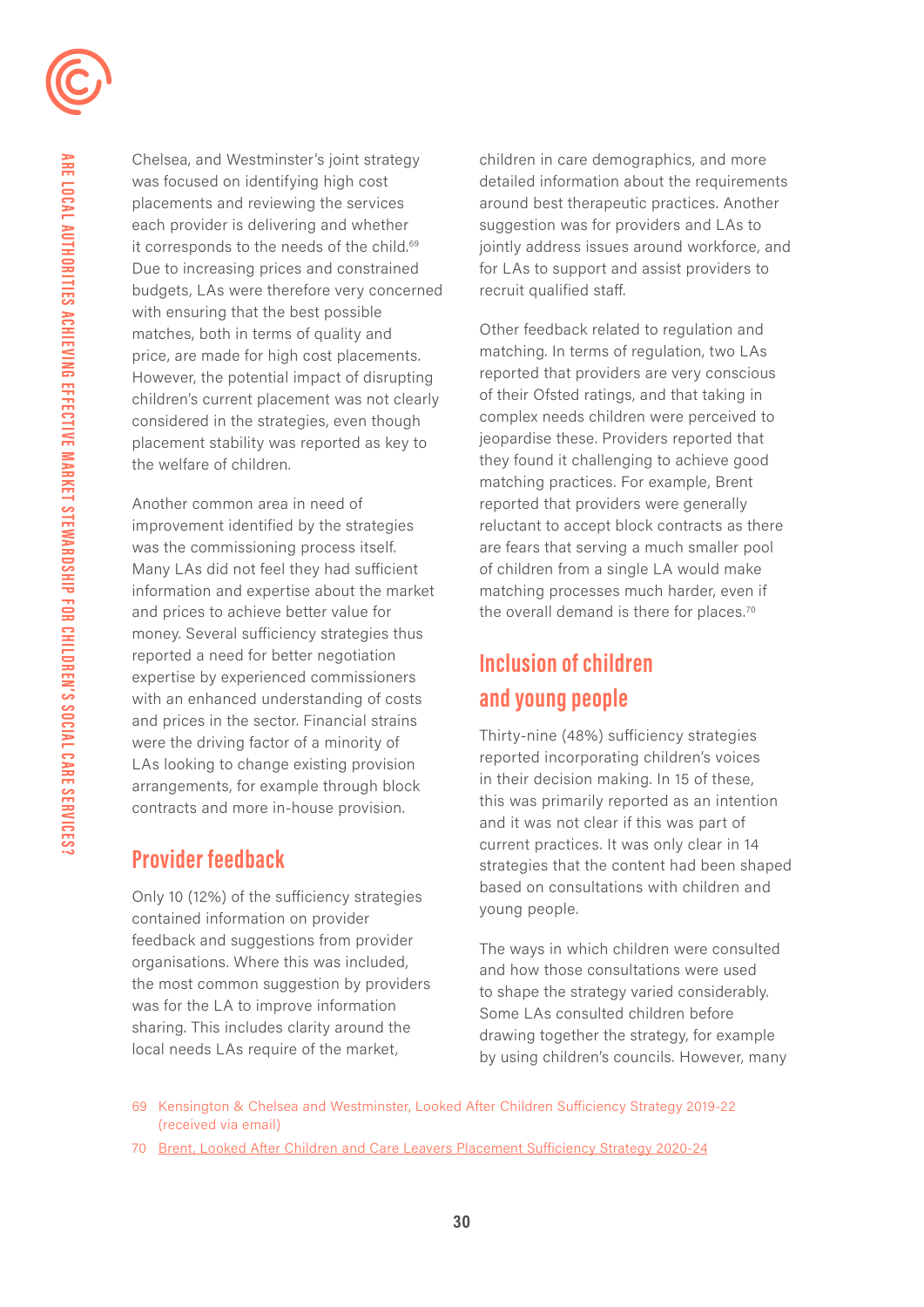LAs defined children's voices as a key ambition for the future without reporting how this was currently being achieved. Only seven strategies mentioned specifically consulting children for the strategy - either for feedback from the previous sufficiency strategy or in understanding the needs of children before drawing up this document. In all seven cases which report consulting children for the specific purpose of writing the strategy, it was clear how the voices were incorporated in shaping the strategy. For example, Gloucestershire's consultation with 48 children found that the children wanted placement stability and continuity of care, but more specifically that they did not feel they were in control of the placement process.<sup>71</sup> To respond to this, Gloucestershire is piloting a referral process whereby a one-page profile will be written with the child and shared with providers, giving the child more ownership over the placement process.

Notably, LAs used a very similar toolbox of consultation techniques, such as direct consultations, surveys, and forums for the purposes of staff recruitment, quality assurance or inspections, and creating strategies or pledges.

Beyond using children's voices to directly shape the production of the strategy, some LAs reported ways in which children's voices are included in broader provision practices. Here schemes of 'young inspectors' or 'young commissioners' were utilised in five of the strategies. Croydon was one such LA which reported using a young commissioners programme to ensure that the procurement of residential care included the views of children.<sup>72</sup> They also mentioned that they encourage children to sit on the

South London Commissioning Programme's reference group, impacting the regional commissioning work.

However, the outcomes of these groups were rarely reported in the sufficiency strategies, and it was not clear how this engagement with children and young people improved the commissioning process.

# **Are local authorities achieving effective market stewardship?**

The rise in the number of children needing residential care combined with the shortage of supply is highly problematic for LA commissioning teams, who often report having inadequate resources and expertise to predict and cope with this development. We undertook this research in order to better understand the capability and efforts of LAs to respond to this development as corporate parents. Table 6 summarises our results in relation to market stewardship by describing the extent to which our analysis supports the fulfilment of the criteria required for effective market oversight, as defined by the Institute for Government (Gash et al 2012).

 support of these criteria being met. Based on our analysis of all up-to-date and publicly available sufficiency strategies, we find either no, limited, or mixed evidence in

<sup>71</sup> [Gloucestershire, Sufficiency Strategy 2018 - 2021](https://www.gloucestershire.gov.uk/health-and-social-care/children-young-people-and-families/sufficiency-strategy-2018-2021/)

<sup>72</sup> [Croydon, Children Looked After Sufficiency Plan 2019-2021](https://www.croydon.gov.uk/sites/default/files/Children social care/Care leavers/CLA Sufficiency Plan 2019-2021.pdf)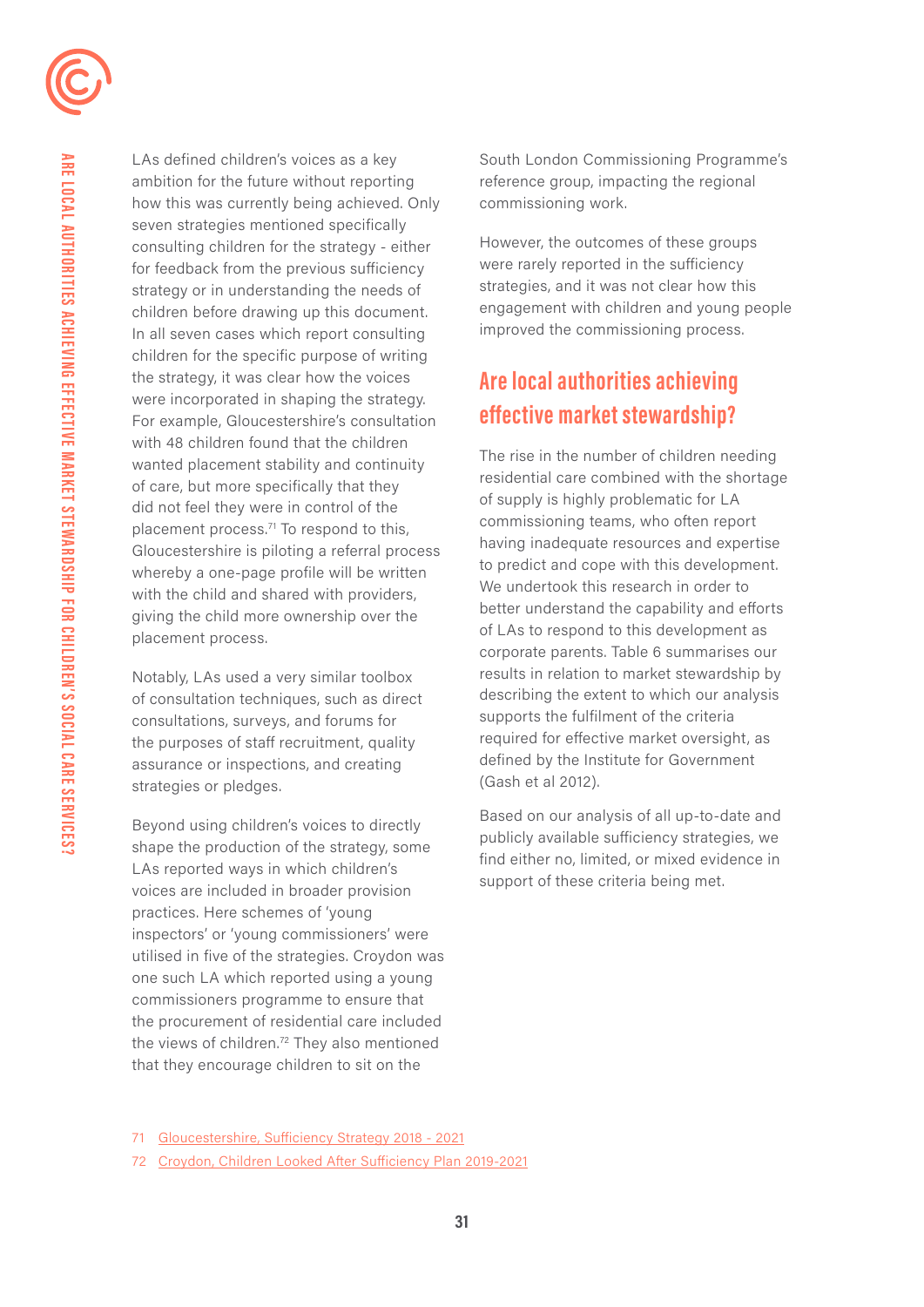

### **Table 6: Evidence of success in the market stewardship of children's social care by local authorities.**

| <b>Criteria for effective</b><br>market stewardship<br>(Institute for<br>Government) | Is there evidence<br>that the criterion<br>is met? (Clearly<br>met, partially met,<br>mixed evidence, no<br>evidence, not met) | <b>Elaboration</b>                                                                                                                                                                                                                                                                                                                                                                                                    |
|--------------------------------------------------------------------------------------|--------------------------------------------------------------------------------------------------------------------------------|-----------------------------------------------------------------------------------------------------------------------------------------------------------------------------------------------------------------------------------------------------------------------------------------------------------------------------------------------------------------------------------------------------------------------|
| New providers must<br>be able to enter the<br>market and grow                        | Mixed evidence                                                                                                                 | It was reported to be challenging for<br>small, local, and new providers to become<br>part of commissioning frameworks.<br>However, independently provided places<br>are generally reported to be slowly<br>increasing but whether these represent<br>'new providers' (as opposed to existing<br>providers opening more facilities) is not<br>necessarily clear.                                                      |
| Providers must be<br>competing actively,<br>and in desirable ways                    | Not met                                                                                                                        | It is not providers who are 'actively'<br>competing for placements, but LAs who<br>are competing for providers. There are<br>many applications from LAs per placement<br>at a children's home. Competition is not<br>maintaining prices at low or consistent<br>levels for commissioners, even for those<br>subscribing to regional or sub-regional<br>commissioning frameworks.                                      |
| Providers must be<br>able to exit the<br>market                                      | Partially met                                                                                                                  | The sufficiency strategies did not<br>frequently discuss or mention service<br>closures. However, considering that the<br>majority of homes are a) not tied down<br>to block contracts, b) under no legal<br>pressure to accept a child, and c) able to<br>end any placement with 24 hours' notice,73<br>it is likely that providers can remove<br>themselves from the market or limit how<br>many places they offer. |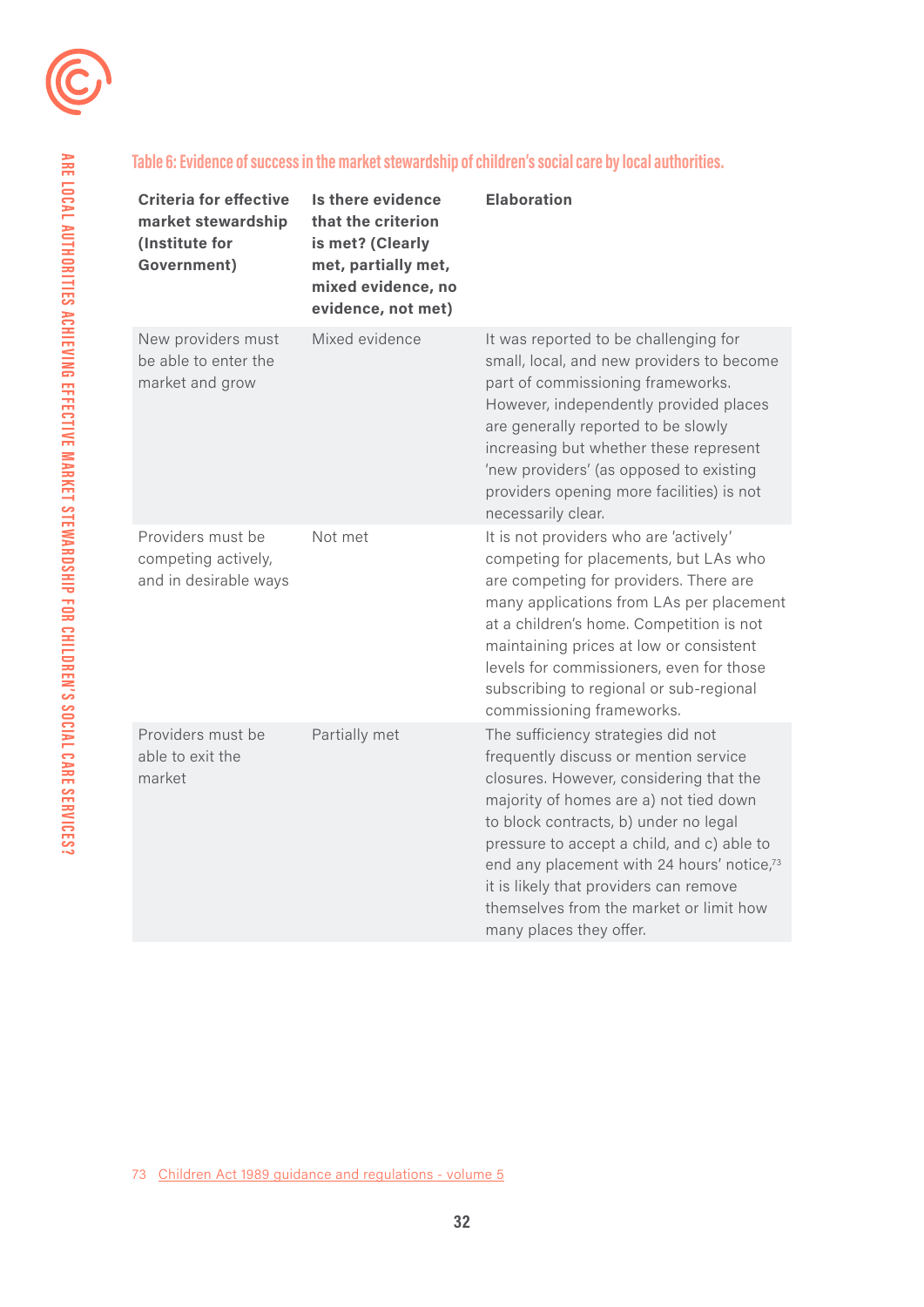

be appropriate to **be appropriate** to of funding sufficiency. There were some achieve government's indications of insufficient funding with objective LAs being unable to invest to secure

Those choosing Not met 'Informed choice' necessitates a surplus services (whether of supply, which is, at minimum, severely service users or public restricted given the current scarcity of officials choosing on supply in children's social care provisions. their behalf) must be Some providers report receiving able and motivated applications for completely infeasible to make informed **placements** such as applying for a girl choices to enter a boys-only home. The majority of LAs report limitations to their ability to choose placements - particularly in reference to the location of the home. Levels of funding must Mixed evidence We identified mixed evidence in terms the availability of local supply. Relatedly, there also seemed to be insufficient funding to ensure that the correct type of service was always available (e.g., enough edge of care support). However, we acknowledge that it is difficult to identify whether the level of funding is appropriate and that the material in the sufficiency strategies offers insights that are not necessarily conclusive. For example, it is not clear whether over-spending is because of insufficient funding at an aggregate level or because of challenging market conditions and the high costs of placements.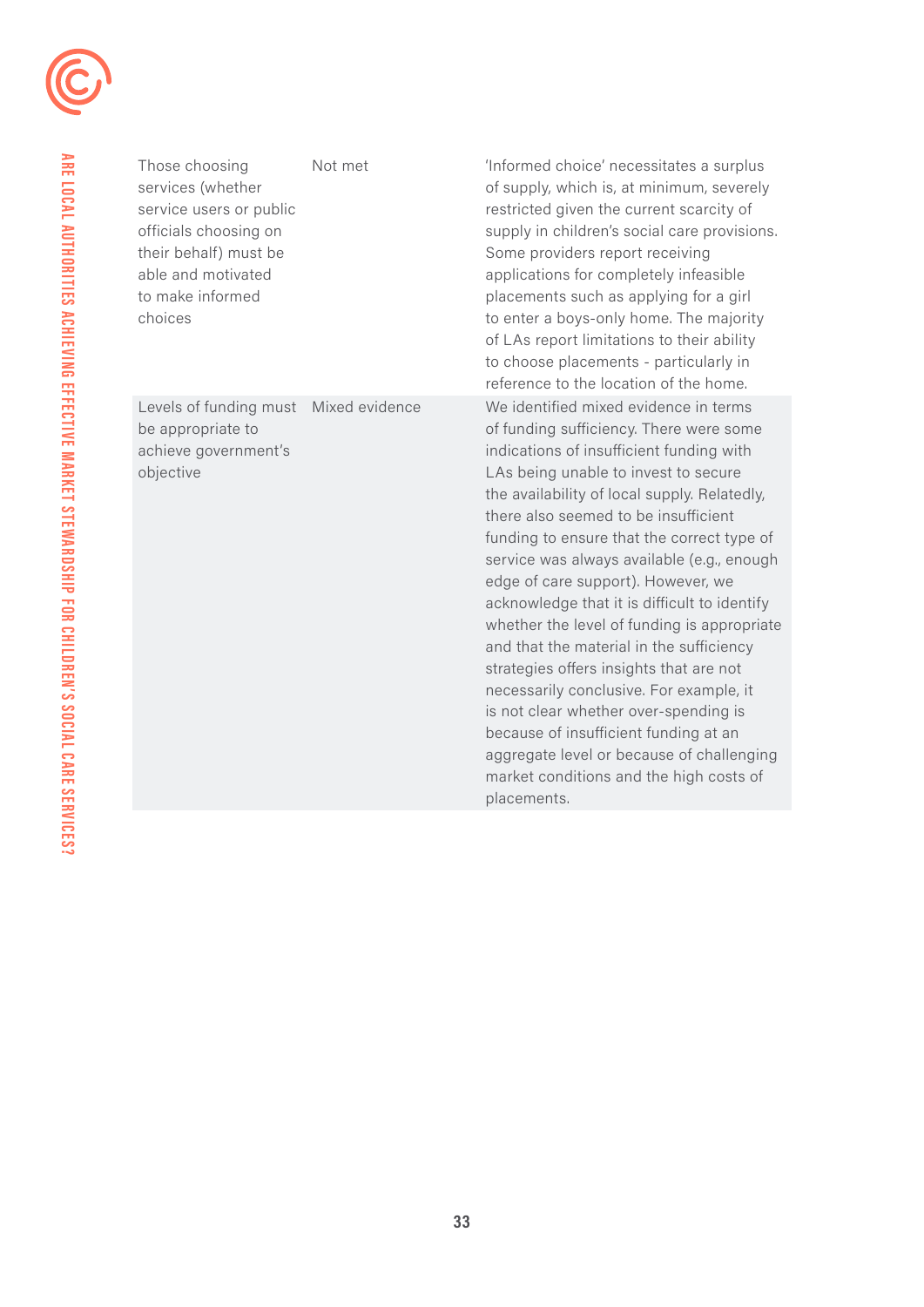# **DISCUSSION**

# **Summary of findings**

- readily available. **1.** Almost half (44%) of LAs did not have a publicly available or up-to-date sufficiency strategy, which is noteworthy considering that this is a key aspect of fulfilling the sufficiency duty. It is possible that more up-to-date strategies exist but are not publicly available. However, given that an important feature of the strategies is to communicate information about cohort characteristics and expected demand to providers, it is surprising that only half of these were
- **2.** Strategies generally reported an increasing demand for residential care, especially for children with complex needs. Numerous LAs described deficient local provision, unsuited to accommodating emergency, specialist, or therapeutic placements. It was reported that LAs were simultaneously under pressure from increasing demand for places for both high and low need children. The most commonly cited reason to explain this development was a lack of fostering services for children who needed them, alongside the increase in numbers of children with severe trauma and acute therapeutic needs.
- **3.** Strategies reported that the cohort of children and young people in care is becoming more complex and thus increasingly expensive to place within

residential provisions. Several LAs reported that even a small number of children who require high need placements severely impacted their budget.

- **4.** It was generally reported that prices and unit costs of residential care places are increasing, especially among 'independent' (private for-profit and third sector) providers. However, the extent to which this is a result (or not) of changes within the children in care cohort was unclear.
- **5.** Many LAs struggle to place children locally and to access local provisions, even though this was highlighted as a priority in most sufficiency strategies.<sup>74</sup> It is also worth noting that the Statutory Guidance states that "For the majority of children in care, the 'most appropriate placement' will be within the local authority area." Notably, even oversupplied LAs could not always access local provisions due to these being occupied by children from other LAs.
- **6.** Few strategies included detailed information or analysis on their local provision, particularly independent sector provision. Providing more information, along with an assessment of the extent of the LA's utilisation of local supply, could help clarify and inform supply-related commissioning intentions.

<sup>74</sup> [Sufficiency - Statutory guidance on securing sufficient accommodation for looked after children](https://assets.publishing.service.gov.uk/government/uploads/system/uploads/attachment_data/file/273812/sufficiency_-_statutory_guidance_on_securing_sufficient_accommodation_for_looked_after_children.pdf)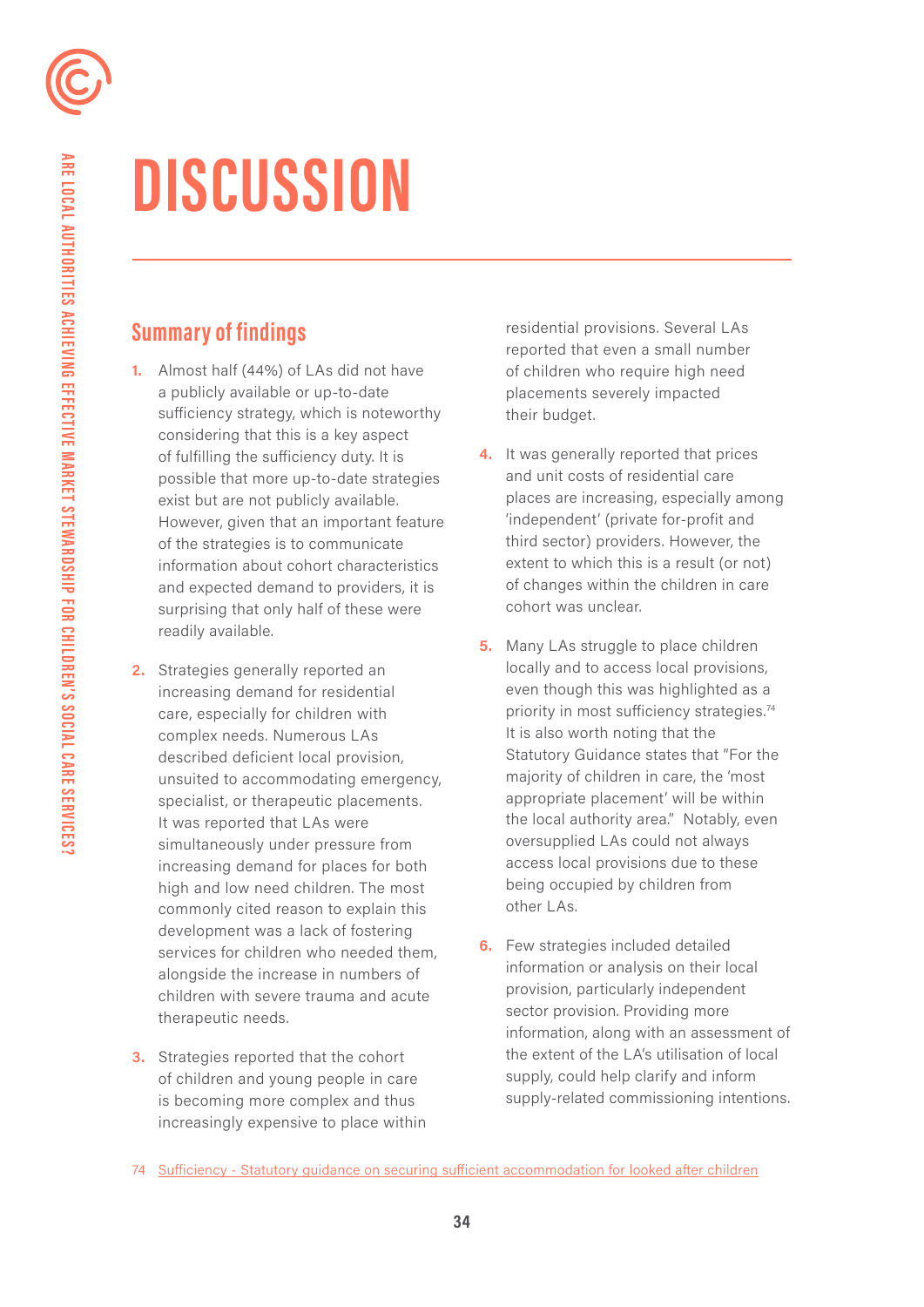

- **8.** Several LAs urged caution in the interpretation of average unit costs measurements because of how this can easily be skewed by very expensive placements. Notably, several sufficiency strategies also advised against comparing unit costs across provider types as this is a complex task which depends on many factors, such as occupancy, the children's varying care packages, and the urgency of a placement. Instead strategies suggested that being better able to understand the true value for money of a placement would improve commissioning decisions, highlighting that current 'unit-cost measurements' are insufficient at providing substantive information about the value for money a placement provides.
- **9.** Many LAs indicated that their own forecasting projections were not very convincing and could therefore not be used to predict changes to the numbers of children needing care with any level of confidence. Strategy documents often did not include sufficient information to assess the statistical properties underlying the estimates. It is thus unclear how LAs can meaningfully engage with providers (which was often stressed as a priority) given that -

based on the material presented in the sufficiency strategies - LAs do not have transparent and/or reliable information around future need. This is a key area in need of improvement, considering that an analysis of previous and future demand constitutes the foundation of a sufficiency strategy.

- **10.** It was rarely clear whether the content of the sufficiency strategies had been shaped based on consultations with children and young people, and providers. This should be considered a key area of concern, and future strategies should clearly report how stakeholders were involved in the design of strategy.
- **11.** Very few strategies were explicit in reflecting on progress against the objectives set out in their previous strategy. More careful documentation of the experiences of implementing diferent commissioning approaches could facilitate learning within the sector.
- **12.** LAs are working to overcome their sufficiency challenges in many different ways. Several LAs described their own unique (but often untested) commissioning responses, but little is known about the outcomes associated with different commissioning approaches. In this report, we have explained the variety of commissioning responses employed by LAs but much more can be done to investigate variation in commissioning outcomes and how this relates to specific market shaping activities and LA characteristics.
- 13. Based on our analysis of 81 sufficiency strategies (covering 56% of English LAs), we find either no, limited, or mixed evidence in support of the criteria required for effective market oversight and stewardship (as defined by the Institute for Government) being met.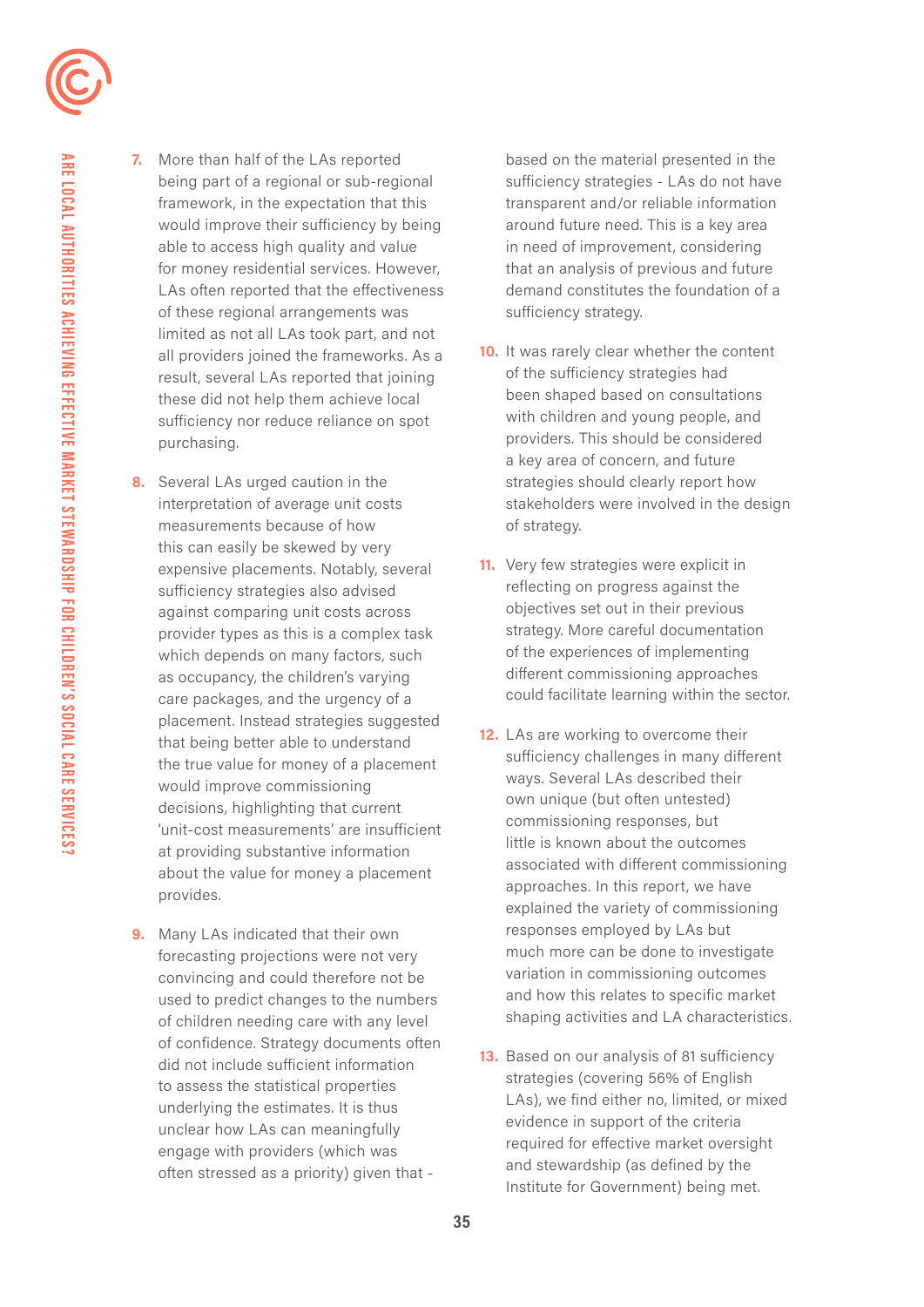

# **Implications of findings**

We have explored the experiences of LAs in England when commissioning residential placements for children in care. Our findings, which are derived from 81 sufficiency strategies (covering 56% of English LAs), reveal some nationally shared challenges in dealing with increasing numbers of children in care as well as changes in children's characteristics and needs. Coupled with increasing costs of services (often in independent provisions) and difficulties finding appropriate placements in family settings, our findings create a picture of LAs struggling to navigate the marketised system of residential care and to provide the quality of services which they strive to achieve.

One recurring barrier to LAs achieving the desired level of suficiency is the location of placements. LAs are consistently aiming to place children close to their homes and within their home LA, as this is considered integral to children's wellbeing, cheaper for LAs, and is also part of their suficiency duty (to the extent that this is "reasonably practicable"75). However, it is not currently possible, because each LA is competing with other LAs for a scarce number of children's home places. Despite a theoretical monopsony - whereby LAs are the only purchasers of residential provision - the market currently leaves many LAs struggling to access local placements, even before the competition from other LAs is taken into account.

An important aim of this research was to analyse and appraise the toolbox of policy responses that LAs currently utilise to improve commissioning decisions and processes. We find substantial variation between LAs, indicating considerable local discretion, since LAs have scope to tailor their response according to local

(Revolution Consulting, 2020a; 2020b). need. This local tailoring and adaptation of commissioning approaches brings a real opportunity for learning between LAs. One of the main areas for improvement, indicated by many of the LAs themselves, was in forecasting and planning for future provision. Here, difficulties in having the resources to perform quality analysis of universally collected data may soon be alleviated by the 'Demand Modelling Tool for CLA Placements' recently released by the Data to Insights team (Local Digital Collaboration Unit, 2021). However, improved data alone will not improve commissioning outcomes. For example, two recent reports commissioned by the Independent Children's Homes Association (ICHA) caution that until LAs are equipped to utilise more detailed data to effectively inform their sufficiency strategy and other market shaping activities, it is likely that providers will continue to make investment decisions based on their own analysis

LAs are working to overcome their sufficiency challenges in many different ways. From methods of increasing the availability of residential home placements to improving value for money or reducing the number of children requiring residential care. Several LAs described their own unique (but often untested) commissioning responses. This variation in commissioning approaches provides an opportunity for further research evaluating the outcomes associated with different approaches. Here we have described the variety of commissioning responses but much more can be done to investigate variation in commissioning outcomes and how this relates to specific market shaping activities and LA characteristics.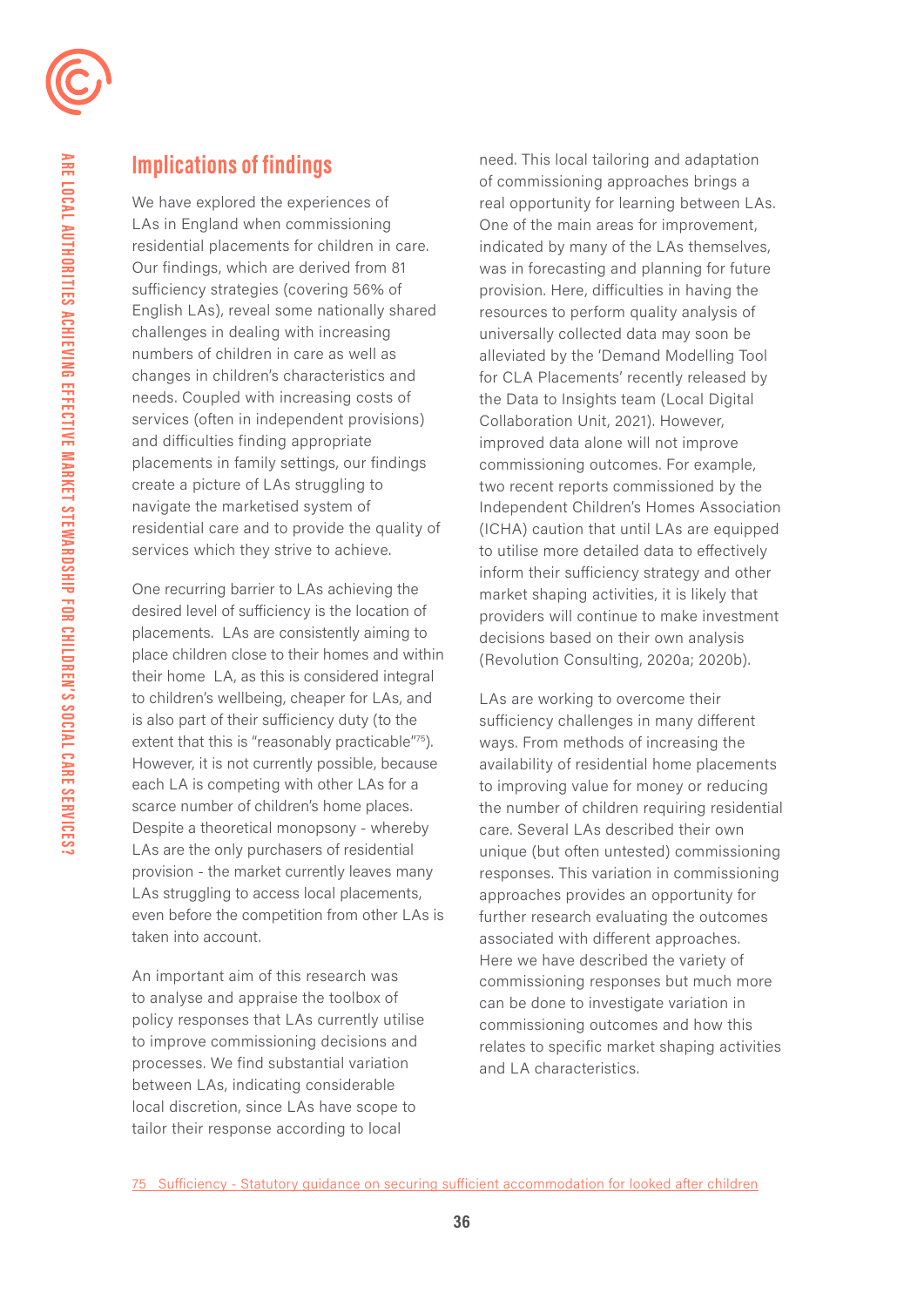

There are some limitations associated with this work. First, and most importantly, the extent to which sufficiency strategies depict existing practice is unclear. It therefore cannot be assumed that improving the reporting and content of these documents will, in isolation, change commissioning outcomes. Moreover, the diverse needs and characteristics of LAs mean that strategies associated with positive outcomes in one setting will not by default transfer to another. Second, we primarily analysed material included in the sufficiency strategies, although it was sometimes indicated that further information could be located in other documentation. Third, many strategies described unique experiences and practices related to commissioning, and the unavailable strategies, if they existed or were up to date, would likely contain further useful information. Further research into specific commissioning innovations could usefully supplement our analysis. Without a learning agenda and a clearer connection between commissioning innovations and evaluation of their effects, it will remain challenging to identify and emulate best practice in the sector.

There are several strengths of this research worth highlighting. First, this is the first nationwide analysis of sufficiency strategies. Included LAs represent an even regional coverage, including a spread of metropolitan boroughs and unitary authorities. Second, to ensure that the extraction process was consistent among all researchers, we conducted several quality checks, including piloting the extraction sheet and subsequently double extracting a selection of strategies. Moreover, the authors met regularly during the extraction stage to iteratively discuss potential modifications to the extraction criteria in order to reflect the data included in strategies. Third, our findings were produced based on a thorough thematic analysis undertaken iteratively by several researchers. Lastly, the breadth of our analysis means we have insights into both the wide range of perceived challenges (for example changing needs in the cohort) and how LAs aim to address these via commissioning.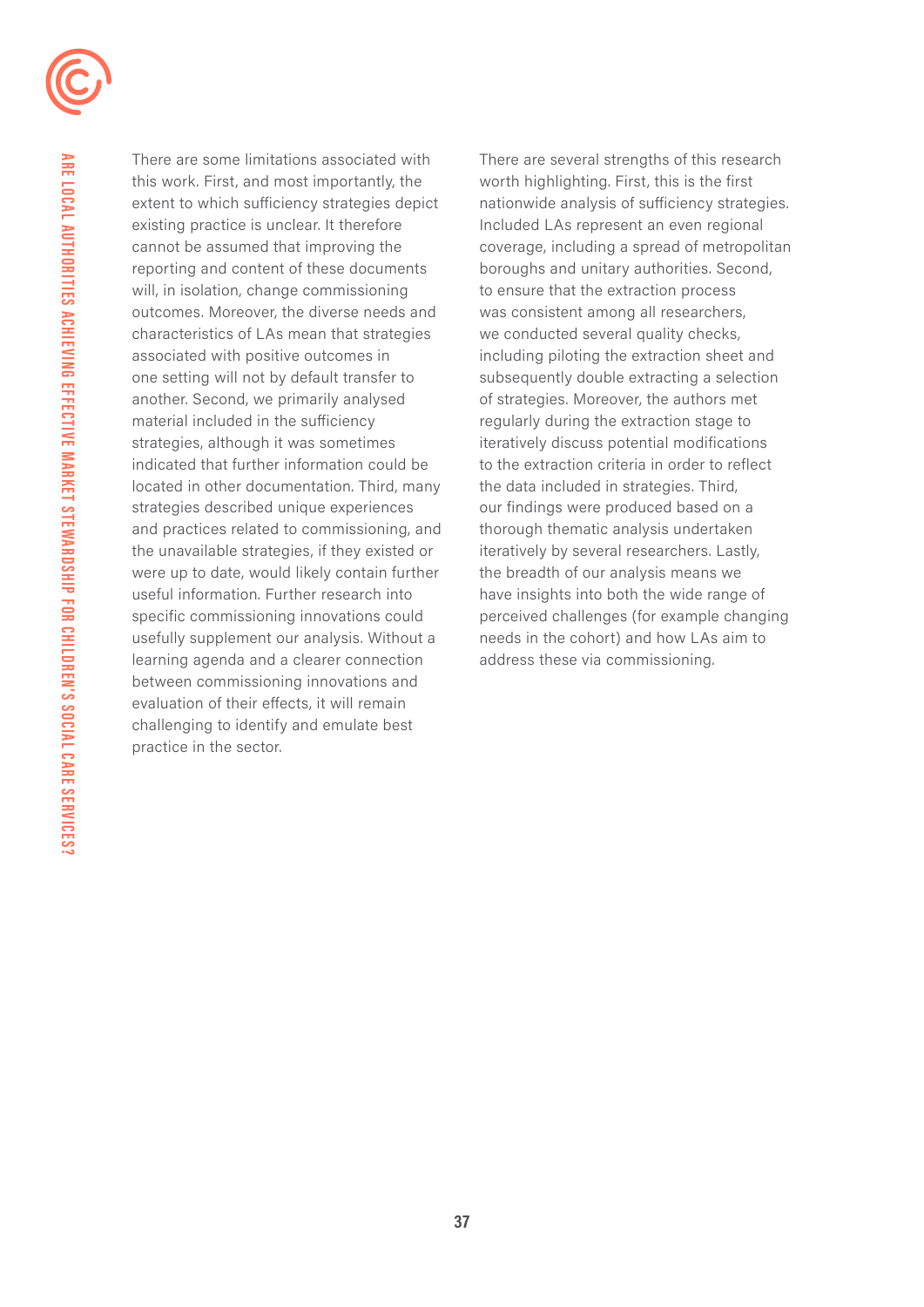# **CONCLUSION**

Having the right placement in the right place, at the right time, is a vital factor in improving placement stability, which in turn is a critical success factor in relation to better outcomes for children in care. Sufficiency strategies are a key tool for LAs to document how they plan to achieve this through commissioning and to communicate their needs to providers. It is thus noteworthy that 44% of these are not up-to-date or publicly available. Based on our analysis of the available and up-to-date 81 strategies (covering 84 LAs), it seems that most LAs are experiencing an increasing demand for children's residential care accompanied with rising costs for these provisions. LAs also commonly described challenges around placing children locally, even after joining commissioning consortia or frameworks. The ability of LAs to alleviate these challenges through market shaping and commissioning is likely obstructed by the fact that LAs do not appear, based on this analysis of utilised forecasting models, to have the capacity to reliably forecast (and thus communicate) their need to providers. LAs nonetheless described a number of actions designed to improve their access to high quality and value-for-money residential care provisions. Going forward, more work is needed to evidence the effectiveness of these efforts.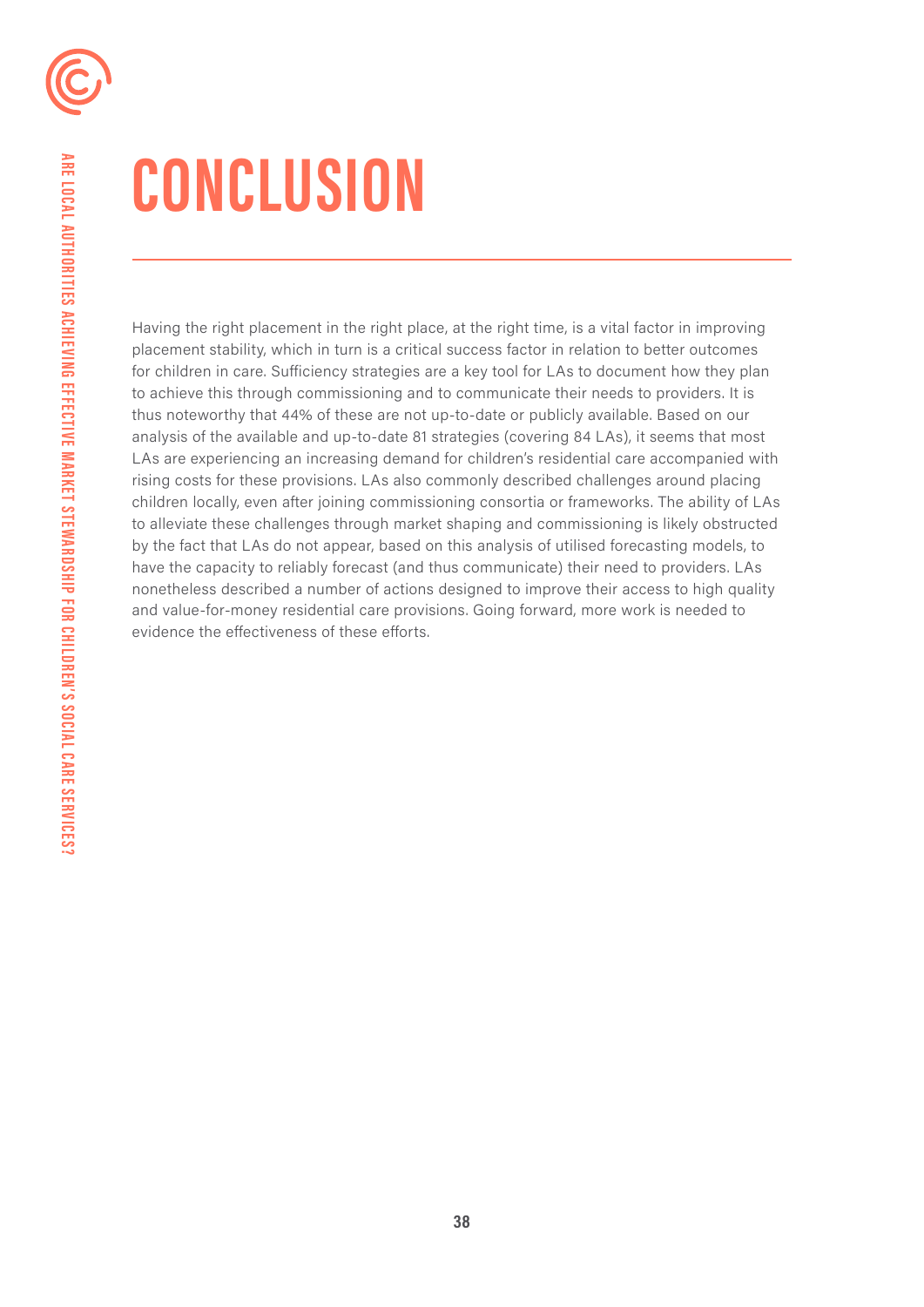# **REFERENCES**

Bach-Mortensen, A. M., & Barlow, J. (2021). Outsourced austerity or improved services? A systematic review and thematic synthesis of the experiences of social care providers and commissioners in quasi-markets. Social Science and Medicine, 276(March), 113844. [https://doi.org/10.1016/j.socscimed.2021.113844](https://doi.org/10.1016/j.socscimed.2021.113844 ) 

Body, A. (2019). The commissioner's perspective: The lived realities of commissioning children's preventative services in England and the role of discretion. Voluntary Sector Review, 10(3), 253–271. h<ttps://doi.org/10.1332/204080519X1571889671150>2

Carroll, C., Booth., A., Leaviss, J. & Rick, J. (2013). "Best fit" framework synthesis: refining the method. BMC Medical Research Methodology, 13(37). [https://doi.org/10.1186/1471-2288-13-37.](https://doi.org/10.1186/1471-2288-13-37)

Gash, T., Panchamia, N., Sims, S., & Hotson, L. (2013). Making public service markets work: Professionalising government's approach to commissioning and market stewardship. Institute for Government. [https://www.instituteforgovernment.org.uk/sites/default/files/publications/](https://www.instituteforgovernment.org.uk/sites/default/files/publications/Making_public_service_mar) Making public service markets work final 0.pdf

Health and Social Care Committee. (2020). Social care: funding and workforce (Issue October). <https://committees.parliament.uk/publications/3120/documents/29193/default/>

Holmes, L. (2021). Children's social care cost pressures and variations in unit costs. Department for Education. [https://assets.publishing.service.gov.uk/government/uploads/](https://assets.publishing.service.gov.uk/government/uploads/system/uploads/attachment_data/file/9511) system/uploads/attachment\_data/file/951146/Children\_s\_social\_care\_cost\_pressures\_and variations in unit costs Jan 2021.pdf

House of Lords Economic Affairs Committee. (2019). Social care funding: time to end a national scandal. HL Paper 392. June, 57. [https://publications.parliament.uk/pa/ld201719/](https://publications.parliament.uk/pa/ld201719/ldselect/ldeconaf/392/39202.htm) [ldselect/ldeconaf/392/39202.htm](https://publications.parliament.uk/pa/ld201719/ldselect/ldeconaf/392/39202.htm)

Jensen, P. H., & Stonecash, R. E. (2005). Incentives and the efficiency of public sectoroutsourcing contracts. Journal of economic Surveys, 19(5), 767-787. [https://doi.org/10.1111/j.0950-0804.2005.00267.x](https://doi.org/10.1111/j.0950-0804.2005.00267.x ) 

Local Government Association (LGA). (2021). Local Government Association Children's Homes Research. [https://www.local.gov.uk/sites/default/files/documents/Childrens%20](https://www.local.gov.uk/sites/default/files/documents/Childrens%20Homes%20Research%20-%20Newgate.pd) [Homes%20Research%20-%20Newgate.pdf](https://www.local.gov.uk/sites/default/files/documents/Childrens%20Homes%20Research%20-%20Newgate.pd) 

Local Digital Collaboration Unit. (2021). Data to Insight's post-COVID demand modelling tool for children's social care. Available at: [https://medium.com/ldcu/data-to-insights-post-covid](https://medium.com/ldcu/data-to-insights-post-covid-demand-modelling-tool-for-children-s-social-care)[demand-modelling-tool-for-children-s-social-care-12efefc929fb \(accessed 29/12/2021\).](https://medium.com/ldcu/data-to-insights-post-covid-demand-modelling-tool-for-children-s-social-care)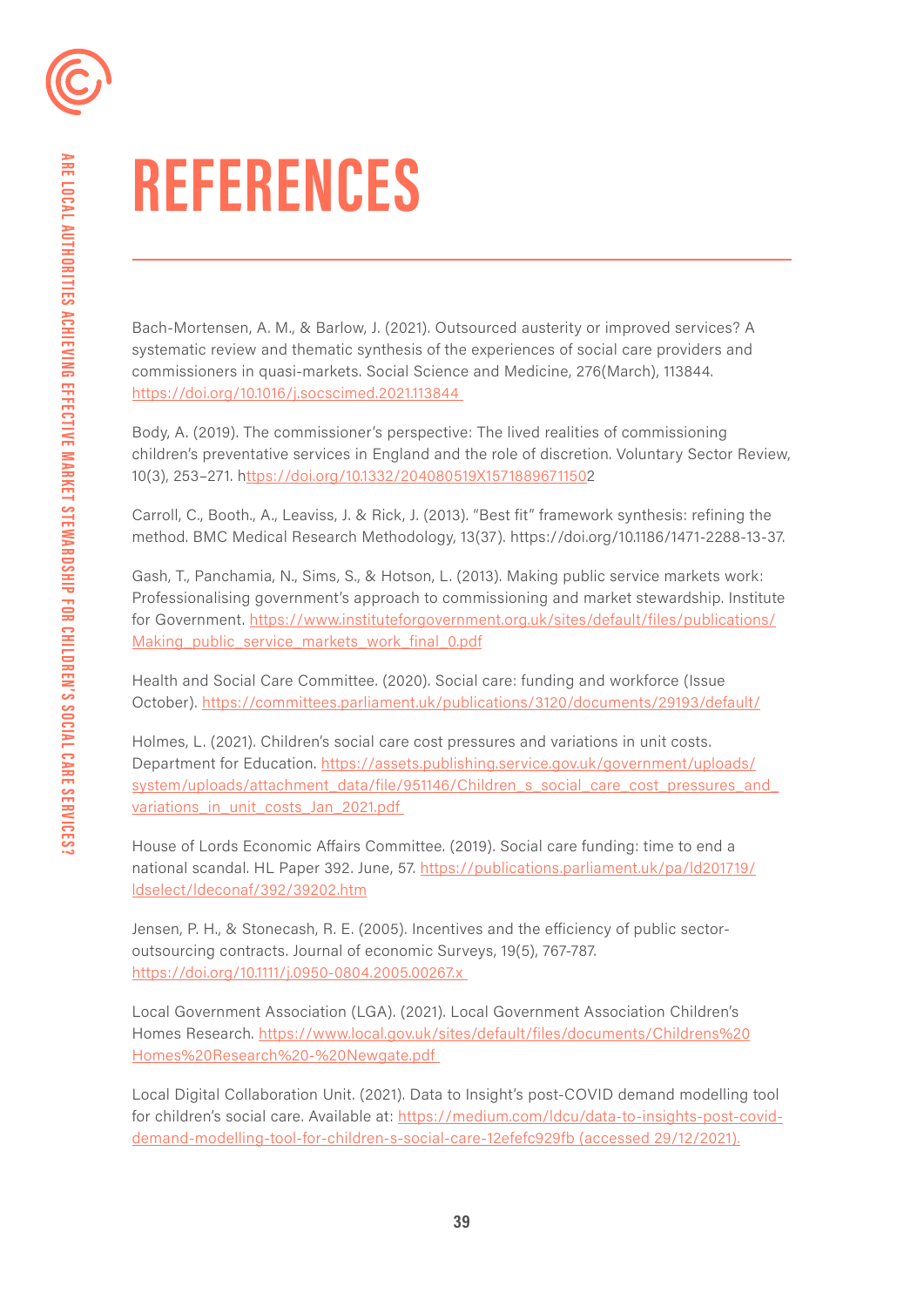Petersen, O. H., Hjelmar, U., & Vrangbæk, K. (2018). Is contracting out of public services still the great panacea? A systematic review of studies on economic and quality effects from 2000 to 2014. Social Policy & Administration, 52(1), 130-157. [https://doi.org/10.1111/spol.12297](https://doi.org/10.1111/spol.12297 ) 

Revolution consulting (2020a). "The Independent Children's Homes Association (ICHA) State of the Sector" survey 7: November 2020. Available at: [https://www.revolution-consulting.](https://www.revolution-consulting.org/wp-content/uploads/2020/02/ICHA-Jan-2020-survey-final-12-Feb-2) [org/wp-content/uploads/2020/02/ICHA-Jan-2020-survey-final-12-Feb-2020.pdf \(accessed](https://www.revolution-consulting.org/wp-content/uploads/2020/02/ICHA-Jan-2020-survey-final-12-Feb-2)  [22/12/2021\)](https://www.revolution-consulting.org/wp-content/uploads/2020/02/ICHA-Jan-2020-survey-final-12-Feb-2) 

Revolution consulting (2020b). "The Independent Children's Homes Association (ICHA) State of the Sector" survey 7: November 2020. Available at: [https://www.icha.org.uk/public/](https://www.icha.org.uk/public/Document/Download/2248?fileName=9a645f0f-2736-4663-a34f-a2d22cff0109.) [Document/Download/2248?fileName=9a645f0f-2736-4663-a34f-a2d22cff0109.pdf \(accessed](https://www.icha.org.uk/public/Document/Download/2248?fileName=9a645f0f-2736-4663-a34f-a2d22cff0109.)  [22/12/2021\).](https://www.icha.org.uk/public/Document/Download/2248?fileName=9a645f0f-2736-4663-a34f-a2d22cff0109.) 

Sanders, M., Schoenwald, E. and Fitzhenry, N. (2021). Learning from Innovation: Summaries of the Children's Social Care Programme round 2 evaluations. What Works for Children's Social Care. Available at: [https://whatworks-csc.org.uk/research-report/learning-from-innovation](https://whatworks-csc.org.uk/research-report/learning-from-innovation-summaries-of-the-childrens-soc)[summaries-of-the-childrens-social-care-innovation-programme-round-two-evaluations/](https://whatworks-csc.org.uk/research-report/learning-from-innovation-summaries-of-the-childrens-soc)  [\(accessed 12/01/2022\).](https://whatworks-csc.org.uk/research-report/learning-from-innovation-summaries-of-the-childrens-soc)

Suh, E. & Holmes, L. (2020). Review of sufficiency strategies in London. Rees Centre, Department of Education University of Oxford. [https://liia.london/download-file/851](https://liia.london/download-file/851 ) 

Webb, C.J.R., Bennett, D.L. and Bywaters, P. (2021) Austerity, poverty, and children's services quality in England : consequences for child welfare and public services. Social Policy and Society. ISSN 1474-7464. [https://eprints.whiterose.ac.uk/181694/1/osd-accepted-version.pdf](https://eprints.whiterose.ac.uk/181694/1/osd-accepted-version.pdf )